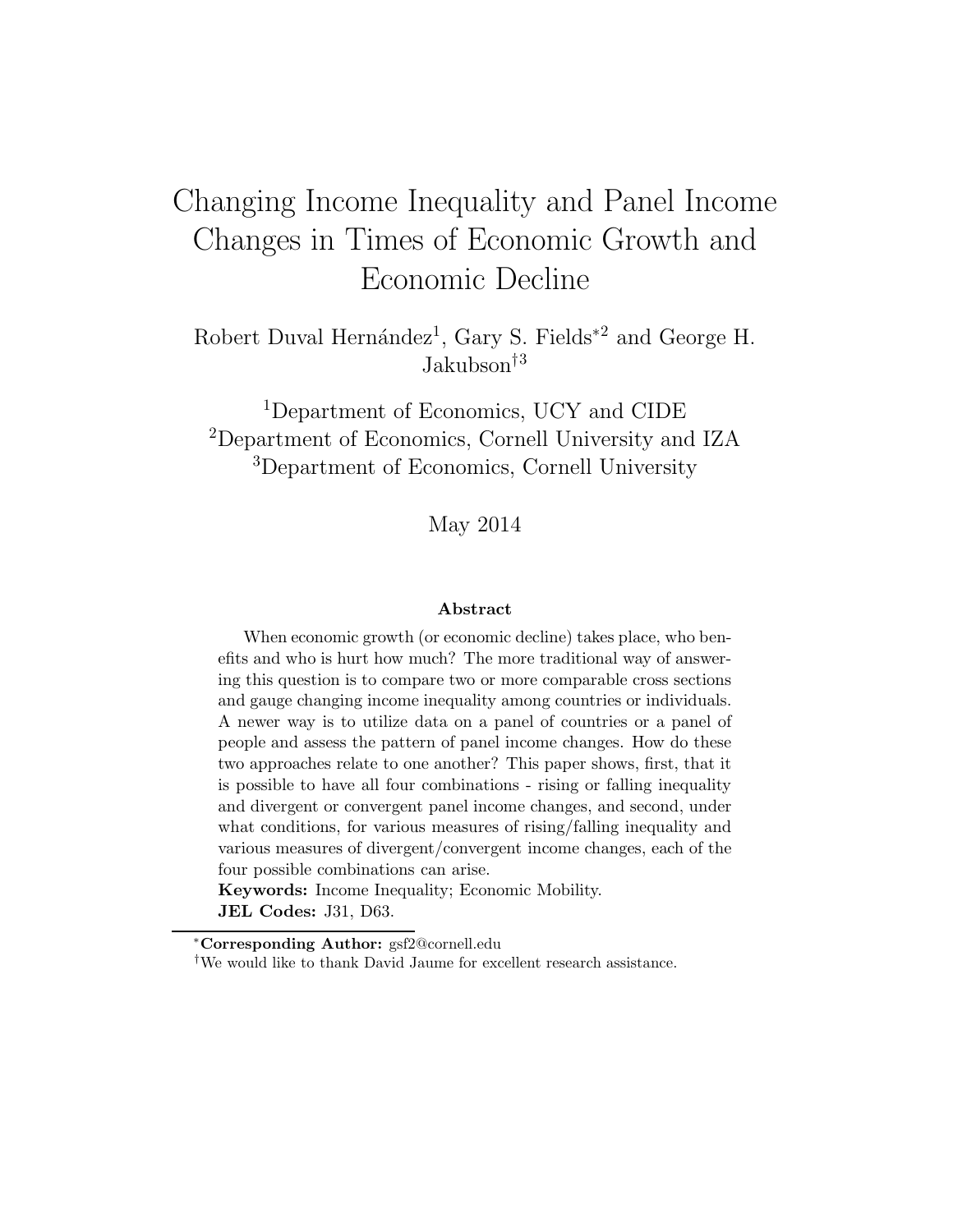## 1 Introduction

Recently, one of the authors of this paper had the privilege of meeting with a Nobel Prize-winning economist who had just published a major new book on economic inequality. The Nobel Laureate had presented extensive evidence documenting the rise of income inequality in the United States. The author said to the Nobel Laureate, "Yes, but in our research, we found that when we follow the same people over time, those who earned the least to begin with gained more in dollars than those who started at the top of the earnings distribution." Said the Nobel Laureate: "That cannot be - the income distribution would have had to have become more equal."

The literature also offers a claim regarding the opposite set of circumstances. Consider a panel of countries with per capita incomes in comparable currency units - Purchasing Power Parity-adjusted dollars, for example. Define  $\beta$ -divergence (convergence) as arising when a regression of final logincome on initial log-income produces a regression coefficient greater than (less than) one. Define  $\sigma$ -convergence (divergence) as arising when the variance of log-incomes falls (rises) from the initial year to the final year. It is proven in the literature that  $\beta$ -divergence measured in this way and  $\sigma$ convergence measured in this way cannot arise simultaneously - more specifically,  $\sigma$ -convergence implies  $\beta$ -convergence but  $\beta$ -convergence does not imply σ-convergence (Furceri, 2005; Wodon and Yitzhaki, 2006).

Is it possible to have convergent panel income changes, that is, the income changes we see following named individuals over time, and rising income inequality? Is it possible to have divergent panel income changes and falling income inequality? Are the possibilities in times of economic growth different from those in times of economic decline? One purpose of this paper is to derive what is possible and what is impossible. Contrary to the suggestions in the two preceding paragraphs, we show that it is indeed possible to have rising or falling inequality along with convergent or divergent mobility, both in times of economic growth and in times of economic decline (see Table 1).

The second purpose of this paper is to derive conditions under which, for various measures of rising/falling inequality and various measures of convergent/divergent income changes, each of the four possibilities can arise. A number of propositions are derived.

Overall, the results in this paper reaffirm what has been known in the literature for some time. Whether income inequality rises or falls in the cross section is one thing. Whether panel income changes are divergent or con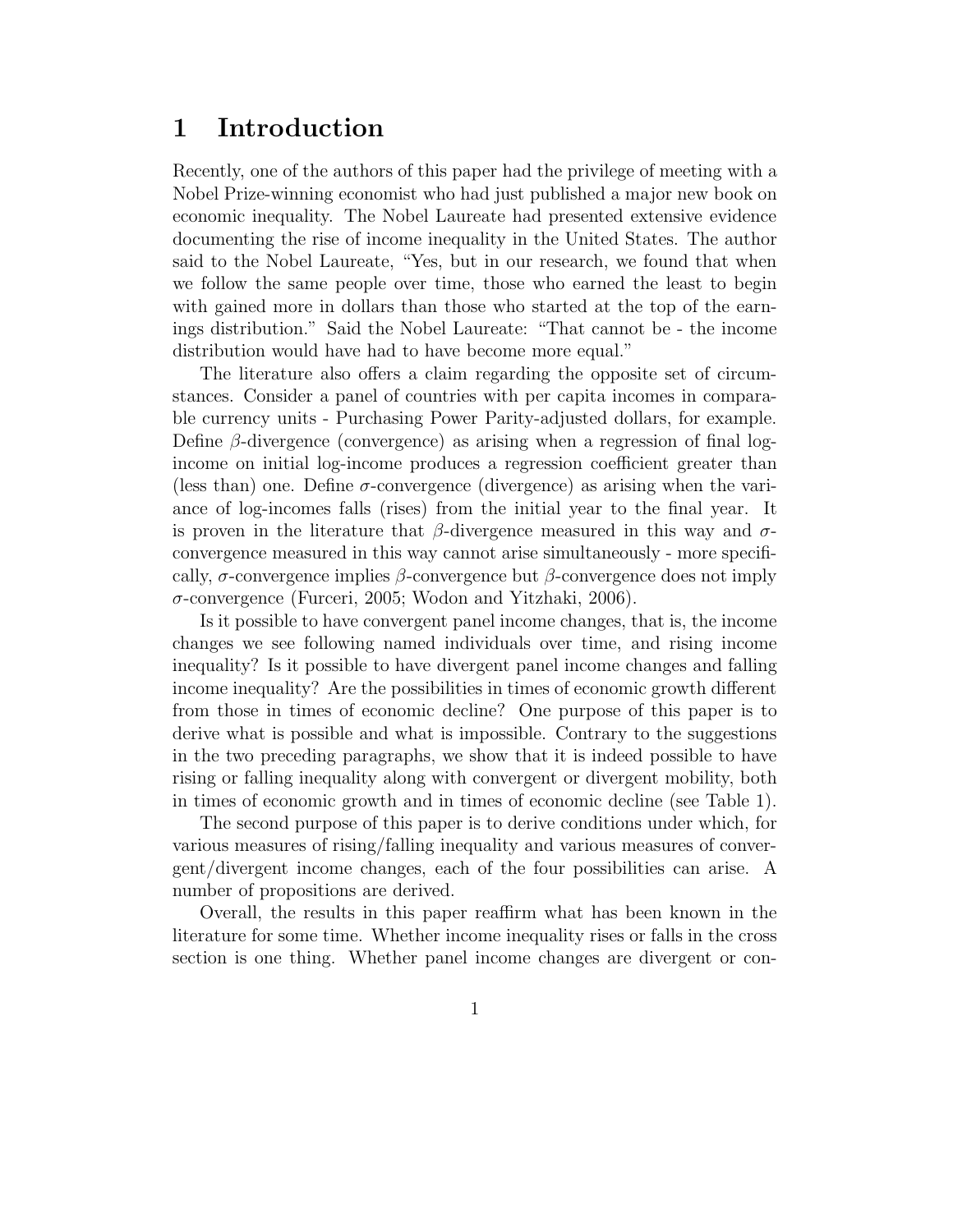vergent is another thing. Rising/falling inequality and divergent/convergent income changes are both interesting; they are, however, different.

But the results here are not just a reaffirmation. This paper goes beyond the previous literature in deriving precise conditions under which i) income inequality rises or falls, ii) panel income changes are divergent or convergent, iii) the four possibilities in Table 1 can arise, and iv) when certain combinations cannot arise for particular measures of changing inequality and convergence/divergence.

## 2 Measurement Issues and Links to the Literature

The two key variables in this research are income inequality and panel income changes. "Income" is the term used for the economic variable of interest, which could be total income, labor earnings, consumption, or something else. The income recipient will be called a "person", but the results apply equally to households, workers, per capitas, or adult equivalents.

## 2.1 Income Inequality

When is income inequality rising or falling? This question is answered by using a functional or an index to represent the inequality at one point in time and at another point in time and then to compare them.

Income inequality and the change in income inequality are conceptualized and measured in a number of ways. "Relative inequality" is concerned with income comparisons measured in terms of ratios, "absolute inequality" with income comparisons measured in terms of dollar differences.

A widely-used criterion for determining which of two income distributions is relatively more equal than another is the three-part Lorenz criterion, which states i) if Lorenz curve A lies somewhere above and never below Lorenz curve B, A is more equal than B, ii) if Lorenz curves A and B coincide, then A and B are equally unequal, and iii) if the Lorenz curves of A and B cross, the relative inequalities of A and B cannot be compared using the Lorenz criterion alone. Judging a Lorenz-dominant distribution to be more equal than a Lorenz-dominated one is equivalent to making inequality comparisons on the basis of four commonly-accepted relative inequality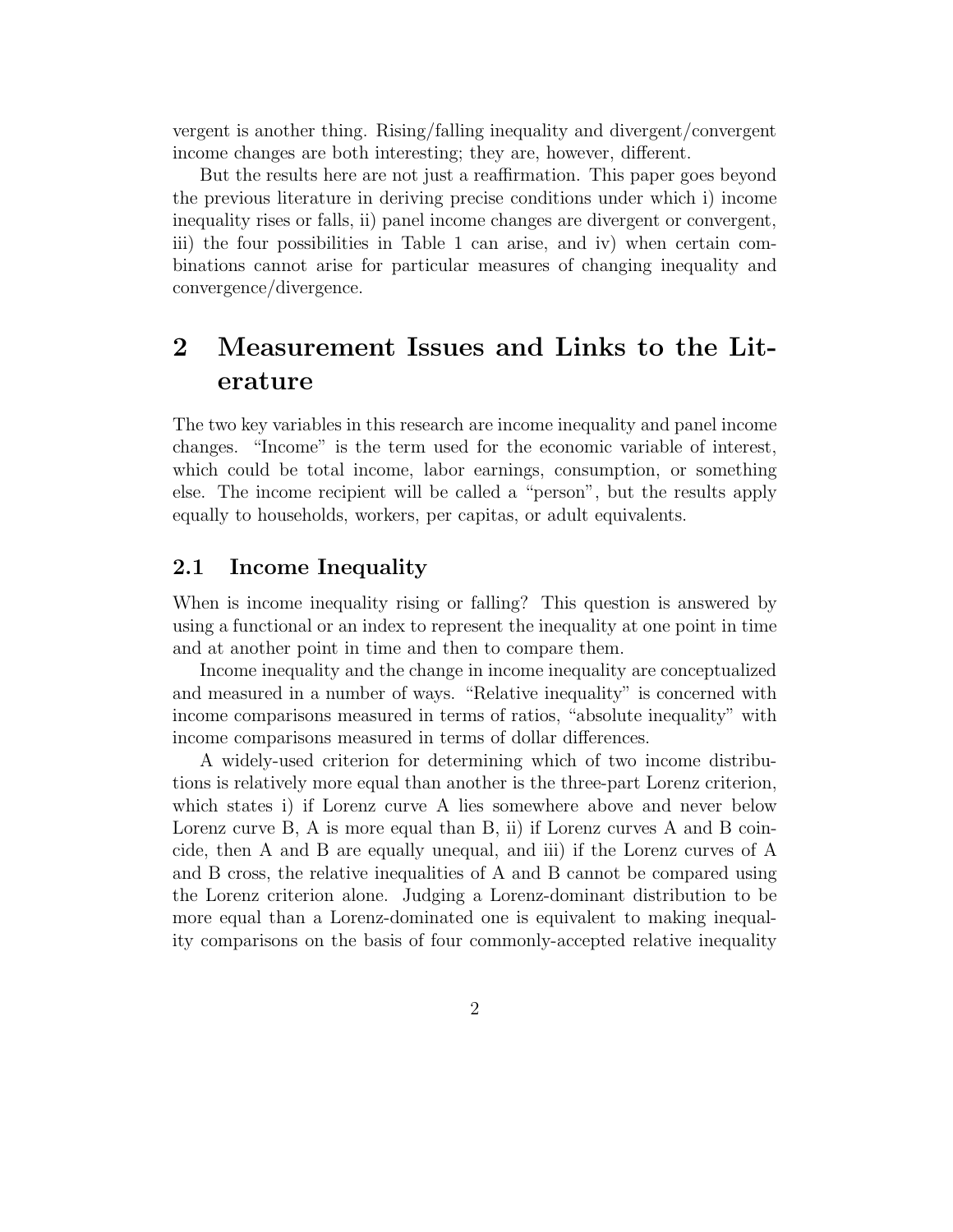axioms: anonymity, scale-independence, population-independence, and the transfer principle (Fields and Fei, 1978).

Yet, despite its appeal, the Lorenz criterion is not universally used for two reasons: its ordinality and its incompleteness. When the Lorenz criterion does render a verdict about which of two income distributions is more equal than another, it can only say that A is more equal than B but not how much more equal A is than B. And when Lorenz curves cross, the Lorenz criterion cannot render a verdict.

Those analysts who seek a complete cardinal comparison of the inequalities of two income distributions are led to use one or more inequality indices. For present purposes, these indices can be put into three categories:

- 1. Lorenz-consistent relative inequality indices: An inequality index is Lorenz-consistent if, when one Lorenz curve dominates another, the index registers the dominant distribution as (weakly) more equal. A partial listing of Lorenz-consistent relative inequality indices includes the Gini coefficient, income share of the richest  $X\%$ , income share of the poorest  $Y\%$ , Atkinson index, Theil index, and the coefficient of variation and its square. For details, see Sen (1997) and Cowell (2011).
- 2. Lorenz-inconsistent relative inequality indices: An inequality index is Lorenz-inconsistent if, when one Lorenz curve dominates another, it is ever the case that the index shows the Lorenz-dominant distribution to be less equal. One commonly-used relative inequality index is Lorenzinconsistent: the variance of the logarithms of income. This index violates the transfer principle - that is, it is possible to make a rankpreserving transfer of income from a relatively rich person to a relative poorer person and yet the index can register an increase in relative inequality (Foster and Ok, 1999; Cowell, 2011).
- 3. Lorenz-inconsistent absolute inequality indices: All absolute inequality indices are Lorenz-inconsistent because they violate the axiom of scaleindependence. For example, the variance of incomes is not Lorenzconsistent: doubling everyone's income increases inequality by a factor of four.

In our work below, we emphasize Lorenz curve comparisons and Lorenzconsistent inequality indices. However, we also give attention to the variance of incomes and the variance of log-incomes despite their Lorenz-inconsistency,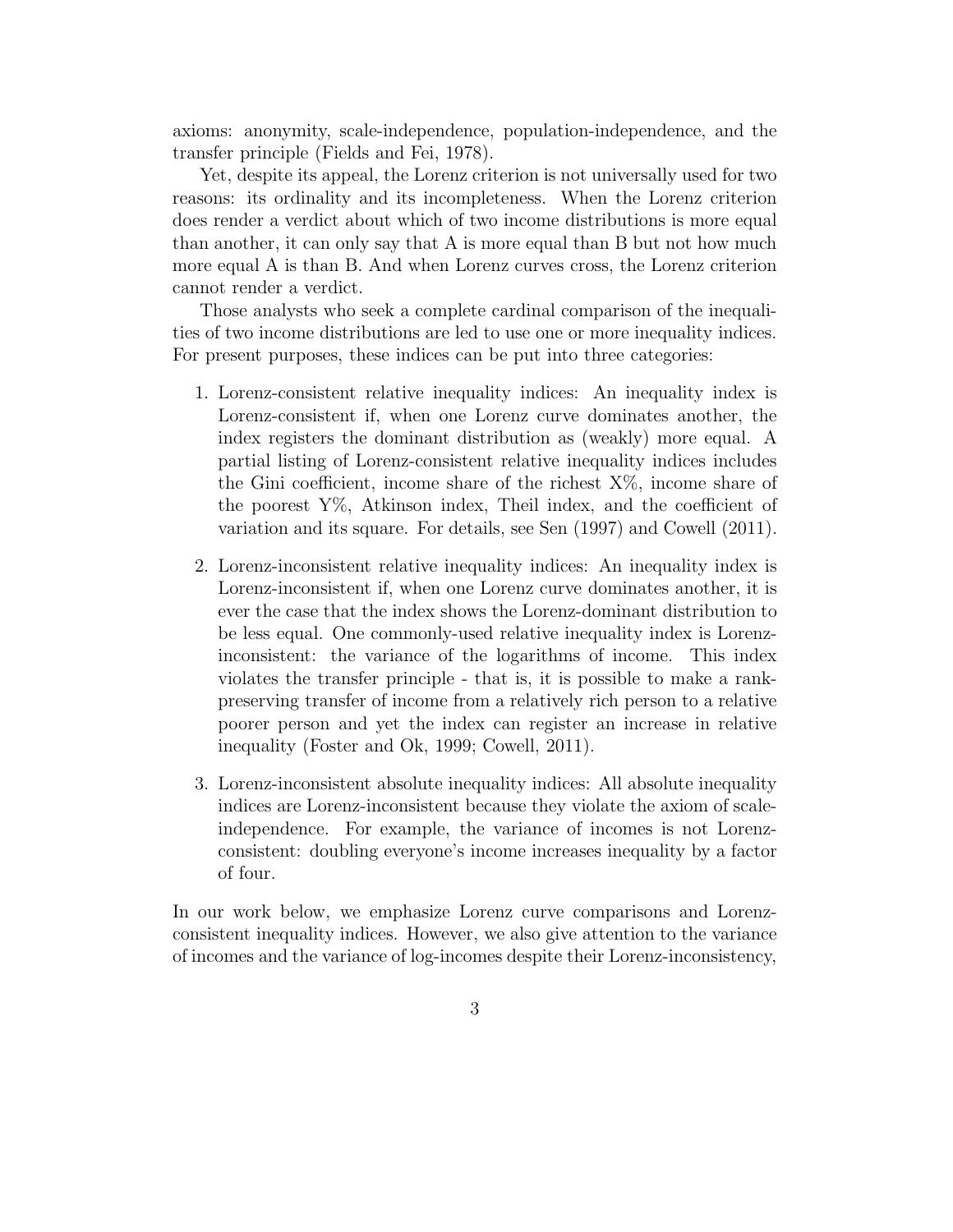in part because the literature has done so and in part because results can be gotten using them. These various ways of measuring inequality are summarized in Part A of Table 2.

## 2.2 Divergent and Convergent Panel Income Changes

By definition, income mobility analysis entails looking at the joint distribution of incomes at two or more points in time. This is an analysis of panel income changes since we follow a particular individual. Our analysis in this paper is limited to income changes between an initial period and a final period.

The income mobility literature distinguishes six mobility concepts: timeindependence, positional movement, share movement, directional income movement, non-directional income movement, and mobility as an equalizer of longer-term incomes relative to initial (Fields, 2008). For purposes of characterizing the pattern of panel income changes, the relevant concept is directional income movement among panel people - that is, who gains or loses how much, from an initial date to a final one.

Panel income changes are said to be divergent when the income recipients who started ahead on average get ahead faster than those who started behind. It is convergent when those who started ahead on average get ahead more slowly than those who started behind. It is neutral when neither is the case.

What it means to get ahead at a faster, slower, or same rate itself requires careful specification. In the macroeconomics literature, the object of interest is nearly always the growth rate in percentages, often approximated by changes in log-income (see, for example, Barro, 1991; Sala-i-Martin, 1996). On the other hand, the literature on panel income changes among individuals or households presents a more varied picture; some studies use income changes in dollars, while others use changes in log-dollars, percentage changes, changes in income shares, or changes in income quantiles such as deciles or centiles (Jäntti and Jenkins, 2013).

Much of the literature assesses divergence or convergence by assuming a linear relationship between final income and initial income or between income change and initial income. Much but not all of our analysis works with the linearity assumption as well.

Accordingly, we gauge divergence or convergence as follows. Consider a generic income variable y, which might be dollars, log-dollars, or income shares. We can have the levels-on-levels regression  $y_1 = \alpha_y + \beta_y y_0 + u_y$  or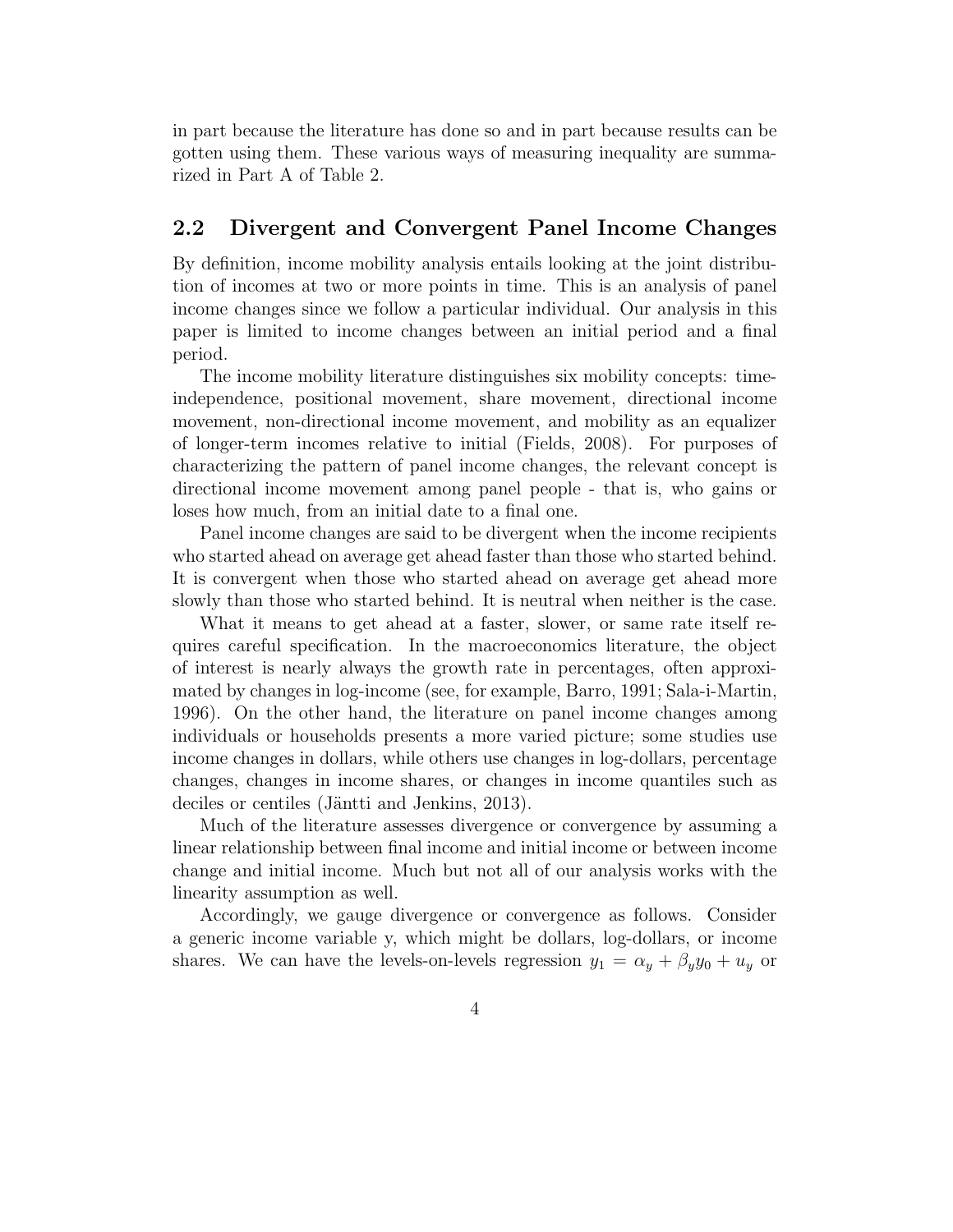the change-on-initial regression  $\Delta y = \gamma_y + \delta_y y_0 + u_y$ . The two regressions are linked by the relationship  $\delta_y = \beta_y - 1$ . Divergence is said to arise when  $\beta_y > 1$ , or equivalently, when  $\delta_y > 0$ . Likewise, we have convergence when  $\beta_y < 1 \iff \delta_y < 0$ . We may be interested in divergence or convergence of true proportional changes (as opposed to the logarithmic approximation thereof), in which case we would want to regress the proportional change in dollars on initial dollars: pch  $d \equiv (d_1 - d_0)/d_0 = \phi + \theta d_0 + u_{pch}$ . Proportional changes are divergent or convergent as  $\theta$  is greater or less than zero.

These various approaches to divergent and convergent panel income changes are summarized in Part B of Table 2.

## 2.3 Links to the Empirical Literature

The empirical macroeconomics literature on rising/falling inequality and divergent/convergent income changes across countries is highlighted by the pathbreaking papers of Barro (1991), Sala-i-Martin (1996), and Quah (1993); for empirical reviews, see Durlauf and Quah (1999) and Korotayev et al. (2011). For the most part, the literature reports  $\sigma$ -convergence (which signifies falling inequality of log-incomes across countries) and  $\beta$ -convergence (which signifies countries moving closer together over time in mean logincomes). See, however, the paper by Pritchett (1997), which carries the provocative title "Divergence, Big Time".

The microeconomics literature on rising/falling inequality and divergent/ convergent panel income changes across individuals within a country reveals a pronounced pattern: generally, those income recipients with the lowest reported incomes or earnings to begin with are the ones that experienced the most positive or least negative panel income changes both in percentages (or the log-dollar approximation thereto) and in dollars, regardless of whether income inequality in their countries was rising or falling. Empirically, unconditional convergence in percentages has been found in studies of panel income changes in Indonesia, Venezuela, Tanzania, South Africa, and China for the period 1991-1995. Unconditional convergence in dollars has been found in studies of panel income changes in Indonesia, South Africa, Spain, Venezuela, South Africa, Argentina, Mexico, the United States, Nicaragua, the Philippines, and Albania. The one important instance in which unconditional divergence is reported is China for the period 1998-2002 (Ying *et al.*, 2006). For references, see Fields (2010) and the other chapters in World Bank (2010).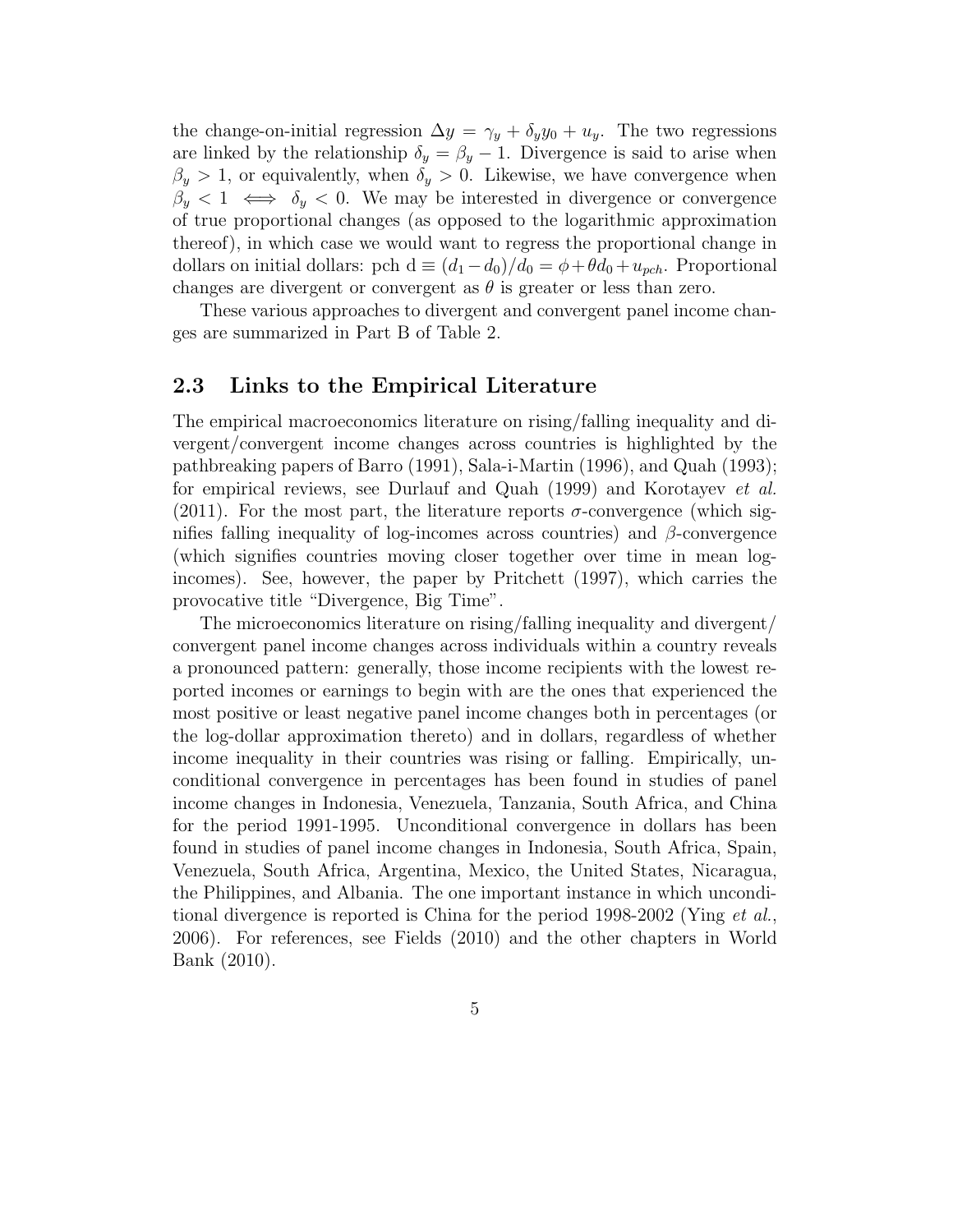In sum, in both the macroeconomics literature and the panel income changes literature, convergence is the rule.

## 3 Possibility Results

## 3.1 A Multi-Person Example

Let  $A \rightarrow B$  be a change in incomes from initial year to final year. This change can be analyzed in anonymous terms or in panel terms.

The (usual) anonymous analysis arrays income recipients from lowest income to highest in each year. We will denote anonymous distributions using ( ). For example, let the initial cross section distribution be (1, 2, 2, 2, 3) and the final cross section distribution be  $(1, 2, 2, 2, 5)$ . Clearly, economic growth has taken place, all of the economic growth took place for the richest anonymous quintile, and incomes were unchanged in all other quintiles.

Now let us take a panel data approach. Adopt the notational convention of arraying individuals in increasing order of incomes in the base year and keeping them in the same place in the vector in the final year. We will denote panel distributions using square brackets [ ]. Suppose in the preceding example  $A \to B$  is  $[1, 2, 2, 2, 3] \to [5, 2, 2, 2, 1]$ . When we follow the same people over time, the richest person loses, the poorest person gains, and the middle income persons' incomes are unchanged. These panel income changes are convergent, measured linearly or otherwise. Yet, despite these changes being convergent, everything about the anonymous changes in the previous paragraph remains true - in particular, rising inequality.

This example illustrates that rising inequality and convergent panel income changes are mutually consistent. Conditions for the two to arise simultaneously are developed below.

## 3.2 A Two Person Example: Patterns of Inequality Change and Divergence/Convergence

To help us understand the relationship between rising and falling inequality on the one hand and divergent/convergent income changes on the other, the following two-person example has proven instructive. Please refer to Table 3.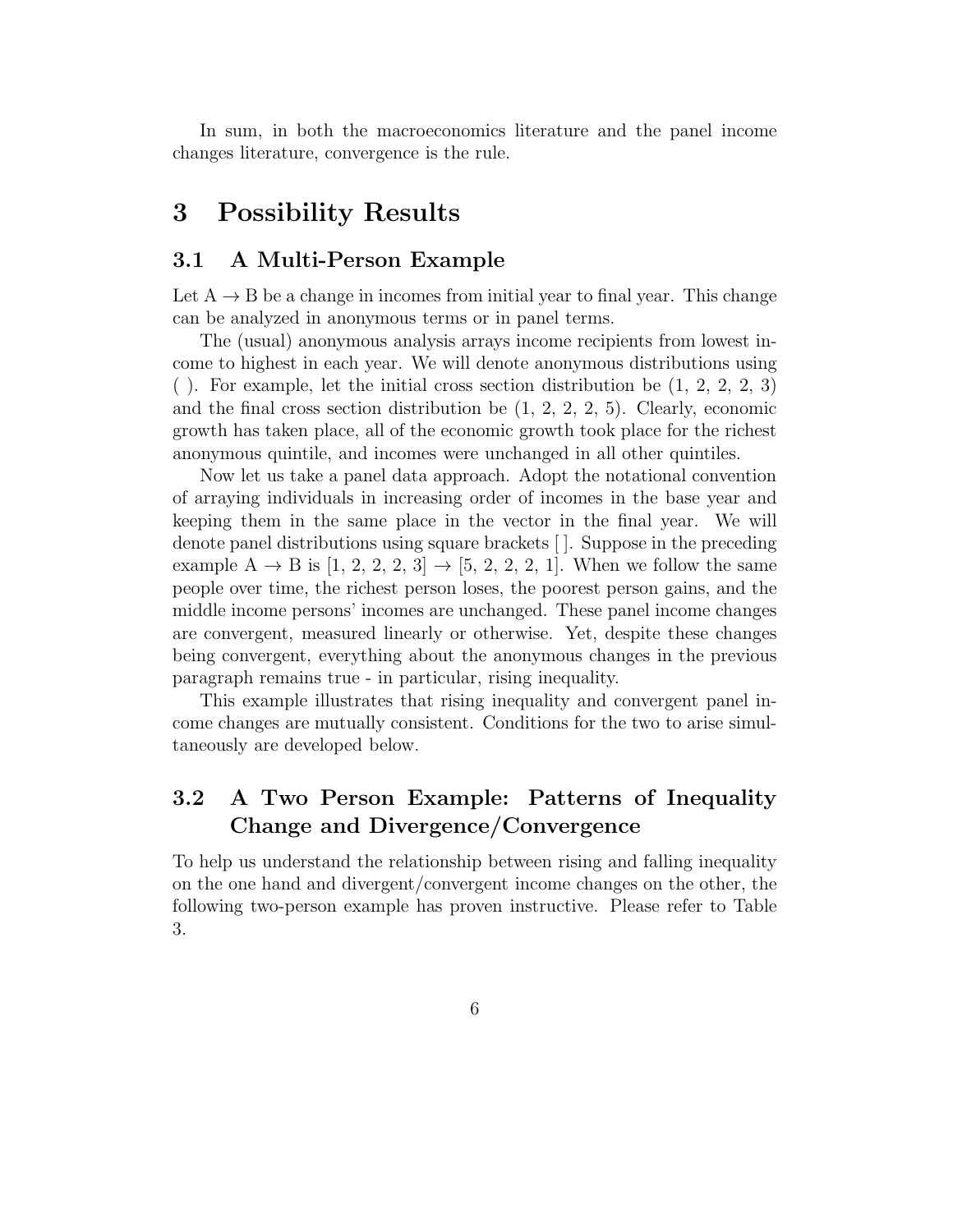Suppose we have two persons with initial incomes \$5 and \$20 respectively. Let the economy experience  $20\%$  economic growth, so that total income increases from \$25 to \$30. Consider all possible values of income changes for the two individuals ranging from the initially-poorest person losing everything to the initially-poorest person gaining everything. The initial incomes, final incomes, and income changes for the two persons 1 and 2 are displayed in the left third of the table.

The middle third of the table displays the change in relative inequality for each possible pattern of gains and losses.

Let us look first at inequality change as gauged by Lorenz-worsening (which signifies rising inequality), Lorenz-coincidence (which signifies constant inequality), and Lorenz-improvement (which signifies falling inequality). We observe five ranges for these ordinal changes: Lorenz-worsening, followed by Lorenz-coincidence, followed by Lorenz-improvement, followed by Lorenz-coincidence, followed by Lorenz-worsening.

We then measure the change in inequality cardinally using three inequality indices: the change in the coefficient of variation squared (which is a Lorenz-consistent relative inequality index), the change in the variance of incomes in log-dollars (which, though a relative inequality index, is not Lorenzconsistent), and the change in the variance of incomes in dollars (which is an absolute inequality index, not a relative one). The changes using the two relative inequality indices follow identical patterns, though with different numerical values:

- First, they decrease together.
- Then they hit zero together. This occurs at  $[6, 24]$ , which has the same relative inequality as the pre-growth distribution [5, 20].
- Then they continue to decrease together until [15, 15], which they should, because this is a perfectly equal distribution of income.
- Then they rise together until they hit zero at [24, 6], which also has the same relative inequality as the pre-growth distribution [5, 20].
- Then they continue to rise together.

As for absolute inequality as measured by the variance of incomes in dollars, it too follows an inverted-U pattern, reaching its minimum at [15, 15]. Note, though, that the variance crosses zero at a different point from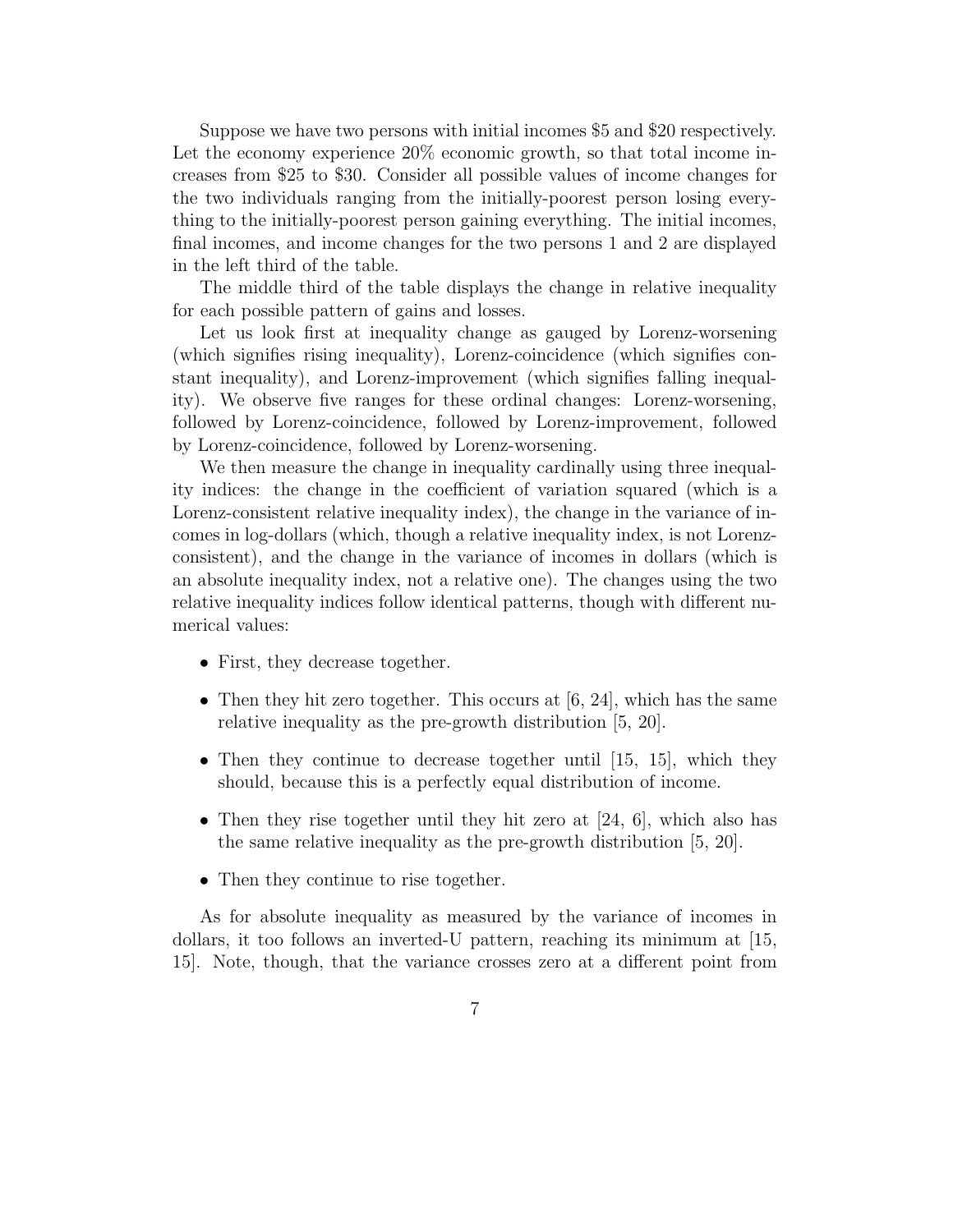the Lorenz curves and the two relative inequality indices. This is to be expected: relative inequality is unchanged when economic growth has been proportionate, but absolute inequality increases.

Note one other aspect about the inequality section of the table: it is entirely symmetric around the perfect equality point (15, 15). This is exactly as it should be: income inequality is unchanged when incomes are permuted across individuals.

Finally, let us look at the panel income changes. There are two points to be made.

First, the panel income changes proceed monotonically from most divergent to most convergent, however they are measured. This is exactly what would be expected as the initially-poorest person gains more and more and more, and the initially-richest person gains less and less and less.

And second, the regressions of final share on initial share, final log-dollars on initial log-dollars, and proportional changes on initial income all cross the divergence/convergence cutoff (1.00 for the levels regressions, 0 for the proportional change regression) at the exact same point. However, the dollarson-dollars regression goes from divergent to convergent later - to be specific, at the precise point where each person gains the same amount, which in this case is  $+2.5$  for each individual. So if convergence in dollars is found in periods of economic growth, which often it is empirically, it is a stronger result than a finding of convergence in shares, log-dollars, or proportional changes.

#### 3.3 A Matrix of Possibilities

In what came before, we identified four ways of determining the direction of change in relative inequality - i) Lorenz-improvement and Lorenz-worsening, ii) Change in a Lorenz-consistent relative inequality index such as the coefficient of variation squared or the income share of the poorest quantile, iii) Change in the variance of log-dollars, which is a Lorenz-inconsistent relative inequality measure, and iv) Change in the variance of dollars, which is an absolute inequality measure - and four ways of assessing divergence or convergence: i) Dollar changes, ii) Share changes, iii) Log-dollar changes, iv) Proportional changes.

Is it possible to have each possible combination of rising or falling relative inequality and divergent or convergent panel income changes? The answer is yes, provided they are measured suitably. Table 4 displays examples for each of the thirty-two cells.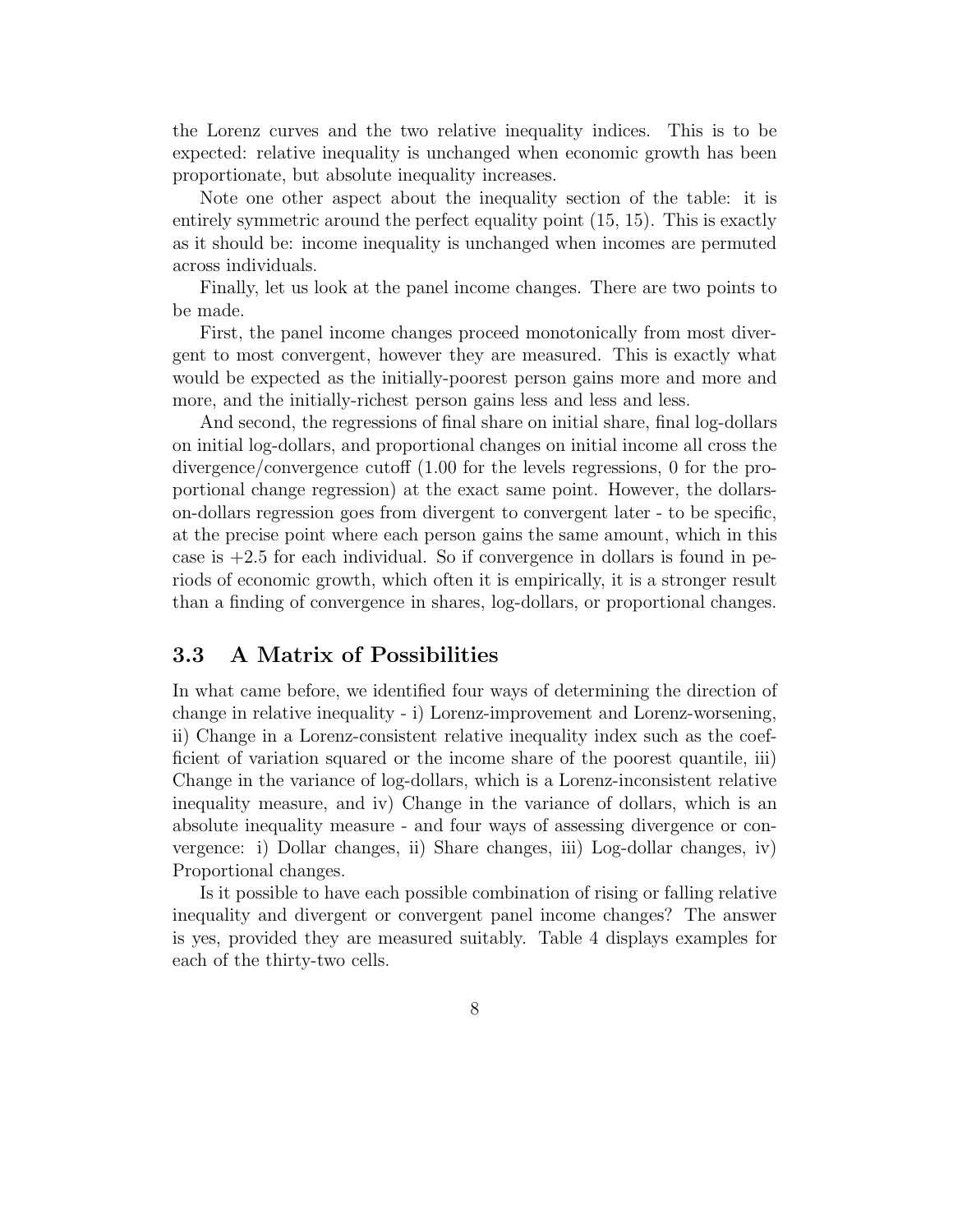Most of the examples come directly from Table 3. They illustrate that just two people are needed for most of the combinations. But to get the remaining combinations, we need to complicate the examples by adding more people and choosing our measures carefully. The next subsection provides details.

## 3.4 A Further Look at Divergent Income Changes and Falling Inequality

As noted in the introduction, Furceri (2005) and Wodon and Yitzhaki (2006) proved the impossibility of divergent log-dollar changes and falling relative inequality as measured by variance of log-dollars. But the examples in Table 4 show that it is possible to have divergent panel changes and falling relative inequality simultaneously when other measures are used. Let us look at this further.

Dealing first with the measurement of divergence, let us explore divergence in dollars rather than in log-dollars. The consistency of divergent dollar changes and falling variance of log-dollars can be proved by example. In a two-person economy, dollar changes are divergent if the richer person gains more dollars than the poorer person. Also, in a two-person economy, if both persons gain and the richer person gains a smaller percentage of income than does the poorer person, the variance of log-dollars falls. An example is  $[5, 20] \rightarrow [7, 23]$ . In this case, the change in the variance of log-incomes is -0.25, and the coefficient for the regression of final dollars on initial dollars is  $\beta_d = 1.07 > 1$ .

To obtain additional possibilities, one can modify how the change in inequality is measured. Consider the following example:

$$
[1, 1, 1, 1, 1, 1, 1, 1, 6, 9] \rightarrow [1, 1, 1, 1, 1, 1, 1, 1, 7, 8],
$$

The richest person has transferred \$1 to the next richest person, which is a clear Lorenz-improvement. Inequality therefore falls by the Lorenz criterion and accordingly for any Lorenz-consistent inequality measure. However, if we measure inequality by the change in the variance of log-incomes, that calculation shows an increase in variance of logs from 0.716 to 0.721 despite the Lorenz-improvement. Moreover, if we regress the change in log-dollars on initial log-dollars, we obtain  $\beta_{log} = 1.00045 > 1$ , hence divergence in log-dollars. Thus, in this example, log-income changes are divergent, the variance of log-incomes increases (which it must by the Furceri, Wodon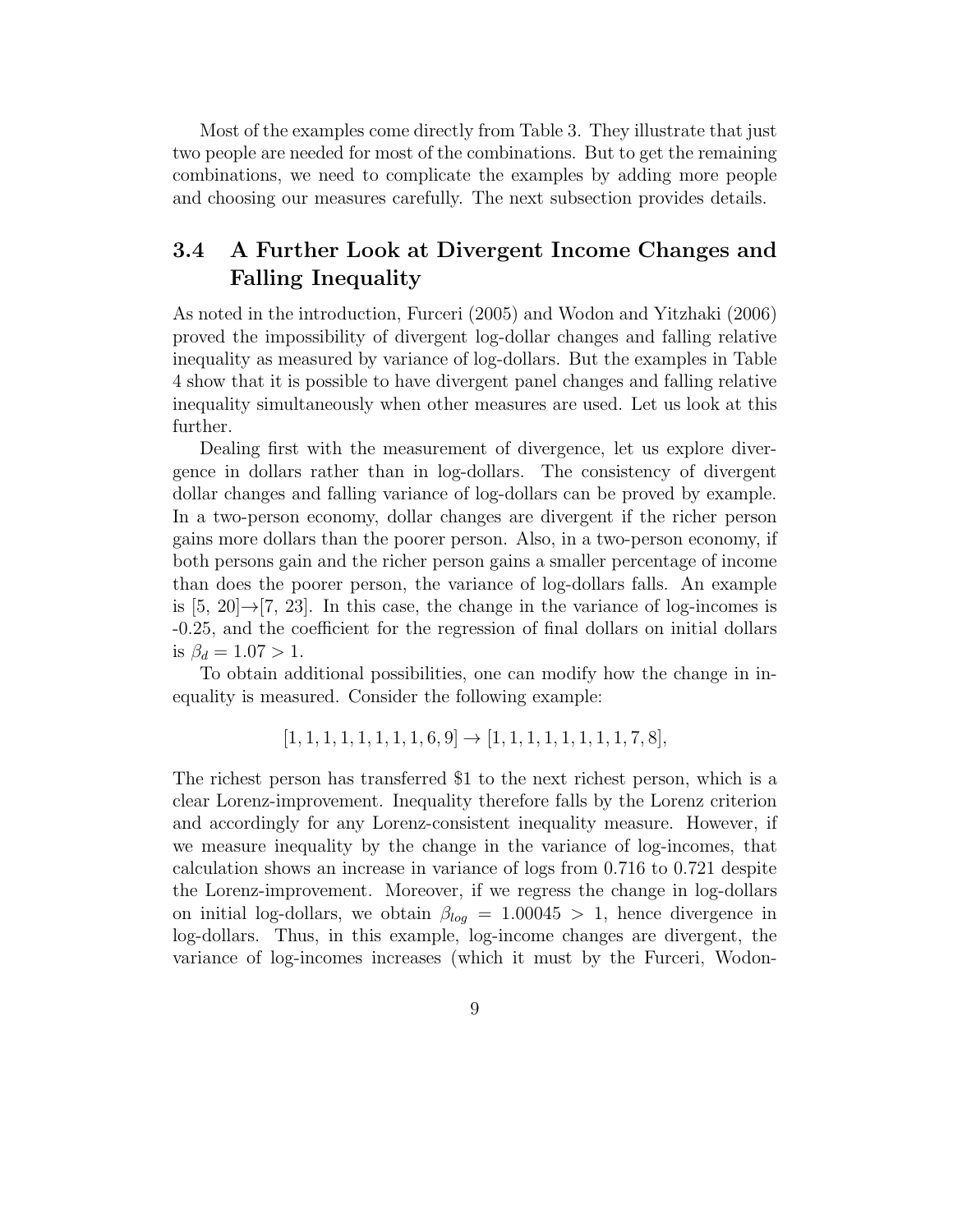Yitzhaki theorem), and yet a Lorenz-improvement has taken place. The Lorenz-inconsistency of the variance of log-dollars is on full view here.

The point, then, is that although it is impossible to have both falling inequality as measured by the variance of log-dollars ( $\sigma$ -convergence) and divergent panel income changes as measured by a regression of final log-dollars on initial log-dollars ( $\beta$ -divergence), it is possible to have falling inequality measured some other way along with divergent income changes measured some other way.

#### 3.5 Summary

This section has shown several things:

First, it provided a straightforward multi-person example showing the mutual consistency of rising inequality and convergent panel income changes.

Second, using the formulas for the precise conditions under which a) panel income changes are divergent or convergent in dollars, shares, log-dollars, or proportions, and b) income inequality is rising or falling according to the Lorenz criteria, Lorenz-consistent indices, the variance of log-dollars, and the variance of dollars, it presented a two-person example showing that as the income changes go from most favorable to the initially-richest person to least favorable: a) all divergence/convergence measures decline monotonically and switch from divergent to convergent; b) some divergence/convergence measures switch from divergent to convergent at different places from others; c) the Lorenz pattern is: Lorenz-worsening  $\rightarrow$  Lorenz-coincident  $\rightarrow$  Lorenzimprovement  $\rightarrow$  Lorenz-coincident  $\rightarrow$  Lorenz-worsening; d) the three inequality measures are all U-shaped; and e) some inequality measures switch from rising inequality to falling inequality at different places from others.

Third, measuring convergent/divergent income changes in four different ways and looking at whether relative inequality is rising or falling, all thirtytwo cells are shown to be possible depending on how relative inequality is measured.

And fourth, a) although it is impossible for divergent income changes and falling relative inequality to both arise when divergence is gauged using log-dollar changes and falling relative inequality is gauged using variance of log-dollars, b) it is possible for divergent income changes and falling relative inequality to coexist when divergence and falling inequality are measured in other ways.

Examples prove possibilities; they do not produce exact conditions. In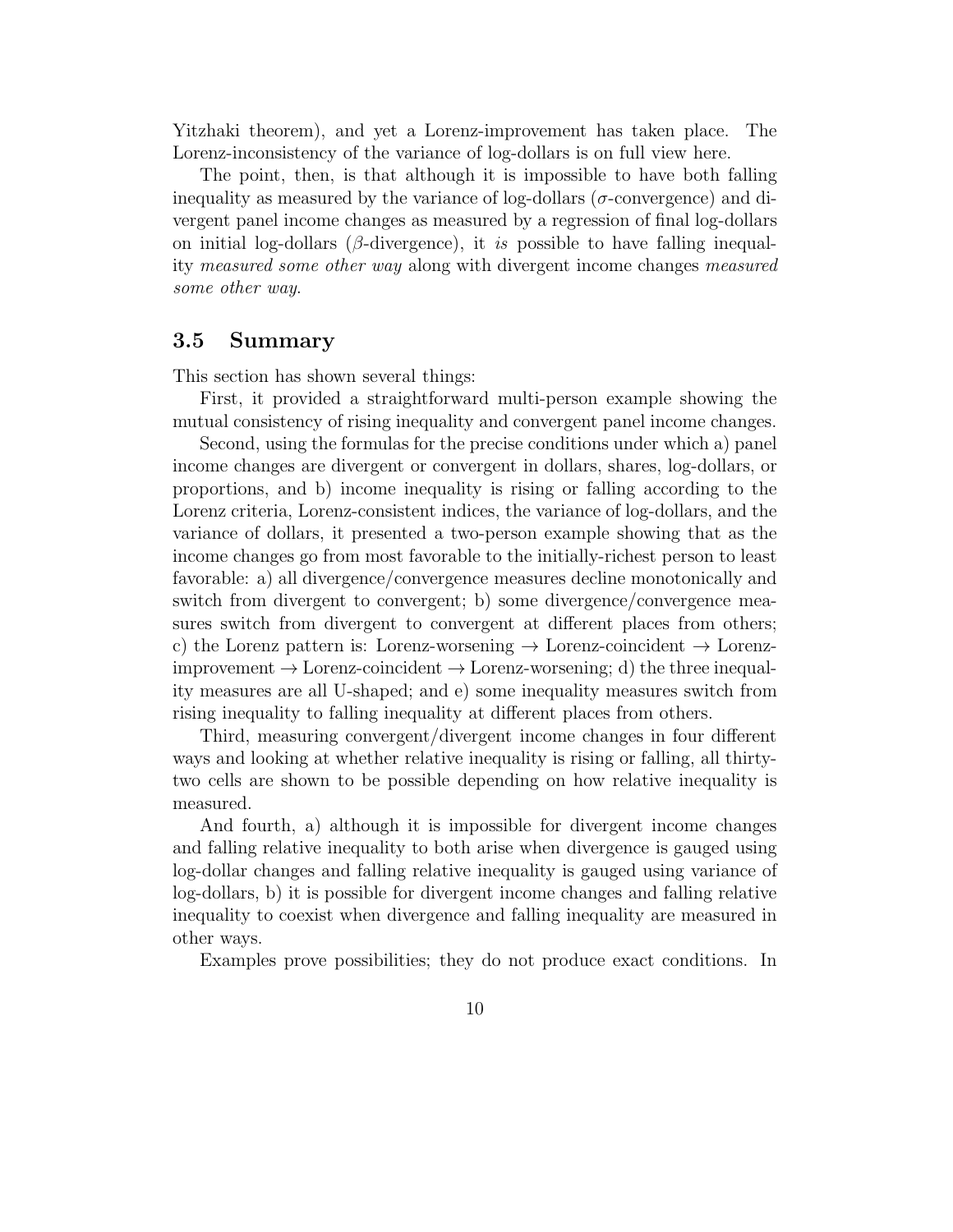the next section, we derive a number of necessary and sufficient conditions for each possibility.

## 4 Mathematical Results

In this section we analytically develop a set of results that establish the connection between changes in relative inequality and our several income change concepts. First, we establish some common notation.

## 4.1 Notation

Consider an economy with n individuals observed over two time periods, initial (or 0), and final (or 1).

Denote by  $d_{it}$  the income of individual i in period t measured in constant monetary units (e.g. real dollars). Whenever possible we will avoid expressing the individual subindex i to avoid clutter. In addition, we will deal with strict monotonic transformations of income, like income as a share of mean income, and log-incomes. We will denote income shares by s, and log-incomes by ln d respectively.

More generically, when the distinction between these transformations is unimportant we will denote by  $y_t = g(d_t)$  the income variable transformed by the strictly monotonically increasing function  $g(\cdot)$ .<sup>1</sup> Vectors are denoted by bold fonts, e.g.  $\mathbf{y_t} = (y_{1t}, y_{2t}, \dots, y_{nt}).$ 

Mean income in period t is denoted by  $\mu_t$ . Income vectors and their transformations are sorted in ascending order of initial-period income. An exception to this is the final income-share vector  $s_c$ , where the sorting is ascending in the final-period's income.

 $LC_t$  denotes the Lorenz Curve of income in period t, and  $LC_1 \succ LC_0$ means that the Lorenz curve in period 1 dominates that of period 0, namely incomes in period 1 are more equally distributed than the ones in period 0 according to the Lorenz-criterion. If the domination is weak we denote it as  $LC_1 \succeq LC_0$ , which means that incomes in period 1 are at least as equally distributed as those in period 0. Finally,  $I(\cdot)$  will be used to denote an arbitrary relative inequality measure.

<sup>&</sup>lt;sup>1</sup>Since the identity function  $x=g(x)$  is a strictly increasing monotonic function too, y can include income in dollars as well.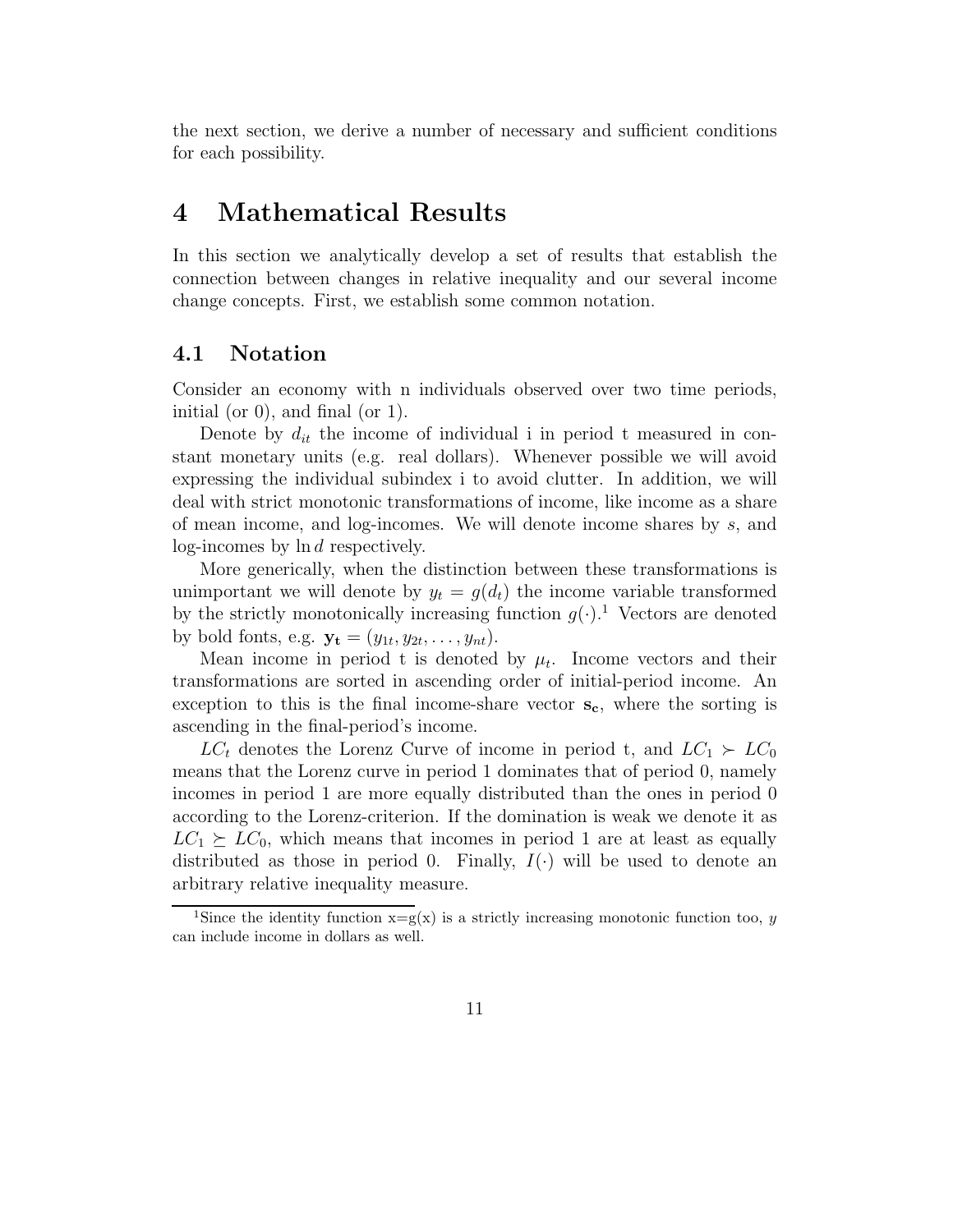## 4.2 Convergence in dollars and rising relative inequality in periods of economic growth

In the previous sections we showed that it is possible to have rising relative inequality and convergent dollar changes when going from period 0 to period 1. In this section we derive the precise conditions for such reconciliation. In everything that follows we consider regressions done in population and abstract from all issues of inference. Consider the final on initial income regression

$$
d_1 = \alpha_d + \beta_d d_0 + u_d. \tag{1}
$$

The income changes are said to be divergent/convergent in dollars as  $\beta_d \geqslant 1$ .

We can show the following result:

#### Proposition 1. Relationship Between Divergent/Convergent Dollar Changes, Changing Income Inequality, and Economic Growth.

Let  $\beta_d$  be defined by the levels regression (1), and denote the correlation coefficient from this regression by  $r_l$ . Let  $CV(\mathbf{d_0})$  and  $CV(\mathbf{d_1})$  denote the initial and final coefficients of variation respectively and let g denote the economy-wide growth rate in incomes between year  $\theta$  and year  $1$ . These variables are linked by the following relationship:

$$
\beta_d = r_l \frac{CV(\mathbf{d}_1)}{CV(\mathbf{d}_0)} (1+g). \tag{2}
$$

Proof: See Appendix.

Equation 2 gives us a direct way to visualize how rising relative inequality can be reconciled with convergent dollar changes when the economy is growing. In particular, if  $r_l$  is small enough or negative then we can have rising relative inequality (i.e.  $CV(\mathbf{d_1}) > CV(\mathbf{d_0})$ ), positive economic growth  $(g > 0)$  and convergent dollar changes  $(\beta_d < 1)$  all at the same time. We express this as a corollary.

## Corollary 1. Imperfect Fit, Rising Inequality, and Convergent Income Changes With Positive Growth.

In order for rising inequality as measured by the coefficient of variation and convergent income changes in dollars to coexist, the correlation between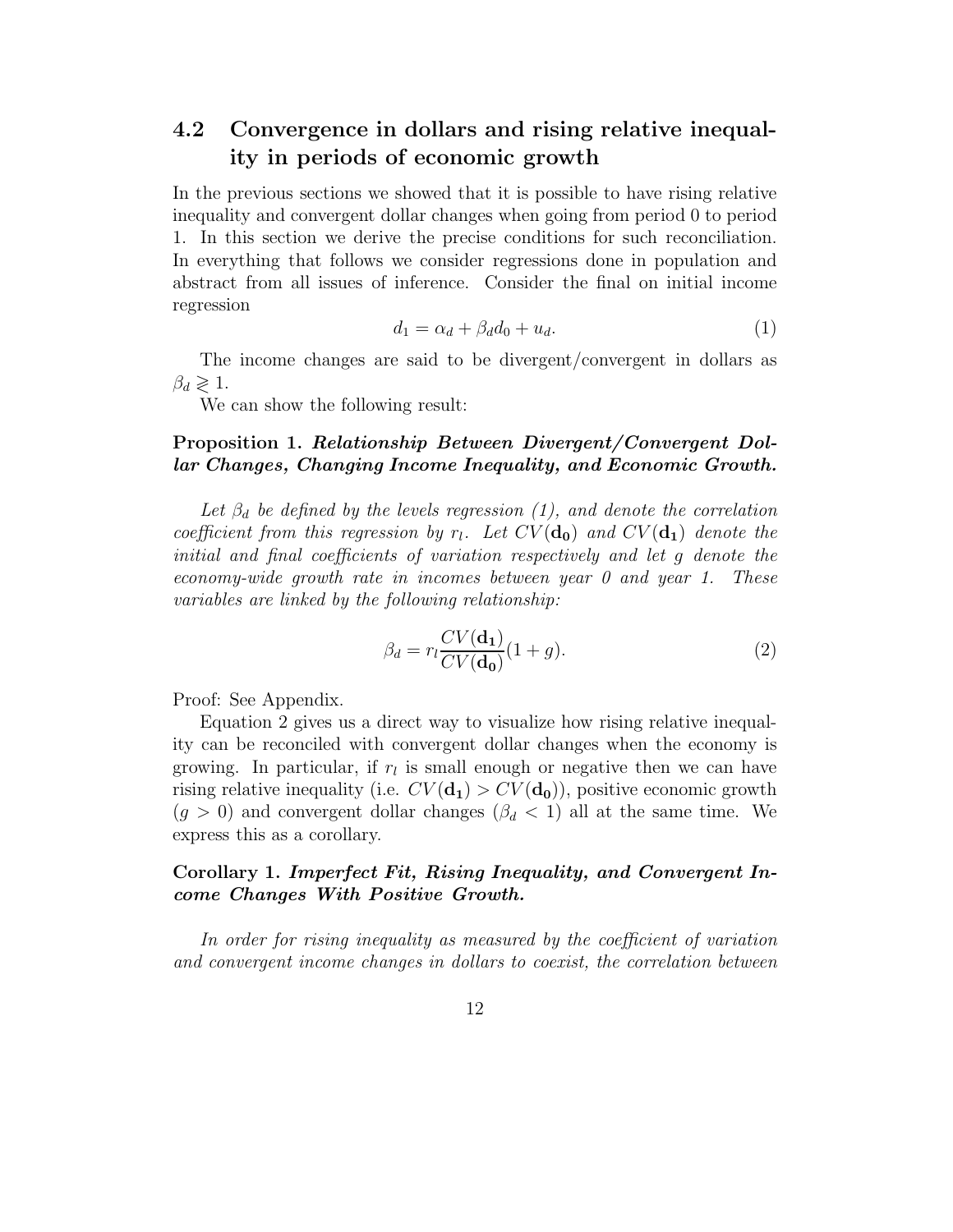final income in dollars  $\mathbf{d}_1$  and initial income in dollars  $\mathbf{d}_0$  must be sufficiently low or negative. In particular, rising inequality and convergence in dollars can coexist as long as

$$
r_l < \frac{CV(\mathbf{d_0})}{(1+g)CV(\mathbf{d_1})} < 1.
$$

Equation (2) serves to illustrate what we already had seen in our examples, namely that it is possible for divergent income changes  $(\beta_d > 1)$  and falling relative inequality (i.e.  $CV(\mathbf{d_0}) > CV(\mathbf{d_1})$ ) to coexist when income growth q is strong enough.

Equation (2) also shows that to make rising inequality compatible with convergent dollar changes we must either have economic decline  $(g < 0)$  or a low  $r_l$ . This low level of determination can arise for two reasons: i) a highly non-linear relationship between final and initial incomes, and/or ii) large income changes such that people switch positions as they go from one period to another. In the next sections we show that they key ingredient for this reconciliation is the latter, namely it is crucial to have large income changes that bring positional change.

## 4.3 Relative inequality changes and divergent/convergent share changes

As mentioned in section 2, the most accepted criterion for judging whether there has been an increase or decrease in relative inequality is the Lorenz Dominance criterion. For this reason we focus most of our attention on this criterion.

Before formulating such criterion we define the ordered final share vector  $S_{c}$ .

#### Definition. Vector of Final Shares in Ascending Order.

Let  $s_c$  be the counterfactual final income-share vector when incomes are sorted in ascending order of *final* income.

In other words,  $s_c$  has the same distribution of the final vector  $s_1$ , but rearranges it in ascending order. Since the final share vector  $s_1$  is ordered according to the *initial* income vector, in general  $s_c \neq s_1$ .

With this notation we can now define the Lorenz Dominance criterion.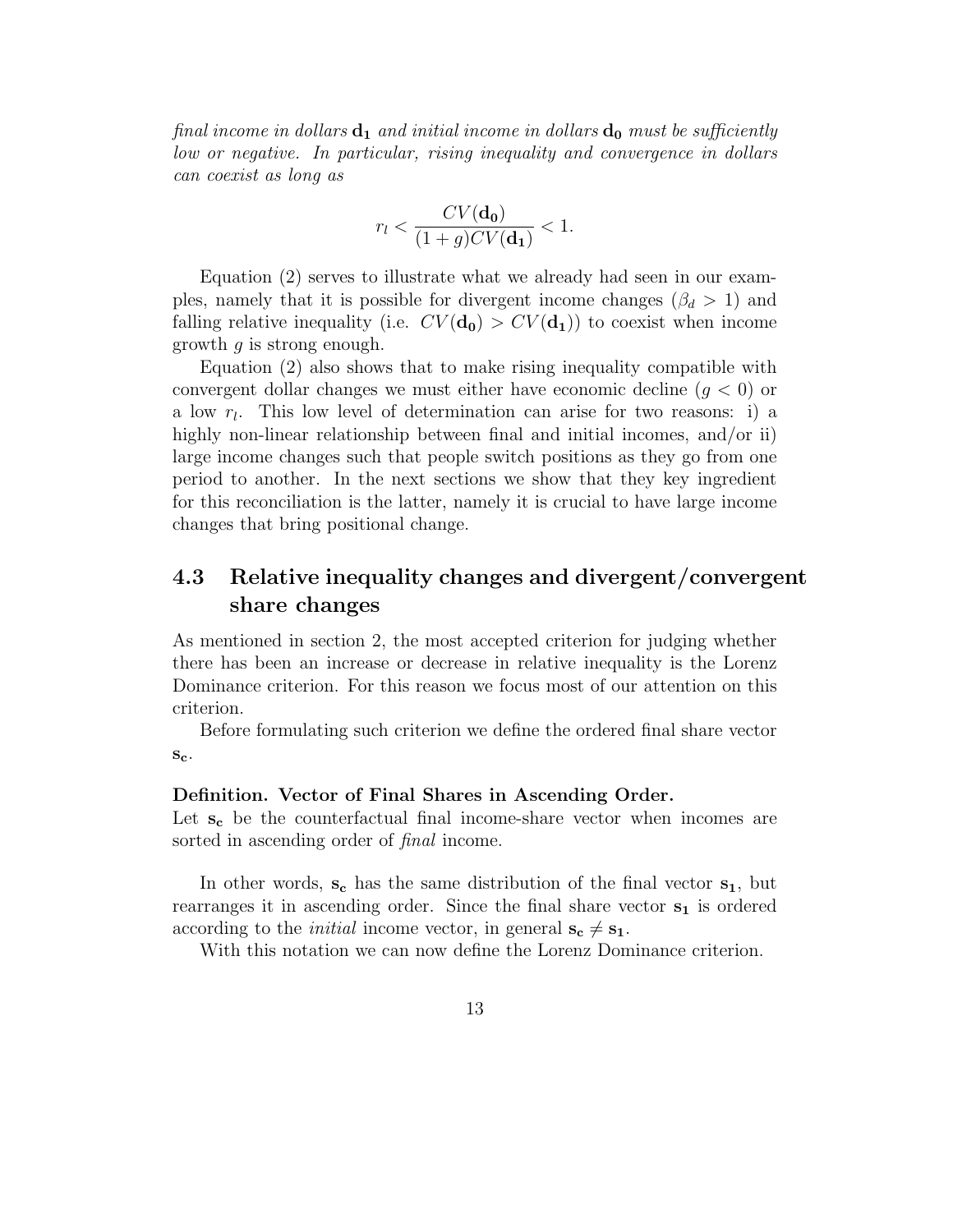#### Definition. Lorenz Dominance.

Let  $s_{i0}$  be the initial income-share of the individual in position j, when shares are sorted in ascending order of initial income. Let  $s_{jc}$  be the final incomeshare of the individual in position j, when shares are sorted in ascending order of final income. The final income distribution Lorenz-dominates the initial one (i.e.  $LC_1 \succ LC_0$ ) whenever

$$
s_{1c} + s_{2c} + \ldots + s_{jc} \ge s_{10} + s_{20} + \ldots + s_{j0} \quad \text{for } j = 1, 2, \ldots, n - 1 \text{ and } s_{1c} + s_{2c} + \ldots + s_{jc} > s_{10} + s_{20} + \ldots + s_{j0} \quad \text{for some } j < n.
$$
\n(3)

In other words, having the final period distribution Lorenz-dominate the initial one means that the final distribution is more equally distributed than the initial one according to this criterion. This situation is sometimes also referred as a "Lorenz-improvement" when going from  $\mathbf{d}_0$  to  $\mathbf{d}_1$ . Similarly, if  $LC_0 \succ LC_1$  we talk of a "Lorenz-worsening".<sup>2</sup>

Since the Lorenz criterion (3) is formulated in terms of income shares, the natural way to link it with a change regression like the ones used in mobility studies is to compare it to a regression also expressed in shares. In particular, in this section we derive a connection between the Lorenz Dominance criterion (3) and a share-change regression

$$
\Delta s = \gamma_s + \delta_s s_0 + u_s. \tag{4}
$$

Both conditions (3) and (4) involve initial and final income-shares. However, the final period shares appear sorted differently in the two conditions. In particular, in condition  $(3)$ , final shares  $s_c$  are sorted in ascending of order of final shares, while in condition (4) final shares  $s_1$  are sorted in ascending of order of initial shares.

It is easy to show that the sign of the estimated coefficient  $\delta_s$  in regression  $(4)$  is determined by the sign of the covariance<sup>3</sup>

$$
cov(\Delta s, s_0) = \frac{\sum_i (s_{1i} - s_{0i})s_{0i}}{n}.
$$

<sup>&</sup>lt;sup>2</sup>The literature usually expresses condition  $(3)$  using income as a share of total income. In order to make an easier link with the regressions involving share changes we express it in terms of shares of mean income. It is obvious that Definition 4.3 is the same in both cases.

<sup>3</sup>Recall average share changes are zero by construction.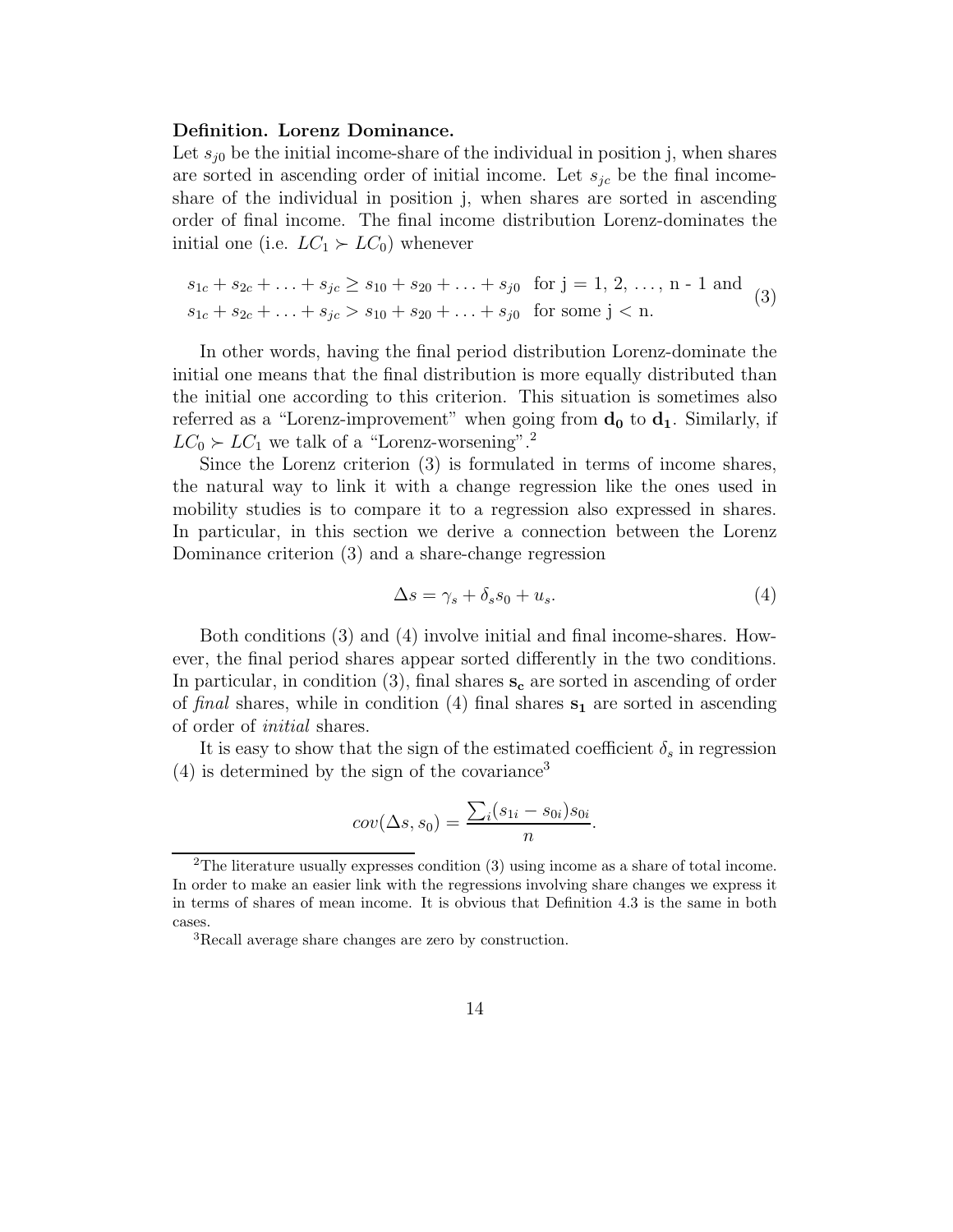Using our counterfactual vector  $s_c$  we can decompose this covariance as

$$
cov(\Delta s, s_0) = \frac{\sum_i [(s_{1i} - s_{ci}) + (s_{ci} - s_{0i})]s_{0i}}{n}.
$$

That is, whether share changes are convergent or divergent is determined by the sum of two terms:

$$
W = \frac{\sum_{i} [s_{ci} - s_{0i}] s_{0i}}{n}
$$
  

$$
X = \frac{\sum_{i} [s_{1i} - s_{ci}] s_{0i}}{n}.
$$
 (5)

W captures the component of the covariance associated with changes in the shape of the income distribution if positions remain unchanged, and X will capture the component of the covariance associated with positional change, under a fixed marginal distribution. These are sometimes called "structural mobility" and "exchange mobility", respectively.

We can derive the following two key Lemmas for these terms.

**Lemma 1.** Let  $s_0$  be the initial vector of shares and  $s_c$  be defined as before. Assume that the income transition from period 0 to period 1 involves no crossings of Lorenz Curves. Also, let W be given by equation (5). Then under the stipulated conditions there is Lorenz-worsening if and only if W is positive, i.e.  $LC_1 \prec LC_0 \iff W > 0$ .

#### Proof: See Appendix.

In other words, under the assumption of no Lorenz-crossings, the sign of W fully reflects whether there has been a fall or a rise in inequality judged by the Lorenz-criterion.

Also, in the transition from  $s_c$  to  $s_1$ , share changes will be convergent, since in the reranking of individuals there will always be a positive transfer of income shares from a relatively richer individual to a poorer one.

**Lemma 2.** Let  $s_c$  be defined as before. Let X be given by equation (5). Then  $X \leq 0$ .

Proof: See Appendix.

With these two results we can proceed to analyze the connection between share mobility and changes in inequality. For simplicity, let us begin analyzing the case when there is no positional change between initial and final periods.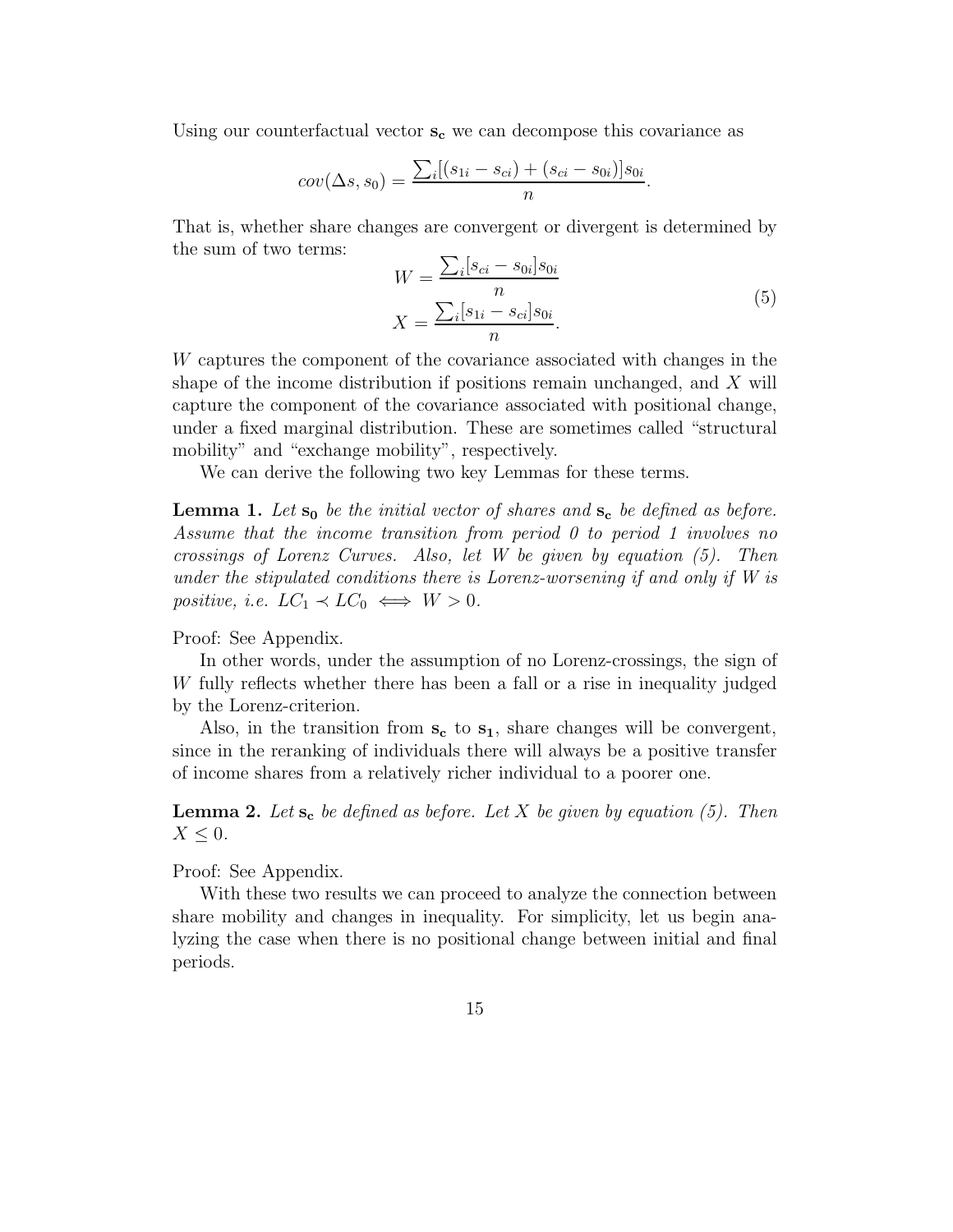#### 4.3.1 The case of no change in positions

If all individuals keep their same rank in the initial and final distribution, this is called zero positional change, or synonymously, zero positional mobility. In this case our counterfactual vector  $s_c$  will equal the final share vector  $s_1$ , and the sign of  $\delta_s$  is determined exclusively by W. Given Lemma 1 and the immediate connection between W and  $\delta_s$ , in the absence of positional changes, the next Proposition follows immediately.

#### Proposition 2. Lorenz Dominance and Share Change Without Positional Change.

Suppose that when the income distribution vector changes from  $\mathbf{d}_0$  to  $\mathbf{d}_1$ , the change involves

- i) no change in positions and
- ii) no crossings of Lorenz Curves.

Then Lorenz-worsening occurs if and only if there is divergence in shares, i.e.  $LC_1 \prec LC_0 \iff \delta_s > 0$ .

Proof: See Appendix.

The intuition (and proof) behind these results is related to a well-known result in the inequality literature stating that a disequalization in the Lorenz sense can be achieved by a series of income transfers from poorer to richer individuals that keep unaltered the individual ranks between the initial and the final periods (see for instance Fields and Fei, 1978). These transfers generate by construction divergent share changes. The exact opposite occurs when there is a Lorenz improvement (i.e. a fall in inequality) and positions remain unchanged.

In other words, as long as we restrict ourselves to the case of no positional mobility and no crossings of Lorenz curves, share mobility and changes in inequality fully align, in the sense that rising inequality only occurs with divergent share-changes and falling inequality only occurs with convergent share-changes.

#### 4.3.2 The case of positional changes

Once we allow for positional changes we need to consider not only the transition from  $s_0$  to  $s_c$ , but also from  $s_c$  to  $s_1$ . In this last step the shape of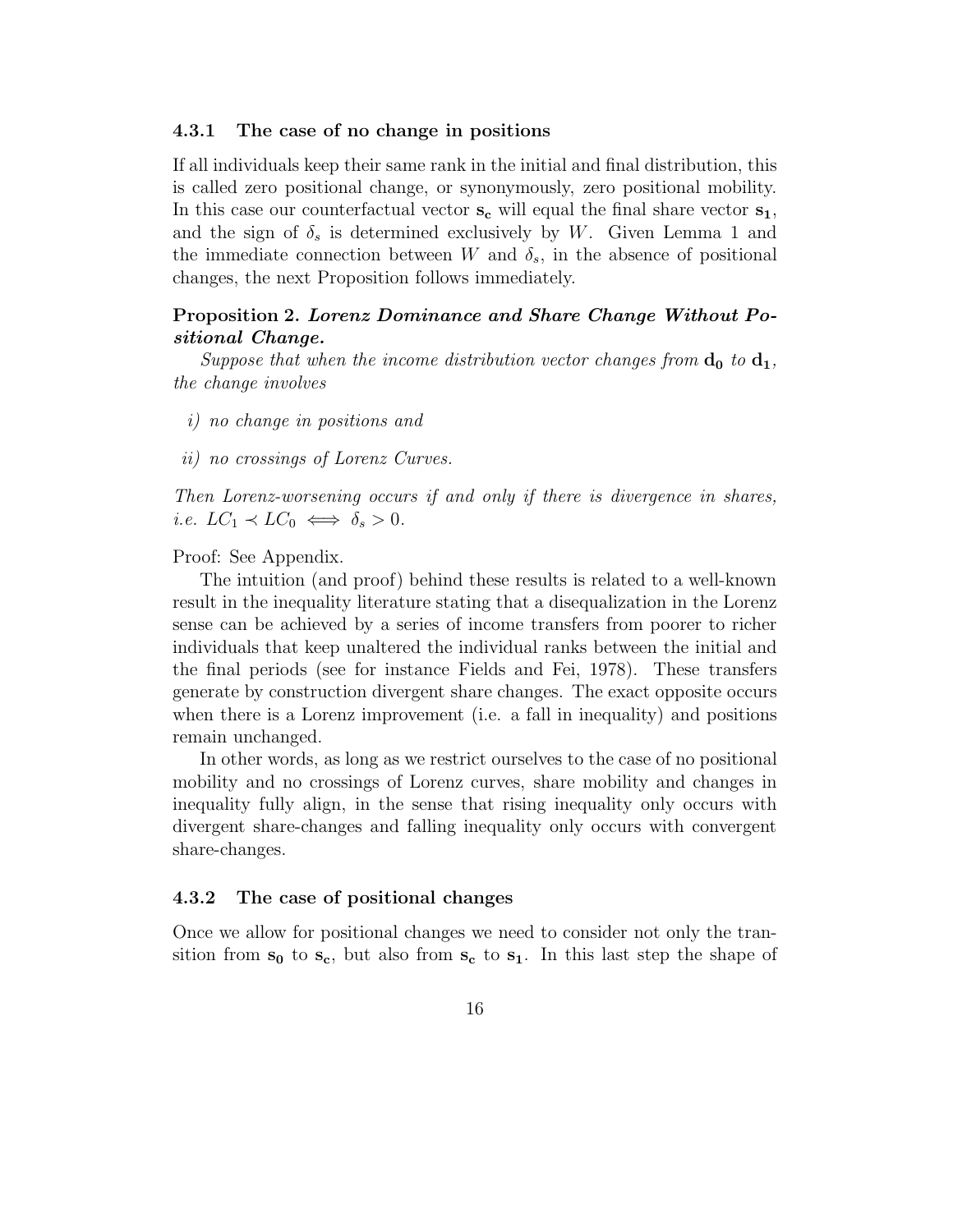the income distribution remains unchanged and pairs of individuals swap positions.

In other words, when going from  $s_0$  to  $s_1$  in the presence of positional changes (but not of Lorenz-crossings) there are two forces at play. The first one, change in the distribution shape with fixed positions, can lead to convergent or divergent share changes, depending on whether there is equalization or disequalization of the anonymous income distribution. The second one, positional rearrangement with a fixed marginal distribution, leads to convergent share-changes always.

In the case of a Lorenz-improvement both components go in the same direction, and share changes are convergent. However, if the income distribution becomes more unequal by the Lorenz-criterion, the two components will move in opposite directions, and depending on which force is dominant there will be convergence or divergence in shares as measured by  $\delta_s$  in equation  $(4)$ .

Proposition 3 summarizes the conditions under which each combination of Lorenz-improvement/worsening and convergent/divergent share changes can occur.

#### Proposition 3. Lorenz Dominance and Share Change With Positional Change

Assume that  $LC_0$  and  $LC_1$  do not cross, and let W and X be defined as in equation (5).

- i) If  $W > 0, X < 0$ , and  $W + X < 0$ , then there will be share convergence  $(\delta_s < 0)$  and Lorenz-worsening  $(LC_1 \prec LC_0)$ .
- ii) If  $W > 0, X \le 0$ , and  $W + X > 0$ , then there will be share divergence  $(\delta_s > 0)$  and Lorenz-worsening  $(LC_1 \prec LC_0)$ .
- iii) If  $W < 0$ , and  $X \leq 0$ , then there will be share convergence  $(\delta_s < 0)$  and Lorenz-improvement  $(LC_1 \succ LC_0)$ .
- iv) It is impossible to simultaneously have a Lorenz-improvement and share divergence.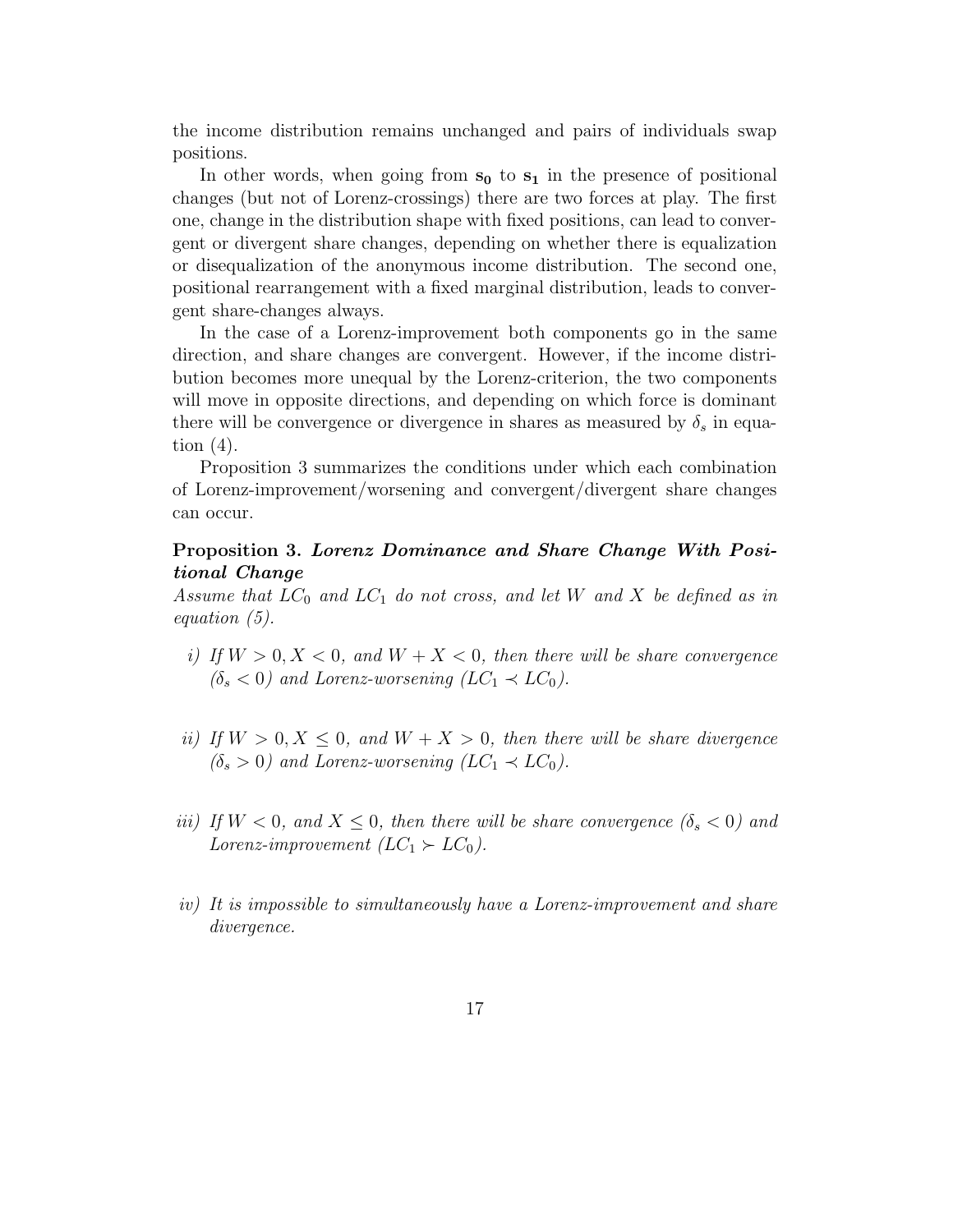Proof: See Appendix.

The impossibility in iv) means that for falling inequality to be compatible with divergent share-changes we need to have crossing Lorenz curves. Furthermore, the next corollary follows immediately from Proposition 3.

**Corollary 2.** If  $\delta_s \geq 0$  then either  $LC_0 \succeq LC_1$ , or the Lorenz curves of incomes in periods 0 and 1 cross.

To reiterate in intuitive terms, the results derived in this section: When inequality falls, both the transfers involved for the anonymous equalization and the positional re-ranking are convergent (i.e. from richer to poorer). Yet when inequality rises, there will be disequalizing transfers that change the shape of the income distribution together with equalizing transfers due to the positional swap. Whether there will be convergence or divergence in shares according to equation (4) will depend on which force dominates.

## 4.4 Mobility in Dollars and Lorenz Dominance

While the previous section establishes a clear connection between change in inequality as gauged by the Lorenz criterion and share changes, on many occasions our interest is not the changes in shares but the changes in dollars. In particular, often when someone is interested in finding out whether "the rich got richer and the poor, poorer" the reference is to changes in dollars and not merely in shares.

In this section we establish a connection relating changes in inequality under Lorenz-dominance and a dollar-change regression

$$
\Delta d = \gamma_d + \delta_d d_0 + u_d. \tag{6}
$$

In order to derive such a connection, it is useful to express the dollarchange regression  $(6)$  in its final-on-initial form  $(1)$ 

$$
d_1 = \alpha_d + \beta_d d_0 + u_d,
$$

and recall that in such a case convergence will occur whenever  $\beta_d < 1$ . Similarly, we can define a final-on-initial share regression

$$
s_1 = \alpha_s + \beta_s s_0 + u_s. \tag{7}
$$

Using these regressions we can establish the following result.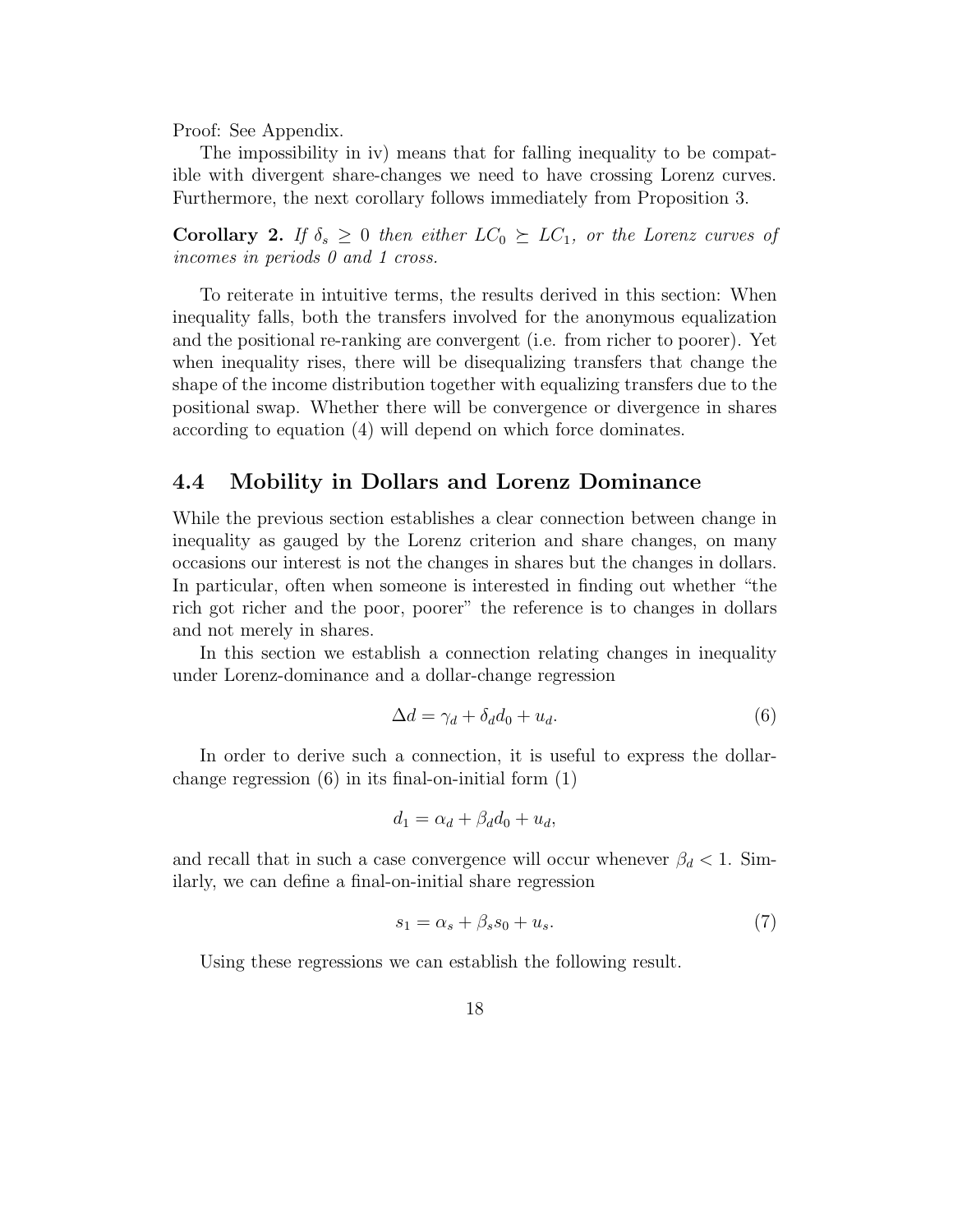**Lemma 3.** Let  $\mu_t$  be the mean income in period t, and  $(\beta_d, \beta_s)$  denote the convergence coefficients given by regressions (1) and (7) in dollars and in shares, respectively. Then

$$
\beta_d = \beta_s \frac{\mu_1}{\mu_0} = \beta_s (1+g).
$$

Proof: See Appendix.

Similarly to the previous section, we can derive a series of conditions under which each combination of Lorenz dominance/worsening and convergent/divergent dollar-changes can occur. These conditions are summarized in Table 5 for each growth scenario.<sup>4</sup>

The (1, 1) cell in Panel A states that in periods of economic growth, in order to have convergent dollar changes together with Lorenz-worsening, we need to have income changes large enough such that there are positional changes, i.e.  $X < 0$  and large enough such that  $W + X < 0$ . In other words, the low correlation between initial and final period incomes condition in Corollary 1 is due to large income changes that bring positional rearrangements, and not merely due to nonlinearities.

From Table 5 we can also infer a corollary similar to Corollary 2 relating dollar-changes and Lorenz Dominance, as long as there is negative growth  $(i.e., q < 0).$ 

## Corollary 3. Falling Inequality and Dollar Changes Under Negative Growth.

In the case  $g < 0$ , then:

- i) Lorenz-improvement implies convergence in dollars, i.e. if  $LC_1 \succ LC_0 \Rightarrow$  $\delta_d < 0$ .
- ii) If  $\delta_d \geq 0$  then either  $LC_0 \succeq LC_1$ , or the Lorenz curves of incomes in periods 0 and 1 cross.

Again, the impossibility result in cell (2,2) in Panel B of Table 5 means that for falling inequality to be compatible with divergent income changes in periods of economic decline we need to have crossing Lorenz curves, as expressed in ii) in Corollary 3.

<sup>&</sup>lt;sup>4</sup>The conditions can be easily derived from Lemmas 1-3 and Proposition 3. A proof is available from the authors upon request.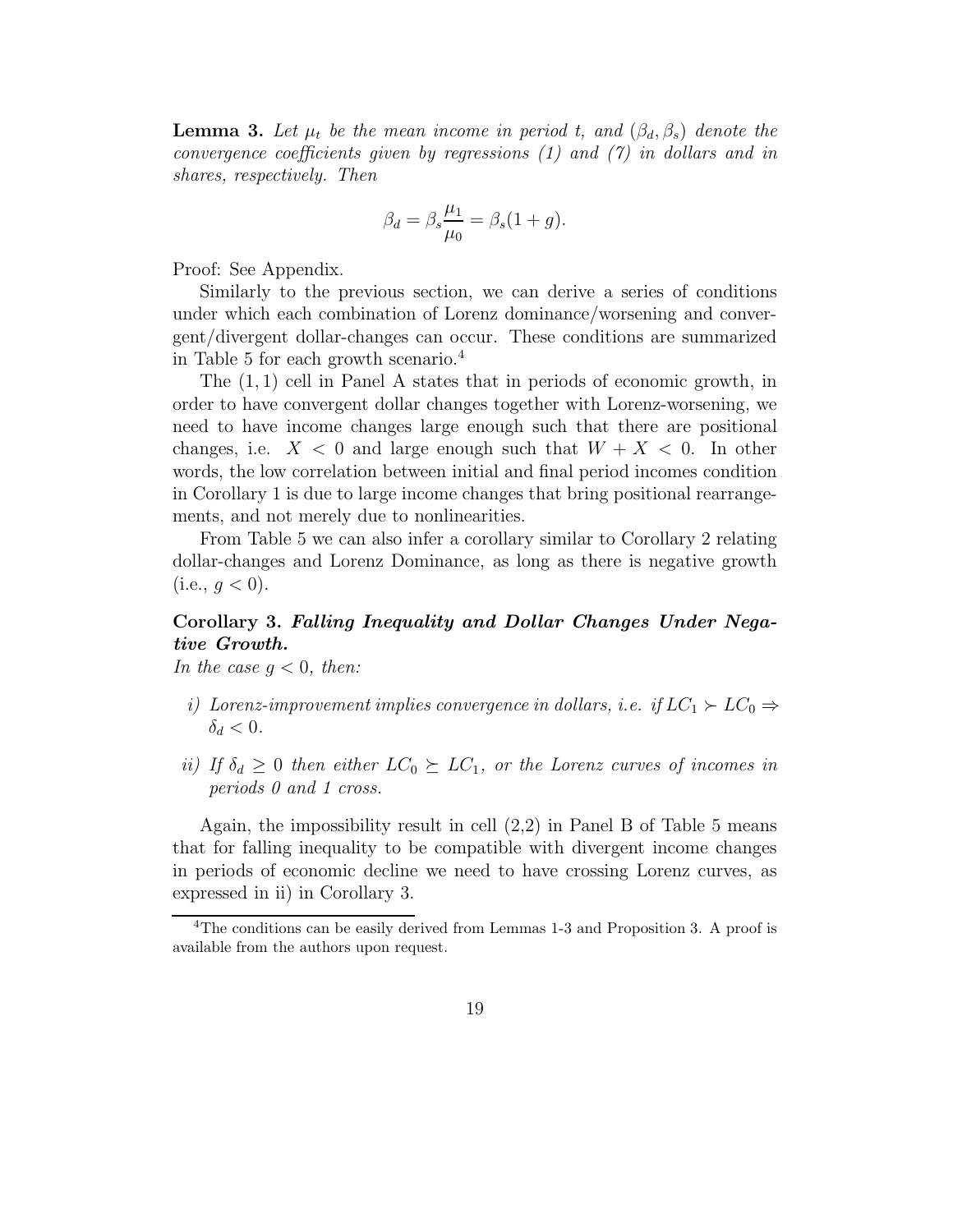What if economic growth is positive? In that case the dollar gains of the initially poor can be smaller than those of the initially rich (which occurs if there is divergence in dollars), yet the share gains of the initially poor can be higher than the share gains of the initially rich. An example is  $(1, 5) \rightarrow$ (3, 8).

In more precise terms, in the case of positive economic growth, falling relative inequality will lead to convergence in dollars only if the convergence in shares ( $\beta_s < 1$ ) is stronger than the diverging impact of proportionally rising incomes  $(1+q)$ .

## 4.5 Proportional Income Changes, Dollar Changes and Lorenz-Dominance

#### 4.5.1 Dollar Changes and Proportional Changes

In many applications economists have been interested in studying convergence and divergence in proportional income changes. In particular they have studied whether on average initially rich individual had proportional income changes larger than those of initially poor individuals.

The study of convergent proportional changes is particularly relevant under scenarios of economic decline. To appreciate this, consider a hypothetical two-person economy with the following income transition

$$
[2, 50] \to [1, 45]
$$

where the poor individual lost 1 dollar while the rich one lost 5 dollars. By our measure there is convergence in dollars. Yet the 1-dollar loss represented half of the poor individual's income, while the 5-dollar loss represented only a 10% loss for the rich individual. Hence, in this example there was convergence in dollars but divergence in proportional changes.

Convergence in dollars and divergence in proportional changes cannot coexist in periods of economic growth, since if the initially poor gain more in dollars than the initially rich (i.e., there is convergence in dollars) then proportional changes are necessarily convergent as well. In this section we explore the relationship between proportional changes in income and changes in inequality that respect Lorenz-Dominance.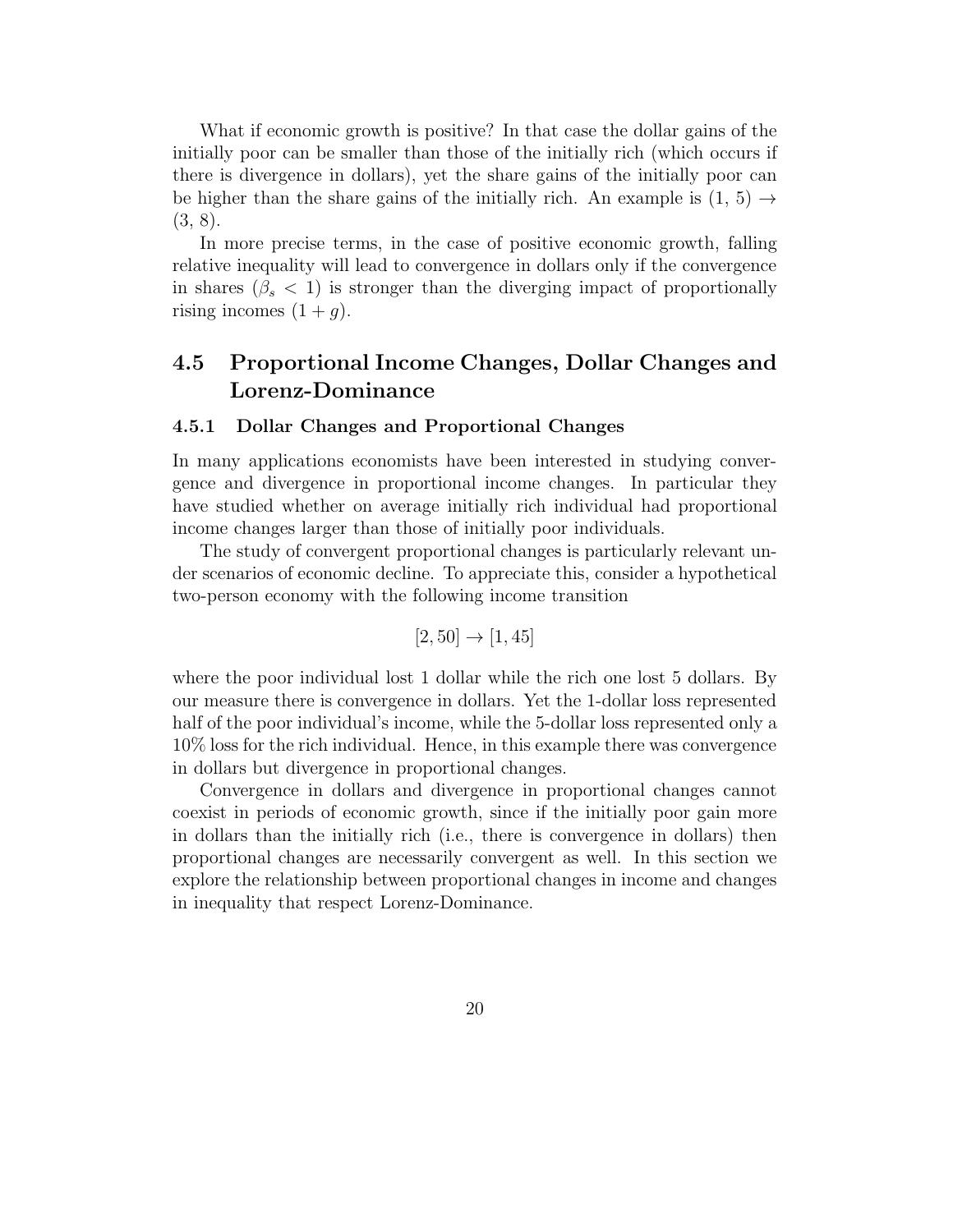#### 4.5.2 Log-Income Approximation

The most common way to measure proportional convergence is by approximating proportional changes by changes in log-income and estimating a double-log regression

$$
\Delta \ln d = \gamma_{log} + \delta_{log} \ln d_0 + u_{log} \tag{8}
$$

or its equivalent "final on initial" form  $\ln d_1 = \alpha_{log} + \beta_{log} \ln d_0 + u_{log}$ .

As shown in section 3, we can find all possible combinations of falling/rising inequality with convergent/divergent log-income changes. In particular, contrary to the share-change case we can find examples that make compatible falling inequality as gauged by a Lorenz-improvement and divergent logincome changes.

The reason why there is no contradiction between divergence in logincomes and falling inequality (as caused by a progressive transfer) is closely related to the reasons why the variance of log-incomes is not a Lorenzconsistent measure of inequality. In particular, log-incomes can be divergent even if proportional changes are convergent if a progressive transfer occurs sufficiently high up in the income distribution. To derive the precise conditions under which this happens, we need first the following definition.

#### Definition. Equalizing Rank-Preserving Transfer.

A rank-preserving equalizing transfer  $h > 0$  is a transfer of income shares between two individuals with ranks i and j for  $i > j$ , such that:

$$
d_{0k} = d_{1k} \qquad \text{for } k \neq i, j,
$$
  
\n
$$
d_{1i} = d_{0i} - h,
$$
  
\n
$$
d_{1j} = d_{0j} + h,
$$
 where:  
\nif  $i = j + 1$ ,  $h < (d_{0i} - d_{0j})/2;$   
\nif  $i > j + 1$ ,  $h < \min[(d_{0j+1} - d_{0j}), (d_{0i} - d_{0i-1})].$ 

A rank-preserving disequalizing transfer is defined similarly. We can show the following lemma for a single transfer that is sufficiently small that it preserves ranks:

## Lemma 4. A Single Rank-Preserving Transfer and Log-income Changes.

Let gm denote the geometric mean of income at period 0, and  $\exp(1) = 2.718$ .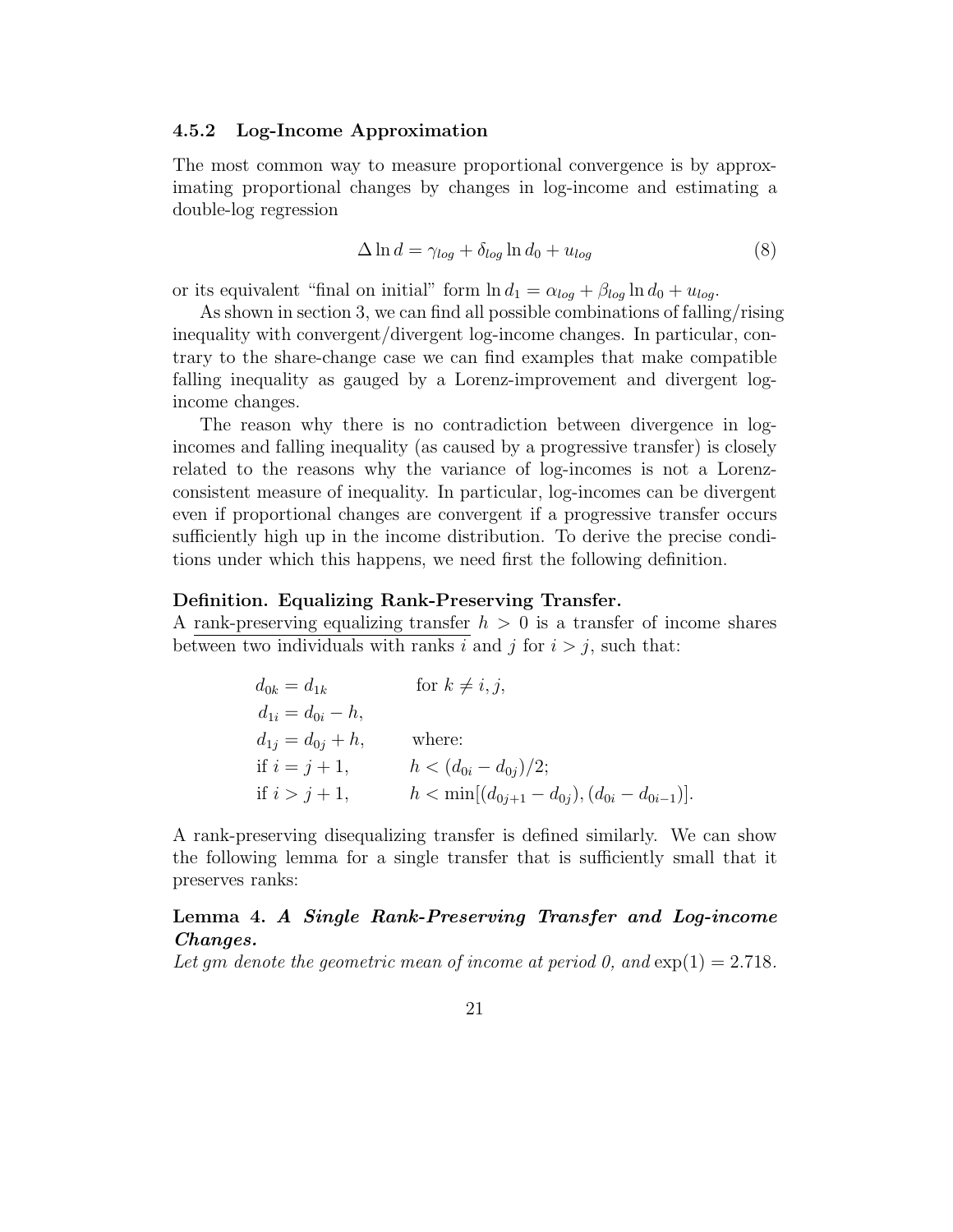Consider two individuals i and j such that  $d_{0i} > d_{0j} > gm * \exp(1)$ . Let  $h > 0$ be a sufficiently small rank-preserving transfer between i and j. Under these conditions,

a) if h is equalizing, then  $LC_1 \succ LC_0$  and  $\delta_{log} > 0$ .

b) if h is disequalizing, then  $LC_1 \prec LC_0$  and  $\delta_{log} < 0$ .

Proof: See Appendix.

In other words, it would be easy to misinterpret a log-change regression like (8). The log-change regression can indicate divergence, as we define it, even when the income changes lead to a Lorenz-improvement. Rankpreserving equalizations which occur sufficiently high up in the income distribution can lead to divergence in log-dollars. Cowell (2011) shows that the variance of log-incomes will mis-rank which distribution is more unequal vis-à-vis the Lorenz ranking under a similar condition.<sup>5</sup>

#### 4.5.3 True Proportional Changes

One alternative to the log-income changes regression (8) is to study proportional changes by regressing the true proportional change in incomes on initial income, namely

$$
\text{pch} \equiv (d_1 - d_0)/d_0 = \phi + \theta d_0 + e. \tag{9}
$$

In this case, if  $\theta$  is positive we will say there is divergence in proportions, if  $\theta$  is negative we will say there is convergence in proportions, and if  $\theta$  equals zero we will say the proportional changes are equal with respect to initial income.

In the case of regression (9) we can show the following results linking inequality changes and true proportional changes.

#### Proposition 4. Falling Inequality and True Proportional Changes with Possible Positional Changes.

If there is a Lorenz-improvement when going from period  $0$  to period 1, then there must be convergence in true proportional changes, i.e. if  $LC_1$  ≻  $LC_0$ , then  $\theta < 0$ .

<sup>&</sup>lt;sup>5</sup>It can also be shown that if incomes follow a log-normal or a Pareto distribution then such misinterpretations by (8) cannot arise. A proof is available from the authors upon request.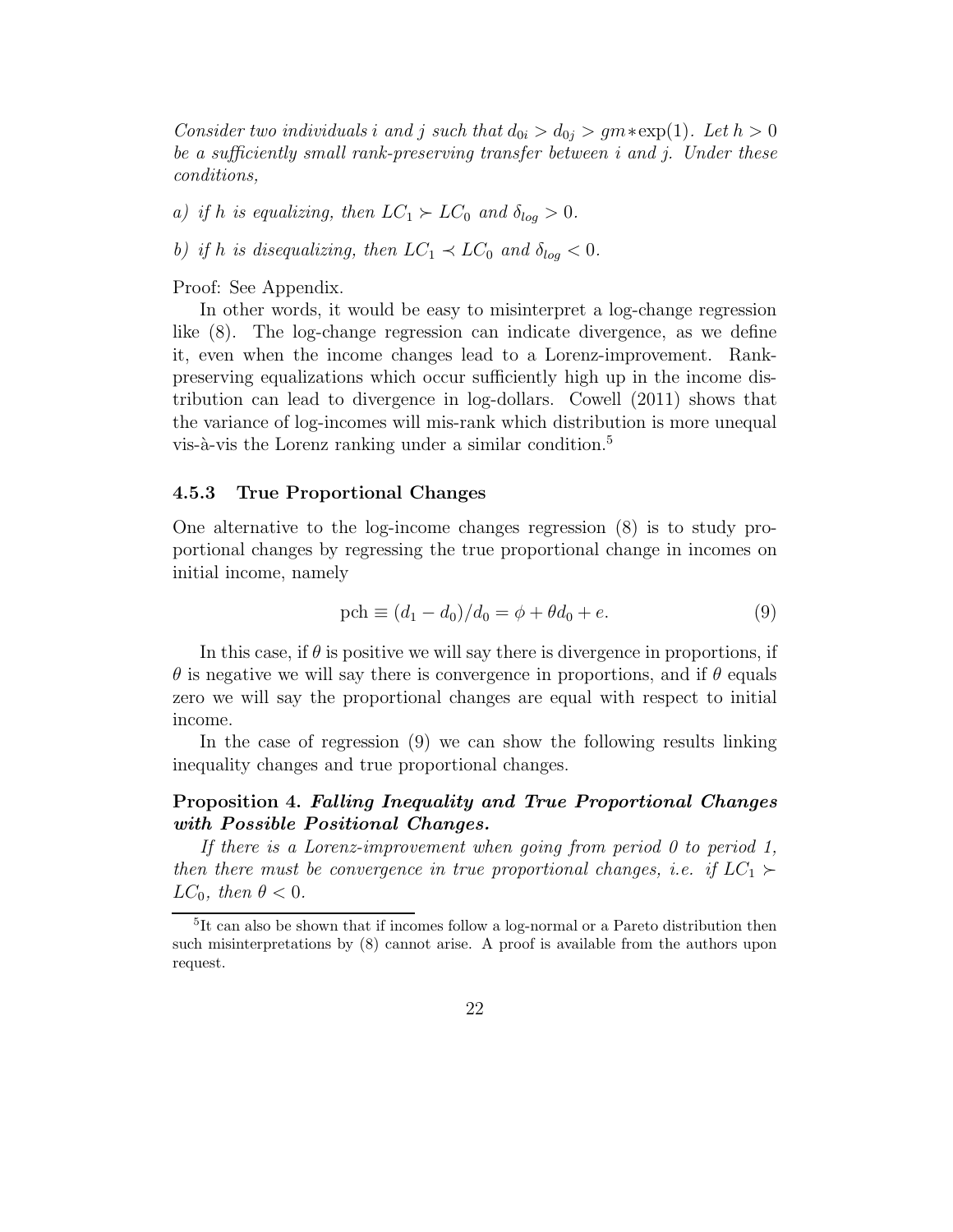Proof: See Appendix.

Corollary 4. Implication of Divergent Proportional Changes.

If the true proportional changes are non-convergent  $(\theta \geq 0)$  then either

i) a weak Lorenz-worsening has taken place  $LC_0 \succeq LC_1$ , or

ii) the Lorenz curves of incomes in periods 0 and 1 cross.

Furthermore, we can establish a precise condition for when there will be a Lorenz-worsening despite the existence of convergent proportional changes.

Corollary 5. Lorenz-Worsening and Convergent Proportional Changes. Let  $s_c$  be defined as before. Assume there is Lorenz-worsening  $(LC_0 \succeq LC_1)$ . If

$$
\frac{1}{n}\sum_{i}\frac{s_{1i}-s_{ci}}{s_{0i}}>\left|\frac{1}{n}\sum_{i}\frac{s_{ci}-s_{0i}}{s_{0i}}\right|,
$$

then proportional changes will be convergent.

Proof: See Appendix.

The intuition is the same as before: if income changes are large enough, and in a suitable pattern, we can have rising inequality, positional changes, and convergent proportional changes.

## 4.6 Convergence and Changes in the Variance

## 4.6.1 Convergence of an income variable y and the change in the variance of y

In the macro and labor literatures, it is quite common to assess changes in relative inequality by focusing on the variance of log-incomes. In spite of its Lorenz-inconsistency (as already noted in Section 2), the variance of logs remains quite popular in the literature. In this section we present the basic relationship between changes in inequality as measured by the variance of logs and the coefficient in a log-change regression (8). This result was derived independently by Furceri (2005) and Wodon and Yitzhaki (2006), and we present it next.

Lemma 5. Log-Income Convergence and Variance of Log-Income. If  $\Delta V(\ln d) < 0$ , then  $\delta_{log} < 0$ , for  $\delta_{log}$  defined by a regression (8).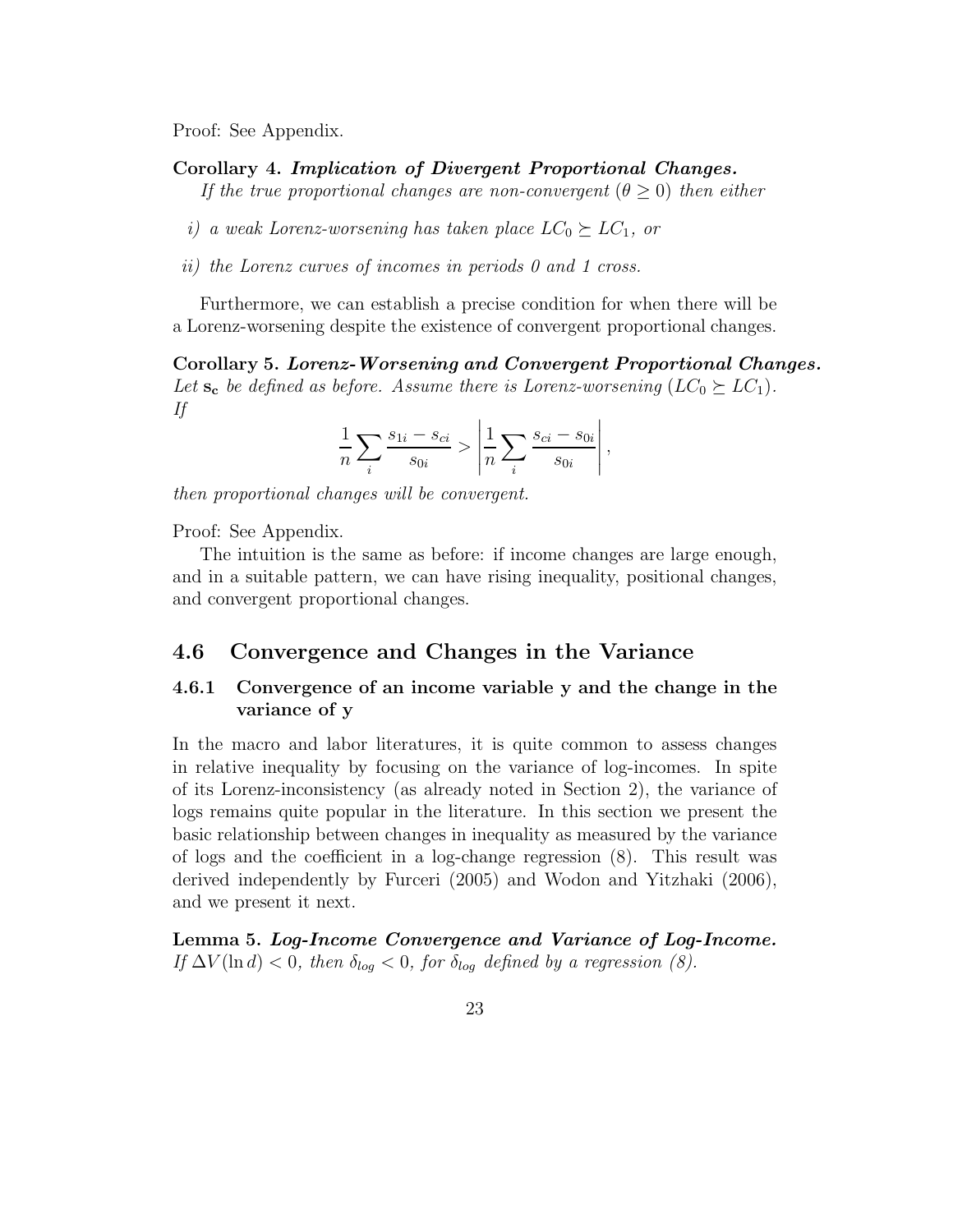Rather than presenting a proof of this result, we include a more general result linking the variance of any monotonically increasing function of income  $y = q(d)$  (e.g. logarithms, shares, dollars, etc.) and the coefficient of a regression of the changes in this generic variable  $\gamma$  and the initial level it takes  $y_0$ . Namely, we present a result concerning the relationship between the changes in  $V(g(d))$  and the coefficient  $\delta_y$  in a regression of  $\Delta y$  on  $y_0$ 

$$
\Delta y = \gamma_y + \delta_y y_0 + u_y \tag{10}
$$

for the case of any monotonically increasing function  $q(d)$  of income:

Proposition 5. Linear Convergence and Changes in Variance. If  $\Delta V(y) < 0$ , then  $\delta_y < 0$ .

Proof: See Appendix.

As before the contrapositive of this proposition is also a useful way of visualizing this result.

## Corollary 6. Implication of Divergent Changes on Changes in Variance.

If  $\delta_y \geq 0$  then  $\Delta V(y) \geq 0$ .

Proposition 5 and Corollary 6 show that divergence in the changes of a monotonically increasing function of income  $y = q(d)$  implies a rising variance of this function, or alternatively a falling variance of  $y = g(d)$  implies convergent changes of  $y = g(d)$ . However, convergence does not imply a falling variance:  $\delta_y < 0 \Rightarrow \Delta V(y) < 0$ .

We can also establish a precise condition for when we can observe rising inequality, as measured by the variance of y, and convergent changes.

#### Corollary 7. Convergent Changes and Rising Variances.

Let  $\beta_y$  be the coefficient in a final-on-initial regression  $y_1 = \alpha_y + \beta_y y_0 + u_y$ for a generic income variable y. If  $\beta_y < 1$  and

$$
1 - \beta_y^2 < \frac{V(u_y)}{V(y_0)},
$$

then  $\Delta V(y) \geq 0$ .

Proof: See Appendix.

To reemphasize these results pertain to any monotonically increasing function of income, as long as we use the same function of income  $y = g(d)$ as dependent and independent variables, i.e. as long as we run share-changes on initial shares, log-income changes on initial log-incomes, etc.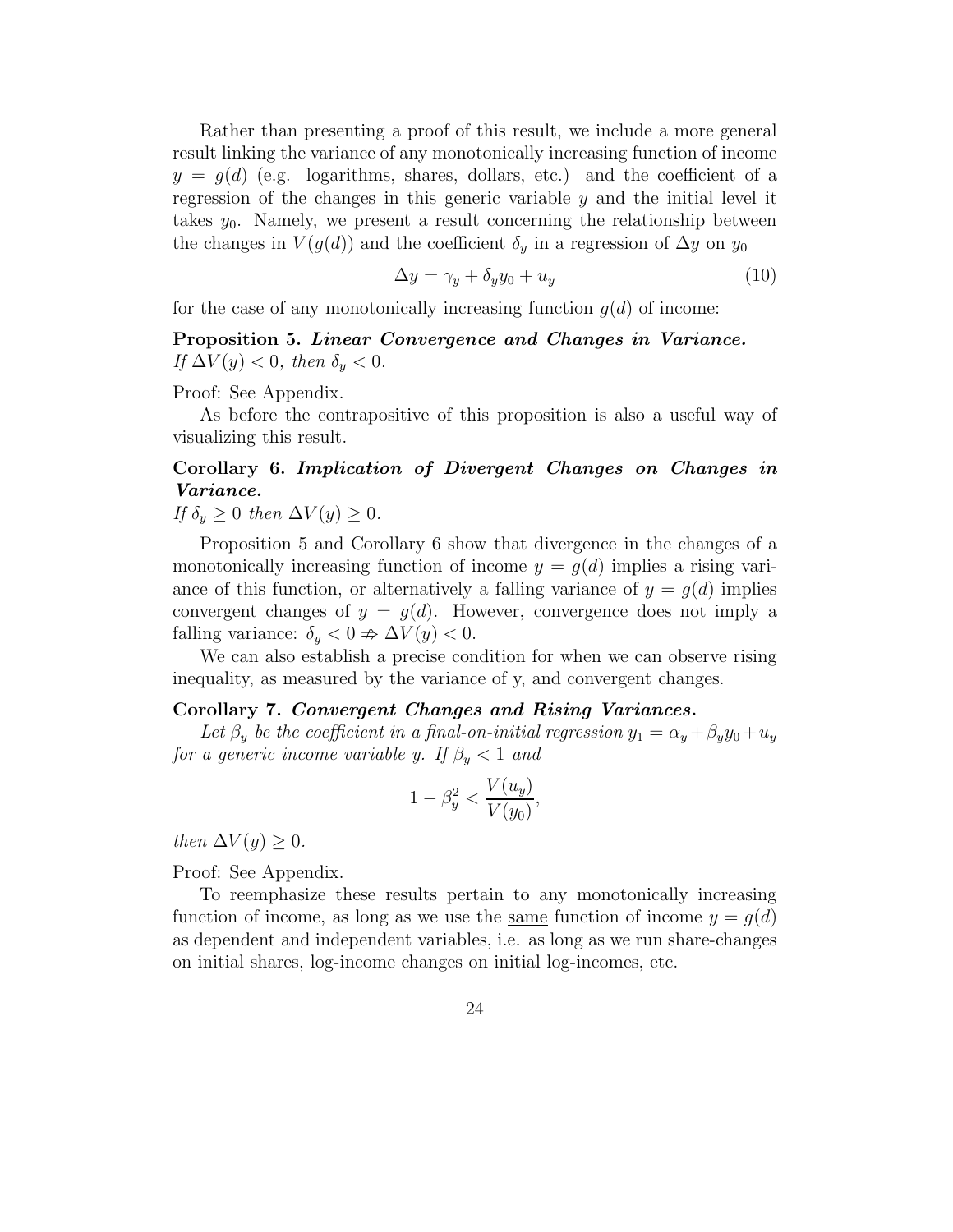## 4.7 Extensions to Cases of a Single-Lorenz Crossing from above

So far, many of our results have been derived by analyzing rising or falling inequality as judged by Lorenz-worsenings or improvements. In practice, it is common to find that the Lorenz curves of two income distributions cross.

The extension of our results to cases of Lorenz-crossings is not straightforward, as some of the previous counter-examples have shown. However, we can still find a relationship between convergence coefficients  $\delta$  and certain inequality measures under a particular type of Lorenz-crossing. In particular, we will focus on a single crossing from above as defined next.

#### Definition. Single Lorenz Crossing From Above.

Denote by  $LC(\mathbf{d};p)$  the Lorenz curve ordinate corresponding to the lowest  $100p\%$  of income recipients for  $p \in [0, 1]$ . The Lorenz curve for a distribution **d** is said to intersect that of **d'** once from above iff there exists  $p * \in (0, 1)$ and intervals  $P \equiv [0, p*]$  and  $P' \equiv [p*, 1]$  such that

$$
LC(\mathbf{d}; p) \ge LC(\mathbf{d}'; p) \quad \forall p \in P \quad \text{and} \quad \text{for some } p \in P
$$
\n
$$
LC(\mathbf{d}; p) \le LC(\mathbf{d}'; p) \quad \forall p \in P' \quad \text{and} \quad \text{for some } p \in P'.
$$

To better understand the welfare properties of the inequality assessments under this type of crossing we need to define the property of "transfer sensitivity" of an inequality measure.

Definition. Transfer-Sensitive Inequality Measures (Shorrocks and Foster, 1987)

An inequality measure  $I()$  is transfer sensitive (TS) iff  $I(\mathbf{d_0}) > I(\mathbf{d_1})$  whenever  $\mathbf{d}_1$  is obtained from  $\mathbf{d}_0$  by a series of transfers whereby at each stage i) a progressive transfer occurs at lower income levels, ii) a regressive transfer occurs at higher income levels, iii) ranks remain unchanged, and iv) the variance of incomes remains unchanged.

Intuitively speaking, a transfer-sensitive inequality measure is one that records a fall in inequality whenever there is a progressive transfer at the lower part of the income distribution in tandem with a regressive transfer at higher income levels, to the extent that the transfers are comparable in the sense required by condition iv) in the above definition.<sup>6</sup>

<sup>6</sup>A formal statement together with a careful discussion of the concept is presented in Shorrocks and Foster (1987).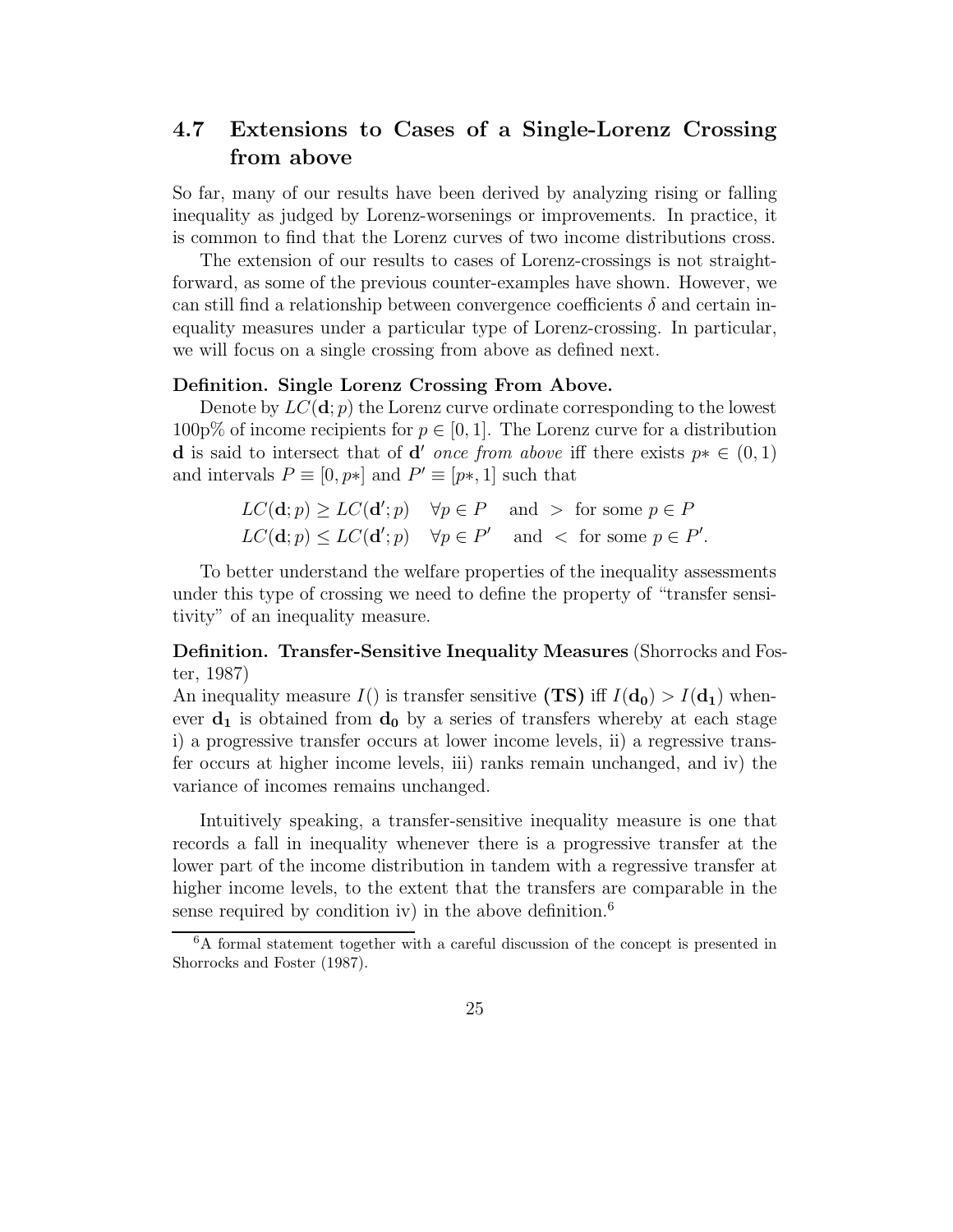In other words, transfer-sensitive inequality measures can rank certain types of distributions in the presence of Lorenz-crossings by giving greater weight to transfers that occur in the lower part of the income distribution. Shorrocks and Foster (1987) show that the Atkinson family and certain members of the Generalized Entropy class satisfy this property, but the Gini coefficient does not.

An important result due to Shorrocks and Foster (1987) provides a relation between transfer-sensitive inequality indices and the Coefficient of Variation, CV. For the sake of completeness we reproduce it next without proof.

#### Proposition 6. Transfer Sensitive Inequality Indices and the Coefficient of Variation. (Shorrocks and Foster, 1987)

If the Lorenz curve of  $\mathbf{d}_1$  intersects that of  $\mathbf{d}_0$  once from above, then  $I(\mathbf{d}_0)$  $I(\mathbf{d_1})$  for all inequality measures  $I_{TS}()$  satisfying transfer sensitivity (TS), scale-independence (S), and population-independence  $(P) \iff CV(d_0) \ge$  $CV(\mathbf{d_1}).$ 

Since the  $CV^2$  is the variance of shares,<sup>7</sup> we can use Propositions 5 and 6 to establish a result linking the coefficient in a share regression, i.e.  $\delta_s$ , to the changes in Transfer Sensitive inequality indices,  $I_{TS}$ , when there is a single-crossing from above in Lorenz curves.

#### Proposition 7. Single Lorenz-Crossing from Above and Share Changes

Let  $I_{TS}()$  denote all inequality measures satisfying transfer sensitivity (TS), scale-independence  $(S)$ , and population-independence  $(P)$ . If

- i) the Lorenz curve of  $\mathbf{d}_1$  intersects that of  $\mathbf{d}_0$  once from above and
- ii)  $CV(\mathbf{d_0}) \geq CV(\mathbf{d_1})$ ,

then both  $\delta_s \leq 0$  and  $I_{TS}(\mathbf{d_0}) > I_{TS}(\mathbf{d_1})$ .

Proof: See Appendix.

This result is weaker than Proposition  $3(iv)$ , because it does not say that a single crossing from above will imply share-convergence. Instead it states that if the Lorenz curve of final-period incomes crosses that of initial incomes once from above and the Coefficient of Variation falls, then there will be both share-convergence and a fall in inequality according to all relative inequality

<sup>7</sup>This is shown in the proof of Proposition 7.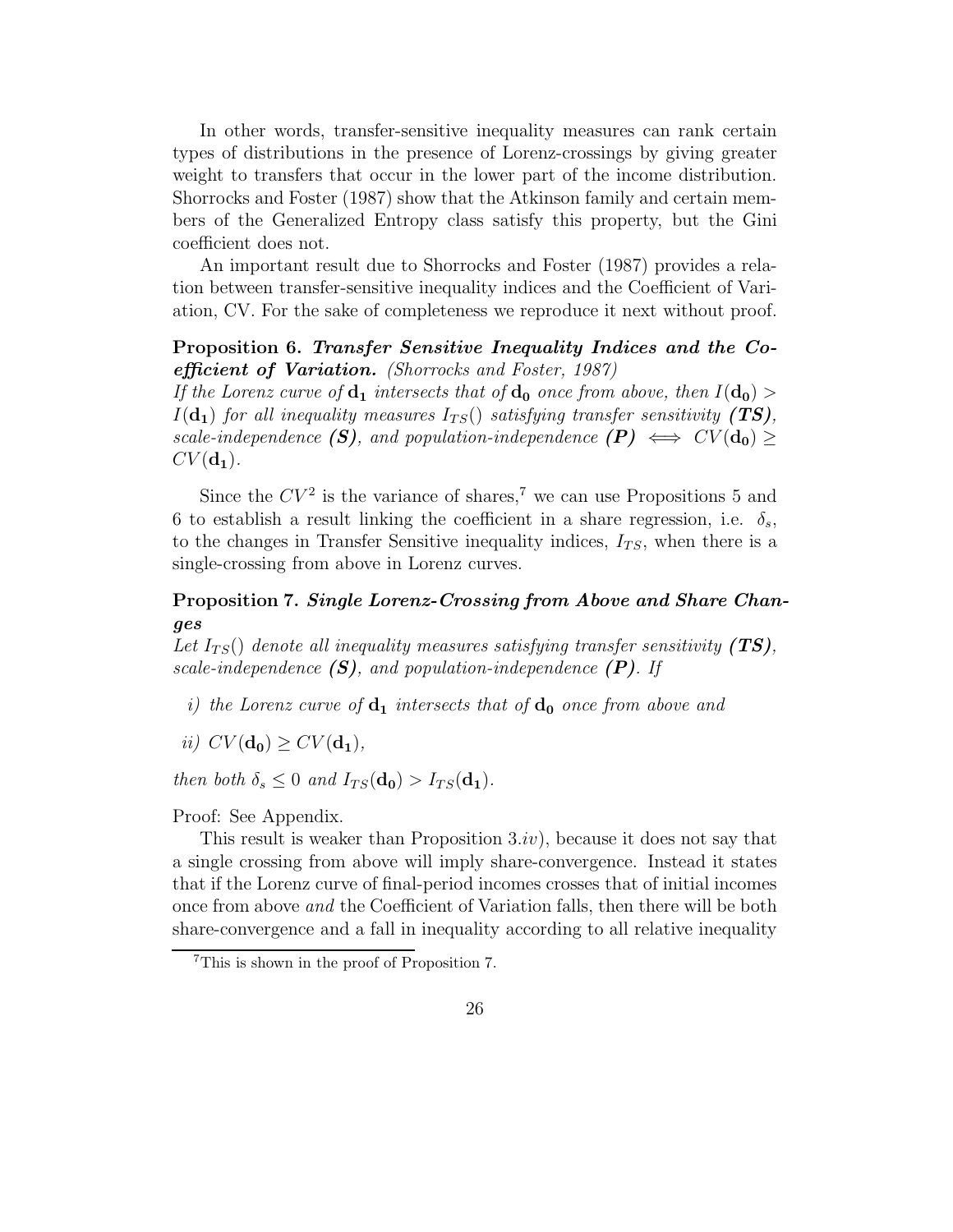measures that satisfy transfer sensitivity  $(TS)$ , scale independence  $(S)$ , and population independence (P).

To illustrate empirically Proposition 7 consider the transition

$$
\mathbf{d_0} = [1, 5, 10, 11] \rightarrow \mathbf{d_1} = [2, 4, 9, 12].
$$

In this case the conditions of the Proposition are satisfied, namely there is: i) a single-crossing from above in the Lorenz curves, and ii) a falling CV. In this case it is readily verified that commonly used indices like the Atkinson family and Generalized Entropy with parameter  $\lt 2$  will mark a reduction in inequality, and there is share convergence as well.

To appreciate the importance of having a falling Coefficient of Variation (condition ii) in Proposition 7), consider the example  $\mathbf{d_0} = [1, 5, 10] \rightarrow \mathbf{d_1} =$ [2, 4, 25]. In this case the Lorenz curve of  $\mathbf{d}_1$  crosses that of  $\mathbf{d}_0$  once from above, yet the Coefficient of Variation does not fall, and we cannot appeal to Proposition 7.

## 5 Conclusion

This paper has explored the relationship between changing income inequality in the cross section and panel income changes in times of economic growth and economic decline. We began by presenting examples showing that nearly all combinations of rising or falling income inequality, convergent or divergent panel income changes, and economic growth or decline are possible (Table 4). Then, using precise conditions for each of the above (Table 2), we derived a host of mathematical results, which are summarized for convenience in Table 6. Each cell of the table contains to the proposition, corollary, or lemma where the result is derived.

Three observations are particularly trenchant.

First, the great majority of results are derived measuring inequality change by Lorenz-improvements and Lorenz-worsenings. Thus, all who agree on the desirability of using Lorenz criteria for making inequality comparisons would feel confident that the various combinations involve "good" ways of measuring inequality.

Second, some of the results require Lorenz crossings and hold for a carefully chosen inequality index but not for all Lorenz-consistent indices. Consequently, these results are weaker than those based on Lorenz-dominance.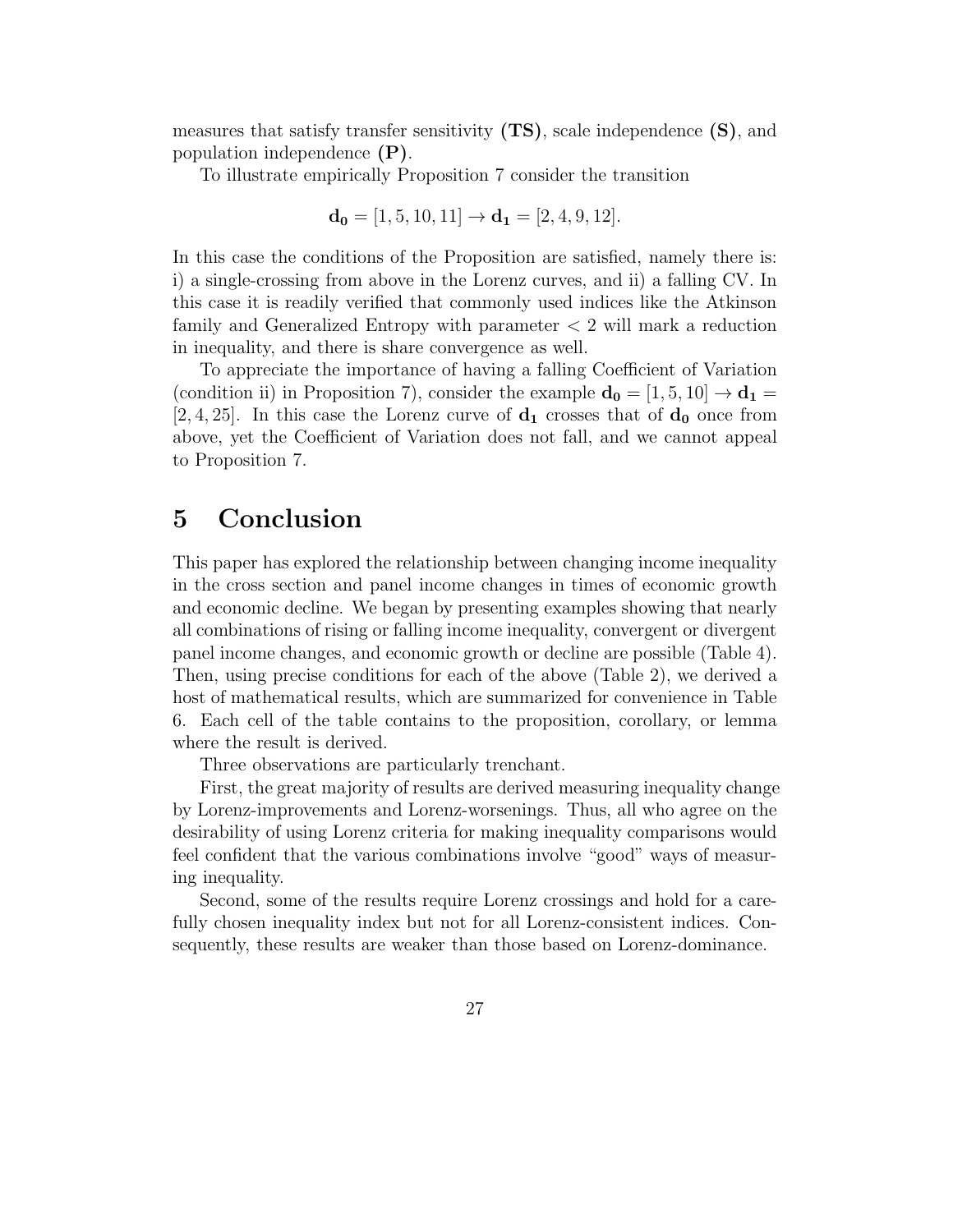And third, some combinations are impossible, but there are very few of them. One impossibility is the one previously proved by Furceri (2005) and Wodon and Yitzhaki (2006) and confirmed here: that it is impossible to have divergent log-dollar changes and falling relative inequality as measured by the variance of logs. However, it is possible to have divergent log-dollar changes and a Lorenz-improvement, hence falling inequality as measured by any Lorenz-consistent index. The prior impossibility result is due to the authors' use of an inequality index which is not Lorenz-consistent. Two other impossibilities are ones which we have proven here and were not previously in the literature (Proposition 3). One is that we cannot simultaneously have divergent panel income changes in shares and a Lorenz-improvement, either in times of economic growth or in times of economic decline. The other is that in times of economic decline we cannot simultaneously have divergent panel income changes in dollars and a Lorenz-improvement.

Every other combination of rising or falling income inequality, divergent or convergent panel income changes, and economic growth or decline is possible, and we have displayed the conditions under which each arises.

Finally, let us return to where we started: How can rising income inequality and convergent panel income changes both take place in times of economic growth? The answer is given by Propositions 1-Corollary 3 and by Table 5. In particular, these results highlight that for these two seemingly contradictory facts to be reconciled, one needs large panel income changes such that some initially low-earners will become high earners in a widening distribution. A consequence of this is that if we divide the population in groups according to initial income, the within-group variance of income changes will be large.

Applied to panel data on people, these conditions often apply, which is why rising income inequality and convergent panel changes in dollars have been found in many countries. However, applied to panel data on countries, it appears that these conditions do not apply, which is why we do not see the poorer countries getting ahead in dollars at a faster rate than richer countries.

The results derived in this paper open up a series of questions as to the nature of these individual income changes. For instance, when rising inequality is observed together with convergent panel income changes, is this finding driven by a few individuals experiencing large changes, or by many individuals experiencing moderate changes, or are both important? Exploring the precise way in which these large individual changes occur is an important question for future research.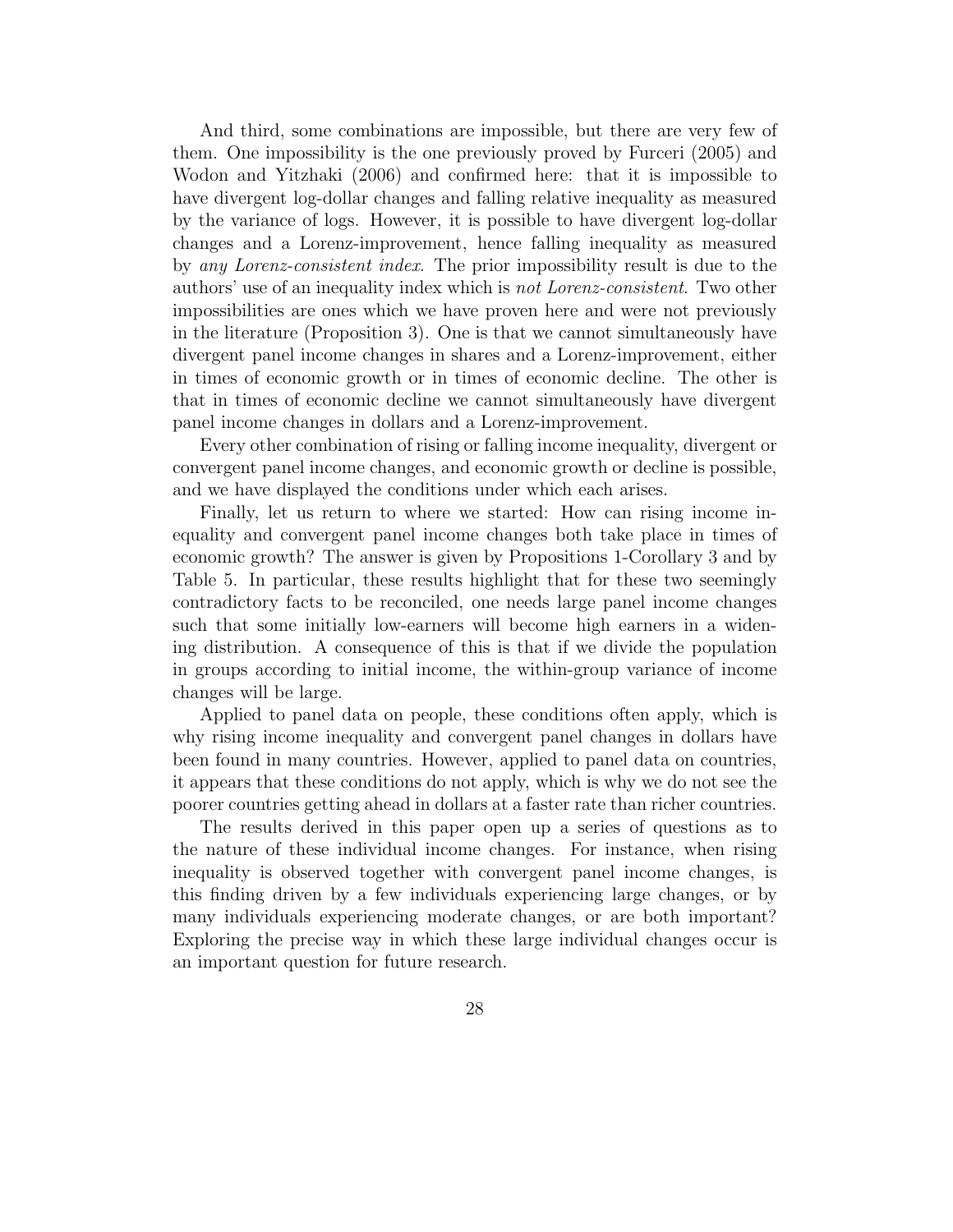## References

- Barro, R. J. (1991), "Economic Growth in a Cross Section of Countries", Quarterly Journal of Economics, vol. 106(2): 407–443.
- Cowell, F. A. (2011), Measuring Inequality, Oxford: Oxford University Press, 3rd edn.
- Durlauf, S. N. and D. Quah (1999), "The New Empirics of Economic Growth", in *Handbook of Macroeconomics*, (eds.) J. Taylor and M. Woodford, Elsevier, vol. 1, pp. 235–308.
- Fields, G. S. (2008), "Income Mobility", in The New Palgrave Dictionary of Economics, (eds.) L. Blume and S. Durlauf, Palgrave Macmillan.
- Fields, G. S. (2010), "What We Know (and Want to Know) about Earnings Mobility in Developing Countries", In World Bank "Earnings Mobility Analysis".
- Fields, G. S. and J. C. Fei (1978), "On Inequality Comparisons", *Econometrica*, vol. 46(2): 303-316.
- Foster, J. E. and E. A. Ok (1999), "Lorenz Dominance and the Variance of Logarithms", *Econometrica*, vol. 67(4): 901–907.
- Furceri, D. (2005), " $\beta$  and  $\sigma$ -convergence: A mathematical relation of causality", Economics Letters, vol. 89: 212–215.
- Jäntti, M. and S. P. Jenkins (2013), "Income Mobility", Discussion Paper 7730, IZA, forthcoming in A.B. Atkinson and F. Bourguignon, eds., Handbook of Income Distribution, Volume 2.
- Korotayev, A., J. Zinkina, J. Bogevolnov, and A. Malkov (2011), "Global Unconditional Convergence among Larger Economies after 1998?", Journal of Globalization Studies, vol. 2(2): 25–62.
- Pritchett, L. (1997), "Divergence, Big Time", Journal of Economic Perspec*tives*, vol.  $11(3)$ : 3–17.
- Quah, D. (1993), "Galton's Fallacy and Tests of the Convergence Hypothesis", Scandinavian Journal of Economics, vol. 95(4): 427–443.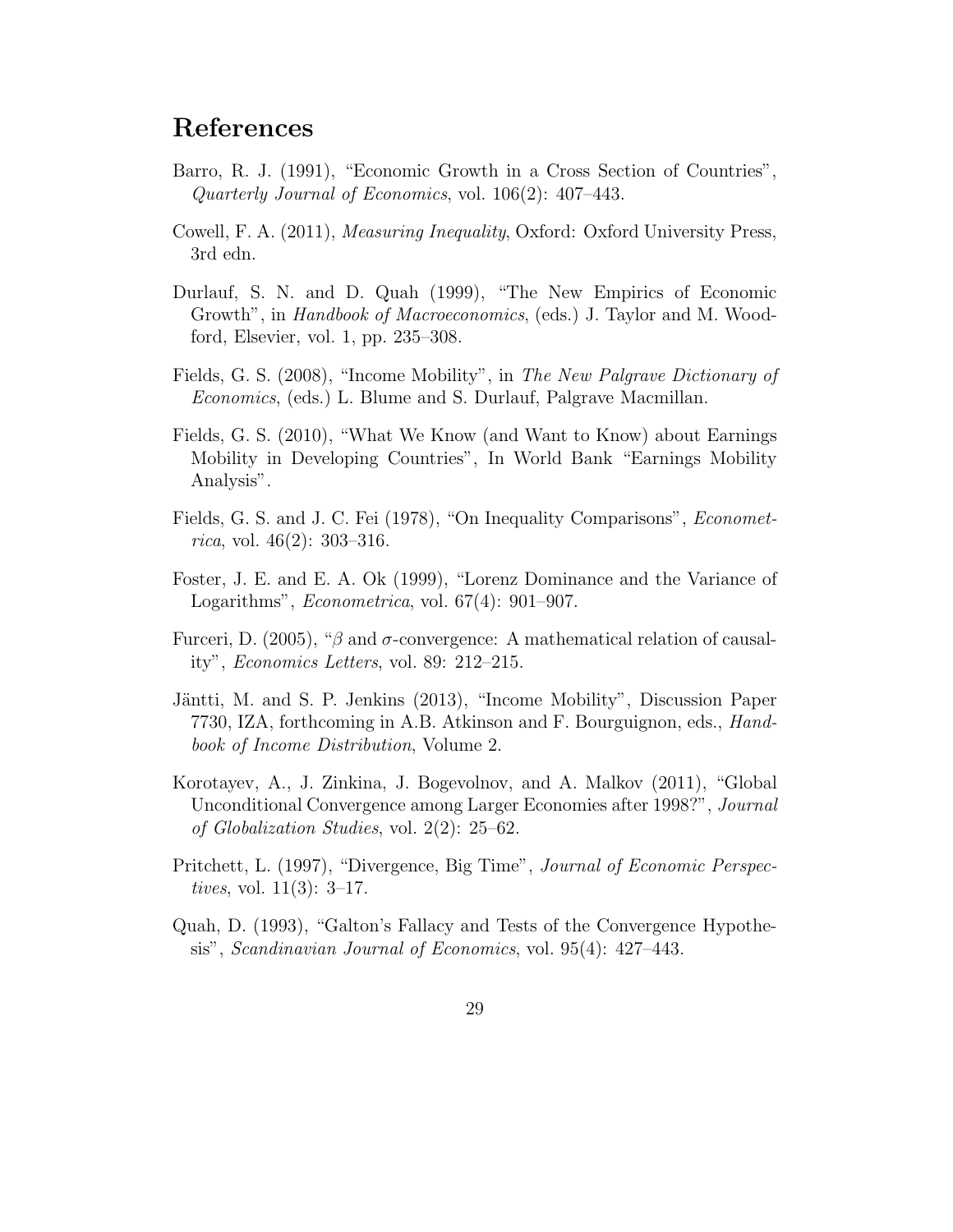- Sala-i-Martin, X. (1996), "The Classical Approach to Convergence Analysis", Economic Journal, vol. 106: 1019–1036.
- Sen, A. (1997), On Economic Inequality, Oxford: Oxford University Press, expanded edition with a substantial annexe by James E. Foster and Amartya Sen.
- Shorrocks, A. and J. E. Foster (1987), "Transfer Sensitive Inequality Measures", The Review of Economic Studies, vol. LIV: 487–497.
- Wodon, Q. and S. Yitzhaki (2006), "Convergence forward and backward?", Economics Letters, vol. 92: 47–51.
- World Bank (2010), "Earnings Mobility Analysis", Processed.
- Ying, H., S. Li, and Q. Deng (2006), "Income Mobility in Urban China", Economic Research Journal, vol. 10: 30–43, (in Chinese).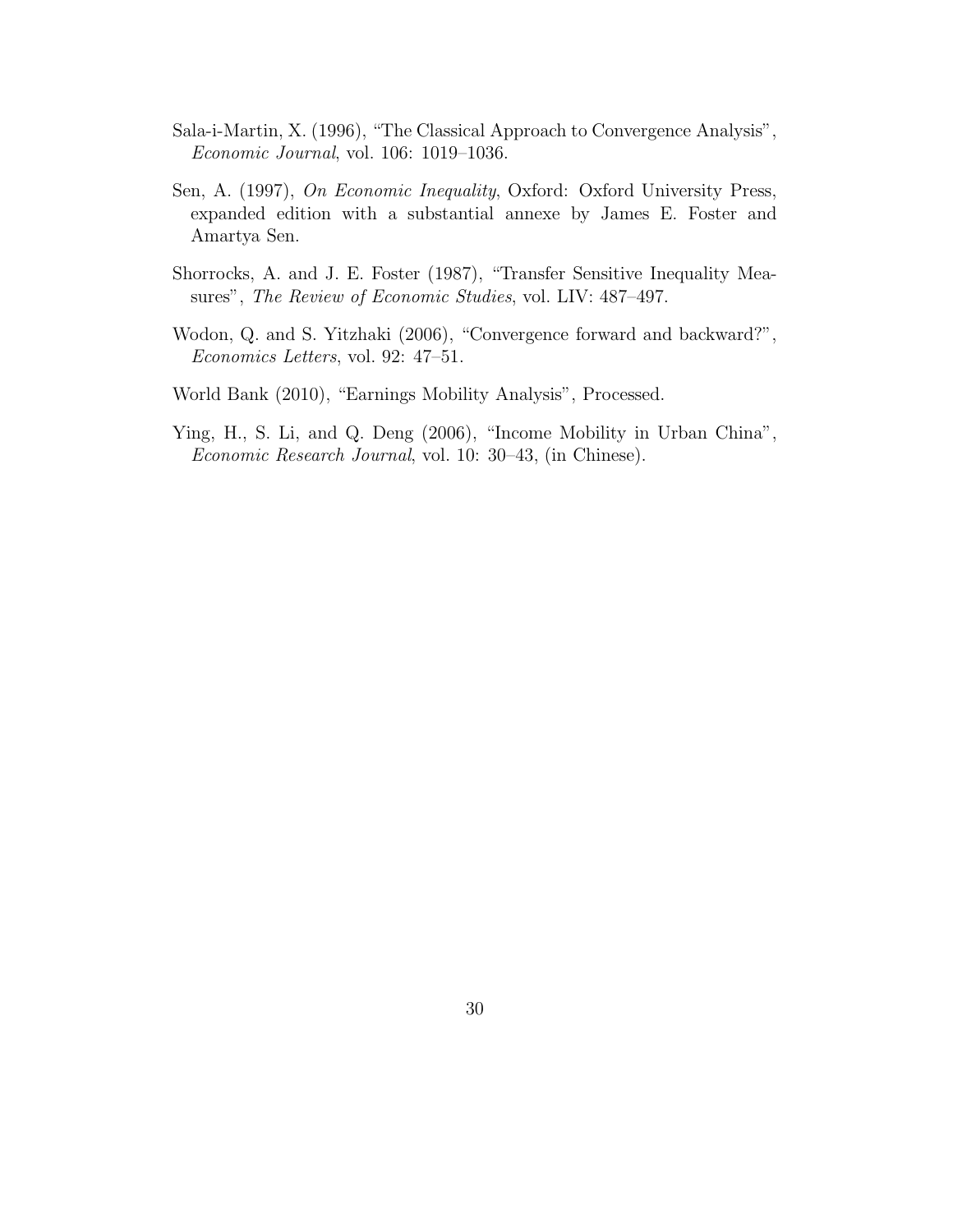## Tables

| Table 1: Possibilities for Rising/Falling Inequality and |  |  |  |
|----------------------------------------------------------|--|--|--|
| Convergent/Divergent Panel Income Changes                |  |  |  |

|            | Rising Inequality | Falling Inequality |
|------------|-------------------|--------------------|
| Convergent |                   |                    |
| Panel      |                   |                    |
| Income     |                   |                    |
| Changes    |                   |                    |
| Divergent  |                   |                    |
| Panel      |                   |                    |
| Income     |                   |                    |
| Changes    |                   |                    |

 $\checkmark$ : This cell is possible both in times of economic growth and in times of economic decline.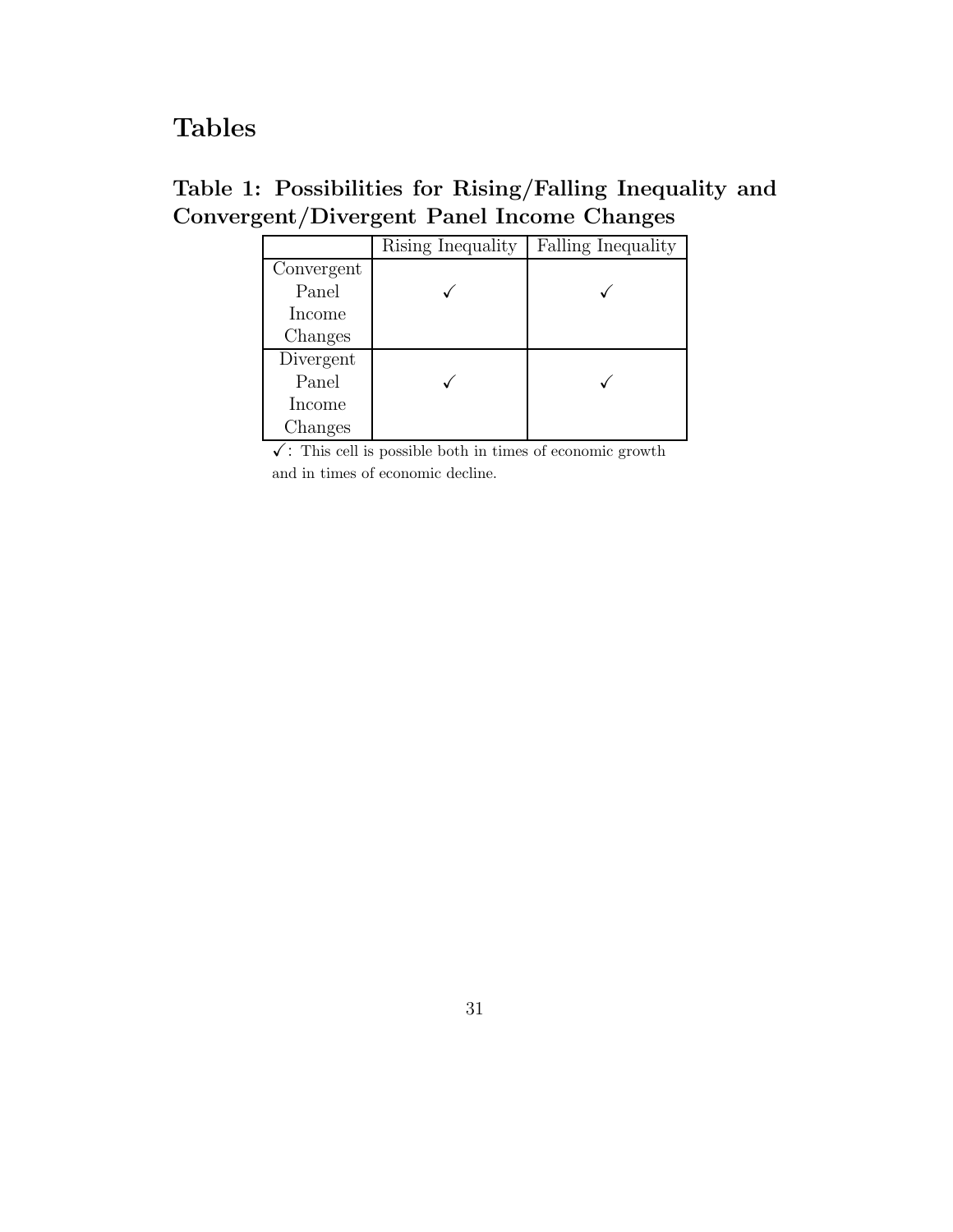## Table 2: Conditions for Rising/Falling Relative Income Inequality And Divergent/Convergent Panel Income Changes

#### Part A: Conditions for Rising/Falling Income Inequality

#### Lorenz Criteria Definition of Lorenz dominance:

Let  $s_{it}$  be the income share of the individual in position j of the income distribution of period t, when such distribution is sorted in ascending order of period 0 income. Let  $s_{ic}$  be the income share of the individual in position j of the income distribution of the final period 1, when such distribution is sorted in ascending order of period's 1 income. We say that the final income distribution Lorenz-dominates the initial one (i.e.,  $LC_1 \succ LC_0$ ) whenever

 $s_{1c} + s_{2c} + \ldots + s_{jc} \geq s_{10} + s_{20} + \ldots + s_{j0}$  for  $j = 1, 2, \ldots, n - 1$  and  $s_{1c} + s_{2c} + \ldots + s_{jc} > s_{10} + s_{20} + \ldots + s_{j0}$  for some j < n.

#### Definitions of Lorenz-improvement, Lorenz-worsening, and Lorenzcrossing:

Lorenz-improvement over time:  $LC_1 \succ LC_0$  - relative inequality falls by the Lorenz criterion.

Lorenz-worsening over time:  $LC_0 \succ LC_1$  - relative inequality rises by the Lorenz criterion.

Lorenz-crossing: Neither  $LC_1 \succ LC_0$  nor  $LC_0 \succ LC_1$ .

#### Change in Lorenz-Consistent Indices

An inequality index is Lorenz-consistent if it weakly increases (decreases) whenever there is a Lorenz-worsening (Lorenz-improvement).

In a case of Lorenz crossing, at least one Lorenz-consistent index registers rising inequality and at least one other one registers falling inequality.

#### Change in Variance of Log-Dollars

The variance of log-dollars, though relative, is not Lorenz-consistent.

#### Change in Variance of Dollars

The variance of dollars is not relative, therefore is not Lorenz-consistent.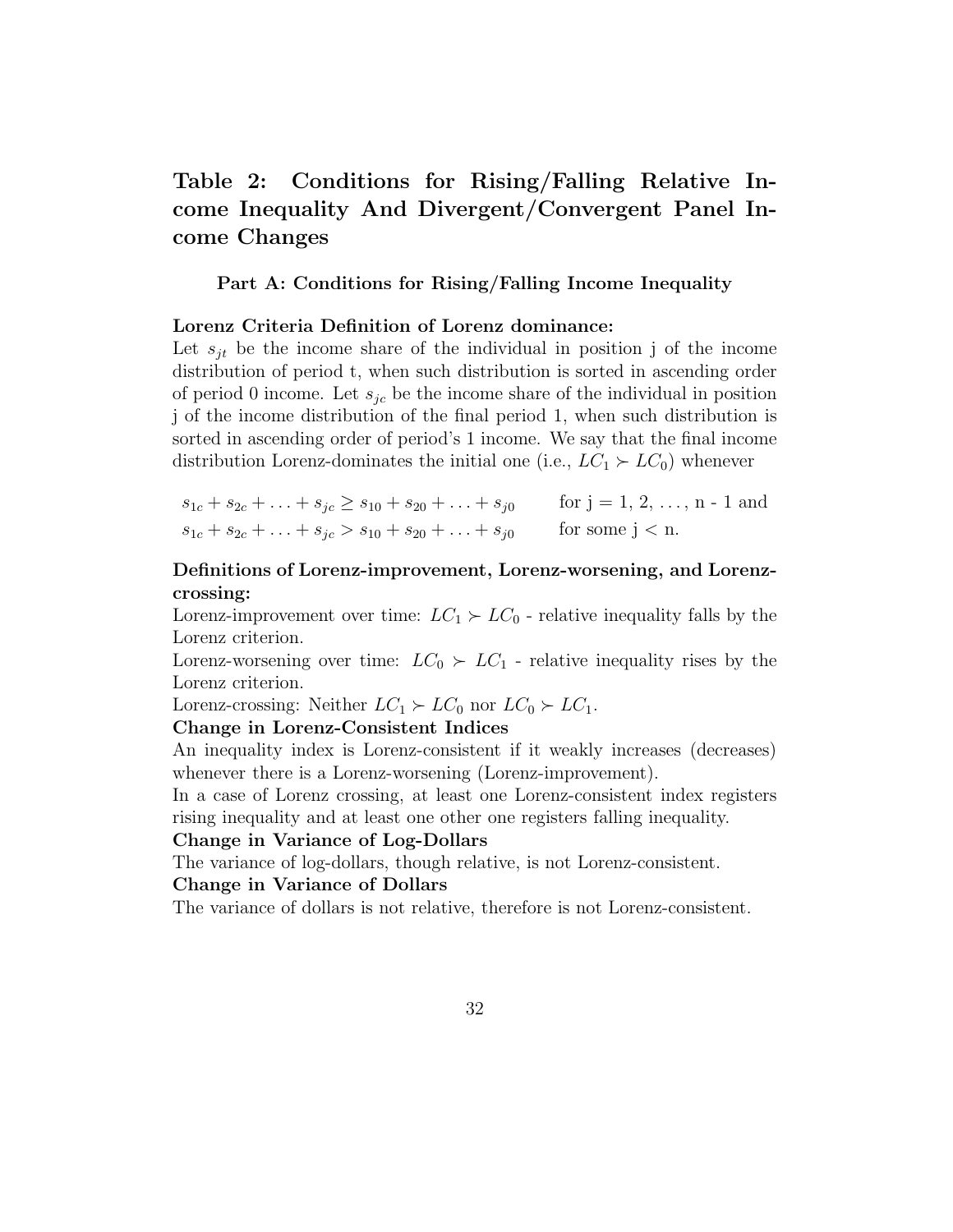Part B: Conditions for Divergent/Convergent Income Changes

A generic final on initial regression:  $y_1 = \alpha_y + \beta_y y_0 + u_y$ . Call this "final on initial regression".

A generic changes on initial regression:  $\Delta y = \gamma_y + \delta_y y_0 + u_y$ . Call this "change regression".

**Proportional changes regression:** pch  $d \equiv (d_1 - d_0)/d_0 = \phi + \theta d_0 + u_{pch}$ .

#### Dollars

Denote income in dollars in period t by  $d_t$  for t=0,1. Replace  $y_t$  by  $d_t$  in the above regressions, then: "Divergent in dollars" if  $\beta_d > 1$  (or  $\delta_d > 0$ ). "Convergent in dollars" if  $\beta_d < 1$  (or  $\delta_d < 0$ ).

#### Shares

Denote income share in period t by  $s_t \equiv d_t/\mu_t$  for t=0,1. Replace  $y_t$  by  $s_t$  in the above regressions, then: "Divergent in shares" if  $\beta_s > 1$  (or  $\delta_s > 0$ ). "Convergent in shares" if  $\beta_s < 1$  (or  $\delta_s < 0$ ).

#### Log-Dollars

Denote income in log-dollars in period t by  $\ln d_t$  for t=0,1. Replace  $y_t$  by  $\ln d_t$  in the above regressions, then: "Divergent in log-dollars" if  $\beta_{log} > 1$  (or  $\delta_{log} > 0$ ). "Convergent in log-dollars" if  $\beta_{log} < 1$  (or  $\delta_{log} < 0$ ).

#### Proportional Changes

Proportional change in dollars on initial dollars regression: Define proportional change in income as pch d  $\equiv (d_1 - d_0)/d_0$ . Regress proportional change in income on initial income to obtain pch  $d = \phi + \theta d_0 + u_{pch}$ , then:

"Divergent in proportional changes" if  $\theta > 0$ . "Convergent in proportional changes" if  $\theta < 0$ .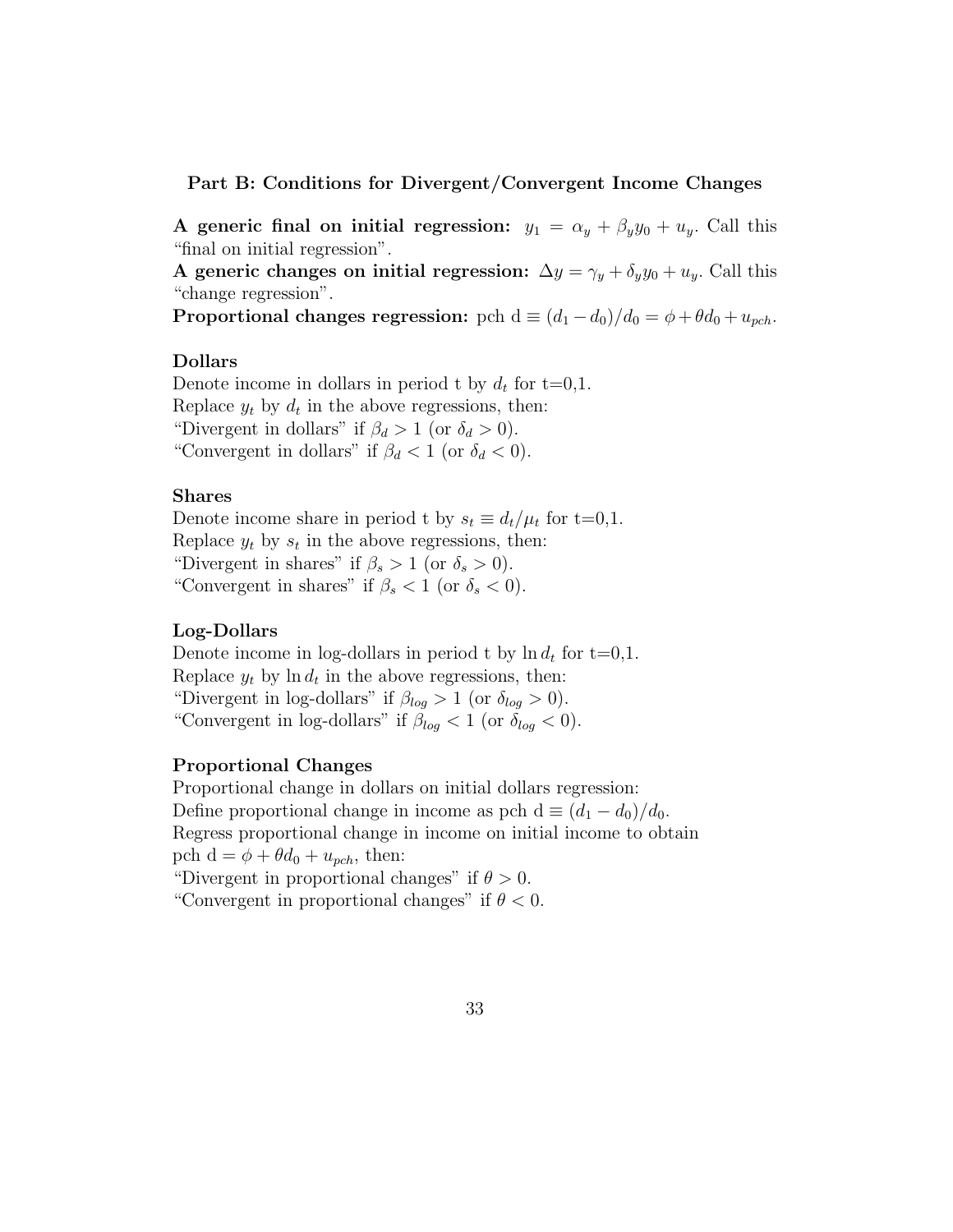Table 3: Rising / Falling Inequality and Divergent / Convergent IncomeChanges in <sup>a</sup> Two person Example

|         | Initial Income |                | Income Change<br>Final Income |                |                |                                                                                                                                                      | A. Rising/Falling Income Inequality |             |             |         | <b>B.</b> Regression Coefficients |                                           |              |
|---------|----------------|----------------|-------------------------------|----------------|----------------|------------------------------------------------------------------------------------------------------------------------------------------------------|-------------------------------------|-------------|-------------|---------|-----------------------------------|-------------------------------------------|--------------|
|         |                |                |                               |                |                |                                                                                                                                                      |                                     |             |             |         |                                   | Divergent/Convergent Panel Income Changes |              |
|         | Person         |                | Person                        |                | Person         | Lorenz                                                                                                                                               | Change                              | Change in   | Change in   |         |                                   |                                           |              |
| 1       | $\overline{2}$ | $\mathbf{1}$   | $\overline{2}$                | $\mathbf{1}$   | $\overline{2}$ |                                                                                                                                                      | in $CV^2$                           | Variance of | Variance of | Dollars | Shares                            | Log Dollars                               | Proportional |
|         |                |                |                               |                |                |                                                                                                                                                      |                                     | Log-Dollars | Dollars     | (D)     | (S)                               | (L)                                       | (P)          |
| 5       | 20             | $-5$           | 10                            | $\overline{0}$ | 30             | Lorenz-worsening                                                                                                                                     | 1.28                                |             | 337.5       | 2.00    | 1.67                              |                                           | 0.10         |
| $\bf 5$ | 20             | $-4$           | 9                             | $\mathbf{1}$   | 29             | Lorenz-worsening                                                                                                                                     | 1.02                                | 4.71        | 279.5       | 1.87    | 1.56                              | 2.43                                      | 0.08         |
| 5       | 20             | $-3$           | 8                             | $\overline{2}$ | 28             | Lorenz-worsening                                                                                                                                     | 0.78                                | 2.52        | 225.5       | 1.73    | 1.44                              | 1.90                                      | 0.07         |
| 5       | 20             | $-2$           | $\overline{7}$                | 3              | 27             | Lorenz-worsening                                                                                                                                     | 0.56                                | 1.45        | 175.5       | 1.60    | 1.33                              | 1.58                                      | 0.05         |
| 5       | 20             | $-1$           | 6                             | $\overline{4}$ | 26             | Lorenz-worsening                                                                                                                                     | 0.36                                | 0.79        | 129.5       | 1.47    | 1.22                              | 1.35                                      | 0.03         |
| 5       | 20             | $\overline{0}$ | 5                             | $\overline{5}$ | 25             | Lorenz-worsening                                                                                                                                     | 0.17                                | 0.33        | 87.5        | 1.33    | 1.11                              | 1.16                                      | 0.02         |
| 5       | 20             | $\mathbf{1}$   | $\overline{4}$                | 6              | 24             | Lorenz-coincidence                                                                                                                                   | 0.00                                | 0.00        | 49.5        | 1.20    | 1.00                              | 1.00                                      | 0.00         |
| 5       | 20             | $\overline{2}$ | 3                             | $\overline{7}$ | 23             | $Lorenz-improvement$                                                                                                                                 | $-0.15$                             | $-0.25$     | 15.5        | 1.07    | 0.89                              | 0.86                                      | $-0.02$      |
| 5       | 20             | 3              | $\overline{2}$                | 8              | 22             | $Lorenz-improvement$                                                                                                                                 | $-0.28$                             | $-0.45$     | $-14.5$     | 0.93    | 0.78                              | 0.73                                      | $-0.03$      |
| 5       | 20             | $\overline{4}$ | $\mathbf{1}$                  | 9              | 21             | $Lorenz-improvement$                                                                                                                                 | $-0.40$                             | $-0.60$     | $-40.5$     | 0.80    | 0.67                              | 0.61                                      | $-0.05$      |
| 5       | 20             | $\overline{5}$ | $\Omega$                      | 10             | 20             | $Lorenz-improvement$                                                                                                                                 | $-0.50$                             | $-0.72$     | $-62.5$     | 0.67    | 0.56                              | 0.50                                      | $-0.07$      |
| 5       | 20             | 6              | $-1$                          | 11             | 19             | $Lorenz-improvement$                                                                                                                                 | $-0.58$                             | $-0.81$     | $-80.5$     | 0.53    | 0.44                              | 0.39                                      | $-0.08$      |
| 5       | 20             | $\overline{7}$ | $-2$                          | 12             | 18             | $Lorenz-improvement$                                                                                                                                 | $-0.64$                             | $-0.88$     | $-94.5$     | 0.40    | 0.33                              | 0.29                                      | $-0.10$      |
| 5       | 20             | 8              | $-3$                          | 13             | 17             | $Lorenz-improvement$                                                                                                                                 | $-0.68$                             | $-0.92$     | $-104.5$    | 0.27    | 0.22                              | 0.19                                      | $-0.12$      |
| 5       | 20             | 9              | $-4$                          | 14             | 16             | $Lorenz-improvement$                                                                                                                                 | $-0.71$                             | $-0.95$     | $-110.5$    | 0.13    | 0.11                              | 0.10                                      | $-0.13$      |
| 5       | 20             | 10             | $-5$                          | 15             | 15             | $Lorenz-improvement$                                                                                                                                 | $-0.72$                             | $-0.96$     | $-112.5$    | 0.00    | 0.00                              | 0.00                                      | $-0.15$      |
| 5       | 20             | 11             | $-6$                          | 16             | 14             | $Lorenz-improvement$                                                                                                                                 | $-0.71$                             | $-0.95$     | $-110.5$    | $-0.13$ | $-0.11$                           | $-0.10$                                   | $-0.17$      |
| 5       | 20             | 12             | $-7$                          | 17             | 13             | $Lorenz-improvement$                                                                                                                                 | $-0.68$                             | $-0.92$     | $-104.5$    | $-0.27$ | $-0.22$                           | $-0.19$                                   | $-0.18$      |
| 5       | 20             | 13             | $-8$                          | 18             | 12             | $Lorenz-improvement$                                                                                                                                 | $-0.64$                             | $-0.88$     | $-94.5$     | $-0.40$ | $-0.33$                           | $-0.29$                                   | $-0.20$      |
| 5       | 20             | 14             | $-9$                          | 19             | 11             | $Lorenz-improvement$                                                                                                                                 | $-0.58$                             | $-0.81$     | $-80.5$     | $-0.53$ | $-0.44$                           | $-0.39$                                   | $-0.22$      |
| 5       | 20             | 15             | $-10$                         | 20             | 10             | $Lorenz-improvement$                                                                                                                                 | $-0.50$                             | $-0.72$     | $-62.5$     | $-0.67$ | $-0.56$                           | $-0.50$                                   | $-0.23$      |
| 5       | 20             | 16             | $-11$                         | 21             | 9              | $Lorenz-improvement$                                                                                                                                 | $-0.40$                             | $-0.60$     | $-40.5$     | $-0.80$ | $-0.67$                           | $-0.61$                                   | $-0.25$      |
| 5       | 20             | 17             | $-12$                         | 22             | 8              | $Lorenz-improvement$                                                                                                                                 | $-0.28$                             | $-0.45$     | $-14.5$     | $-0.93$ | $-0.78$                           | $-0.73$                                   | $-0.27$      |
| 5       | 20             | 18             | $-13$                         | 23             | $\overline{7}$ | $Lorenz-improvement$                                                                                                                                 | $-0.15$                             | $-0.25$     | 15.5        | $-1.07$ | $-0.89$                           | $-0.86$                                   | $-0.28$      |
| 5       | 20             | 19             | $-14$                         | 24             | 6              | Lorenz-coincidence                                                                                                                                   | 0.00                                | 0.00        | 49.5        | $-1.20$ | $-1.00$                           | $-1.00$                                   | $-0.30$      |
| 5       | 20             | 20             | $-15$                         | 25             | 5              | Lorenz-worsening                                                                                                                                     | 0.17                                | 0.33        | 87.5        | $-1.33$ | $-1.11$                           | $-1.16$                                   | $-0.32$      |
| 5       | 20             | 21             | $-16$                         | 26             | $\overline{4}$ | Lorenz-worsening                                                                                                                                     | 0.36                                | 0.79        | 129.5       | $-1.47$ | $-1.22$                           | $-1.35$                                   | $-0.33$      |
| 5       | 20             | 22             | $-17$                         | 27             | 3              | Lorenz-worsening                                                                                                                                     | 0.56                                | 1.45        | 175.5       | $-1.60$ | $-1.33$                           | $-1.58$                                   | $-0.35$      |
| 5       | 20             | 23             | $-18$                         | 28             | $\overline{2}$ | Lorenz-worsening                                                                                                                                     | 0.78                                | 2.52        | 225.5       | $-1.73$ | $-1.44$                           | $-1.90$                                   | $-0.37$      |
| 5       | 20             | 24             | $-19$                         | 29             | $\mathbf{1}$   | Lorenz-worsening                                                                                                                                     | 1.02                                | 4.71        | 279.5       | $-1.87$ | $-1.56$                           | $-2.43$                                   | $-0.38$      |
| 5       | 20             | 25             | $-20$                         | 30             | $\Omega$       | Lorenz-worsening                                                                                                                                     | 1.28                                |             | 337.5       | $-2.00$ | $-1.67$                           |                                           | $-0.40$      |
|         |                |                |                               |                |                | Bold text indicates rising inequality. Italicized text indicates falling inequality. Bold italicized text indicates convergent panel income changes. |                                     |             |             |         |                                   |                                           |              |

Teletype text indicates divergent pane<sup>l</sup> income changes.

(D) Regression of Final Dollars on Initial Dollars. (S) Regression of Final Share on Initial Share. (L) Regression of Final Log-Dollars on Initial Log-Dollars.

(P) Regression of Proportional Changes on Initial Dollars.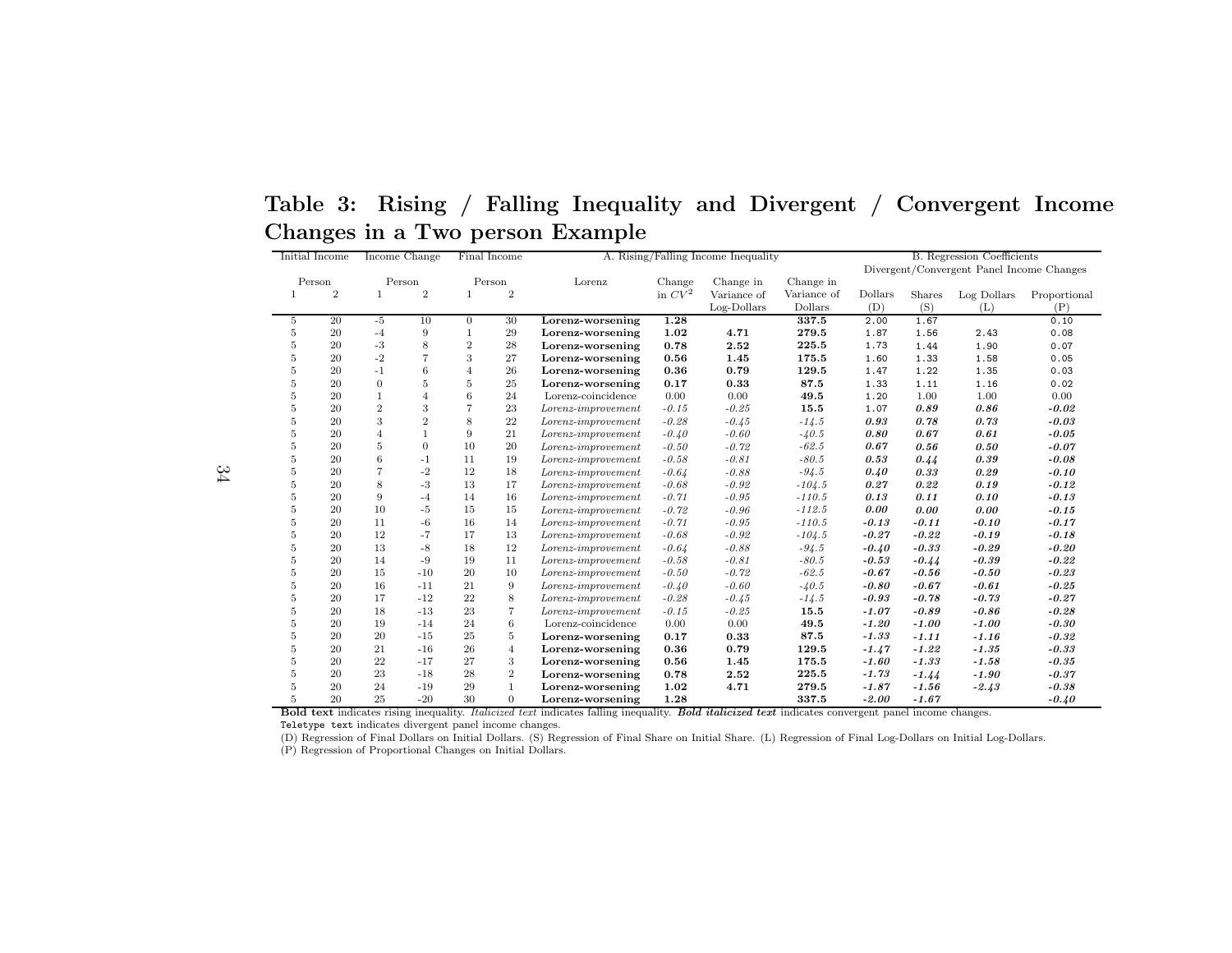|  | Table 4: Examples of Possibilities in Times of Economic Growth and Decline. |                                                                   |  |  |
|--|-----------------------------------------------------------------------------|-------------------------------------------------------------------|--|--|
|  |                                                                             | Final on Initial Regression: $u_1 = \alpha_u + \beta_u u_0 + u_u$ |  |  |

Final on Initial Regression:  $y_1 = \alpha_y + \beta_y y_0 + u_y$ <br>Changes Regression:  $\Delta y_1 = \gamma_y + \delta_y y_0 + u_y$ 

Proportional Changes Regression:  $\frac{d_1-d_0}{d_0}$  $=\phi + \theta d_0 + u_{pch}$ 

|                        |             |                                                                                         |                                          | <b>Economic Growth Positive</b>                                                                      |                                           | <b>Economic Growth Negative</b>             |
|------------------------|-------------|-----------------------------------------------------------------------------------------|------------------------------------------|------------------------------------------------------------------------------------------------------|-------------------------------------------|---------------------------------------------|
|                        |             |                                                                                         | Rising<br>Relative<br>Inequality         | Falling<br>Relative<br>Inequality                                                                    | Rising<br>Relative<br>Inequality          | Falling<br>Relative<br>Inequality           |
| $\mathbf{c}_4$         |             | Convergent                                                                              |                                          |                                                                                                      |                                           |                                             |
|                        |             | Dollar changes                                                                          | $[5,20] \rightarrow [25,5]^{LW}$         | $[5,20] \rightarrow [10,20]^{LI}$                                                                    | $[7,23] \rightarrow [20,5]^{LW}$          | $[5,\!25]\!\!\rightarrow\!\! [5,\!20]^{LI}$ |
| according              |             | $(\beta_d < 1 \iff \delta_d < 0)$<br>Share changes<br>$(\beta_s < 1 \iff \delta_s < 0)$ | $[5,\!20]\!\!\rightarrow\![25,\!5]^{LW}$ | $[5,20] \rightarrow [10,20]^{LI}$                                                                    | $[7,23] \rightarrow [20,5]^{LW}$          | $[5,\!25]\!\!\rightarrow\!\! [5,\!20]^{LI}$ |
|                        | coefficient | Log-dollar changes<br>$(\beta_{log} < 1 \iff \delta_{log} < 0)$                         | $[5,20] \rightarrow [25,5]^{LW}$         | $[5,20] \rightarrow [10,20]^{LI}$                                                                    | $[7,23] \rightarrow [20,5]^{LW}$          | $[5,\!25]\!\!\rightarrow\!\! [5,\!20]^{LI}$ |
| Convergence/divergence | ession      | Proportional changes<br>$(\theta < 0)$                                                  | $[5,20] \rightarrow [25,5]^{LW}$         | $[5,20] \rightarrow [10,20]^{LI}$                                                                    | $[7,23]{\rightarrow}[20,5]^{LW}$          | $[5,25] \rightarrow [5,20]^{LI}$            |
|                        |             | Divergent                                                                               |                                          |                                                                                                      |                                           |                                             |
|                        | egr         | Dollar changes                                                                          | $[5,20] \rightarrow [5,25]^{LW}$         | $[5,\!20]\!\rightarrow\![7,\!23]^{L I}$                                                              | $[10,20] \rightarrow [5,20]^{LW}$         | $[2,9,18] \rightarrow$                      |
|                        |             | $(\beta_d > 1 \iff \delta_d > 0)$                                                       |                                          |                                                                                                      |                                           | $[2,6.1,18]^{LX*}$                          |
|                        |             | Share changes                                                                           | $[5,\!20]\!\!\rightarrow\![5,\!25]^{LW}$ | $[1,5,10] \rightarrow$                                                                               | $[10,\!20]\!\!\rightarrow\![5,\!20]^{LW}$ | $[0.6, 3.2, 10] \rightarrow$                |
|                        | linear      | $(\beta_s > 1 \iff \delta_s > 0)$                                                       |                                          | $[2,4,25]^{LX^*}$                                                                                    |                                           | $[0.54, 1.5, 8.76]^{L X^*}$                 |
|                        |             | Log-dollar changes                                                                      | $[5,\!20]\!\!\rightarrow\![5,\!25]^{LW}$ | $\begin{array}{c} [1,1,1,1,1,1,1,1,6,9] {\rightarrow} \\ {[1,1,1,1,1,1,1,1,7,8]}^{L1^x} \end{array}$ | $[10,\!20]\!\!\rightarrow\![5,\!20]^{LW}$ | $[2,3.1,9] \rightarrow$                     |
|                        |             | $(\beta_{log} > 1 \iff \delta_{log} > 0)$                                               |                                          |                                                                                                      |                                           | $[2,2.2,8.5]^{LX*}$                         |
|                        |             | Proportional changes                                                                    | $[5,20] \rightarrow [5,25]^{LW}$         | $[1,\!5,\!10]\!\rightarrow$                                                                          | $[10,\!20]\!\!\rightarrow\![5,\!20]^{LW}$ | $[0.6, 3.2, 10] \rightarrow$                |
|                        |             | $(\theta > 0)$                                                                          |                                          | $[2,4,25]$ $LX^*$                                                                                    |                                           | $[0.54, 1.5, 8.76]^{L X*}$                  |

Notes: LW: Lorenz worsening, LI: Lorenz improvement, LX: Lorenz crossing

\*: If measure changing inequality by income share of the poorest tercile.

x: This cell is impossible if inequality is measured by change in logs.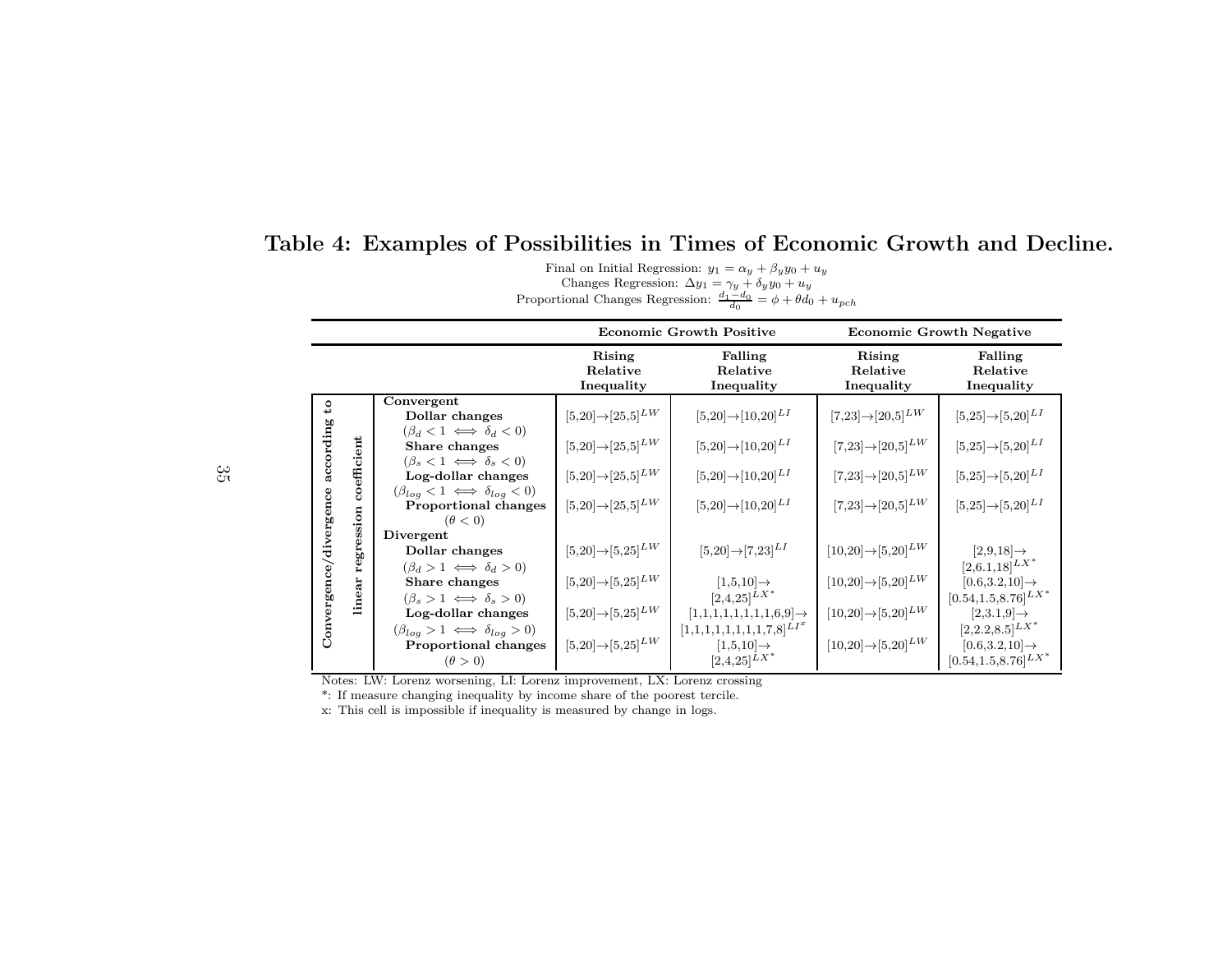Table 5: Conditions for Convergent/Divergent Panel Income Changes and Lorenz Dominance

|            | Panel A: ECONOMIC Growth $(q > 0)$ |                         |
|------------|------------------------------------|-------------------------|
|            | Lorenz-Worsening                   | Lorenz-Improvement      |
| Convergent |                                    |                         |
| Panel      | $W > 0, X < 0, W + X < 0$          | $X \leq 0, W < 0$       |
| Income     |                                    |                         |
| Changes    | $\beta_s < 1/(1+g) < 1$            | $\beta_s < 1/(1+g) < 1$ |
| Divergent  |                                    |                         |
| Panel      | W>0                                | $X \leq 0, W < 0$       |
| Income     |                                    |                         |
| Changes    | $1/(1+g) < \min\{1,\beta_s\}$      | $1/(1+g) < \beta_s < 1$ |

Panel  $\Lambda$ : Economic Growth  $(a > 0)$ 

| Panel B: Economic Decline $(g < 0)$ |  |  |  |  |
|-------------------------------------|--|--|--|--|
|-------------------------------------|--|--|--|--|

|            | Lorenz-Worsening               | Lorenz-Improvement      |
|------------|--------------------------------|-------------------------|
| Convergent |                                |                         |
| Panel      | W>0                            | $X \leq 0, W \leq 0$    |
| Income     |                                |                         |
| Changes    | $\max\{1,\beta_s\} < 1/(1+g)$  | $\beta_s < 1 < 1/(1+g)$ |
| Divergent  |                                |                         |
| Panel      | $W > 0, X \leq 0, (W + X) > 0$ | Impossible              |
| Income     |                                |                         |
| Changes    | $\beta_s > 1/(1+q) > 1$        |                         |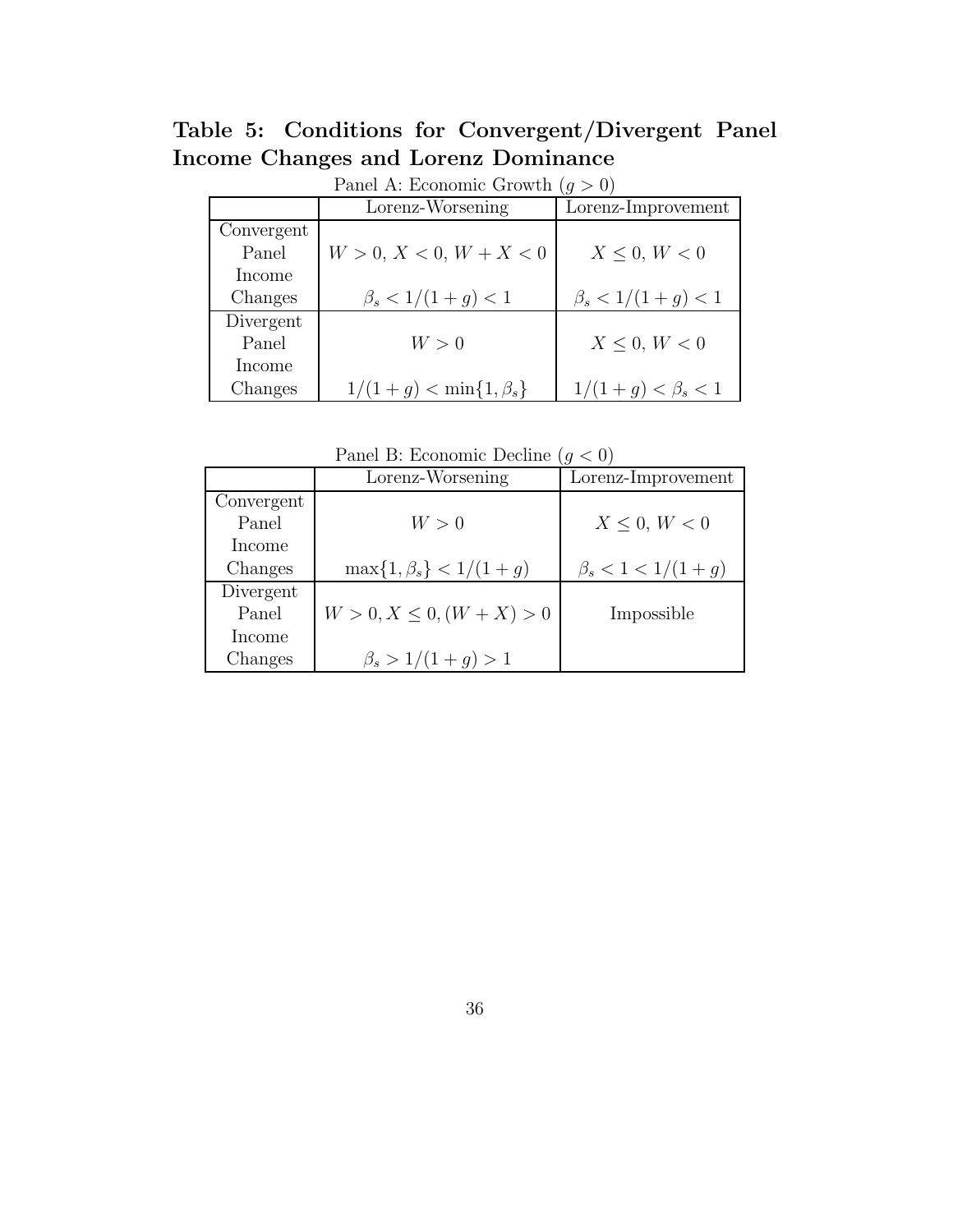|                        |              |                             |                                  | <b>Economic Growth Positive</b>   |                                  | <b>Economic Growth Negative</b>   |
|------------------------|--------------|-----------------------------|----------------------------------|-----------------------------------|----------------------------------|-----------------------------------|
|                        |              |                             | Rising<br>Relative<br>Inequality | Falling<br>Relative<br>Inequality | Rising<br>Relative<br>Inequality | Falling<br>Relative<br>Inequality |
|                        |              | Convergent                  |                                  |                                   |                                  |                                   |
|                        |              | Dollar changes              | Prop. $1$                        | Prop. $1$                         | Prop. $1$                        | Prop. $1$                         |
|                        |              |                             | Table 5 panel A $(1,1)$          | Table 5 panel A $(1,2)$           | Table 5 panel B $(1,1)$          | Table 5 panel B $(1,2)$           |
|                        |              | Share changes               | Prop. $3.i$ )                    | Prop. $2 \& 3.iii$                | Prop. $3.i$ )                    | Prop. $2 \& 3.iii$                |
| according              | efficient    |                             |                                  |                                   |                                  |                                   |
|                        |              | Log-dollar changes          | Lemma 4                          | Lemma 5                           | Lemma 4                          | Lemma 5                           |
|                        | Š            |                             | Cor. 7                           |                                   | Cor. 7                           |                                   |
|                        |              | <b>Proportional changes</b> | Cor. 5                           | Prop. 4                           | Cor. 5                           | Prop. $4$                         |
| Convergence/divergence | egression    | Divergent                   |                                  |                                   |                                  |                                   |
|                        |              | Dollar changes              | Prop. $1$                        | Prop. $1$                         | Prop. $1$                        | Prop. 1                           |
|                        |              |                             | Table 5 panel A $(2,1)$          | Table 5 panel A $(2,2)$           | Table 5 panel B $(2,1)$          | Lorenz-crossings needed           |
|                        |              | Share changes               | Prop. $2 \&$ Cor. $2$            | Cor. 2                            | Prop. $2 \&$ Cor. $2$            | Cor. 2                            |
|                        | linear       |                             | Prop. $3.ii)$                    | Lorenz-crossings needed           | Prop. $3.ii)$                    | Lorenz-crossings needed           |
|                        |              | Log-dollar changes          | Cor. 6                           | Lemma $4 \& 5$                    | Cor. 6                           | Lemma $4 \& 5$                    |
|                        | $\mathbf{S}$ |                             |                                  |                                   |                                  |                                   |
|                        |              | <b>Proportional changes</b> | Cor. 4                           | Cor. 4                            | Cor. 4                           | Cor. 4                            |
|                        |              |                             |                                  | Lorenz-crossings needed           |                                  | Lorenz-crossings needed           |

## Table 6: Summary of Results

Notes: Prop. refers to Proposition

Cor. refers to Corollary<br>Table  $\#$  (i,j) refers to cell (i,j) of the panel within the Table.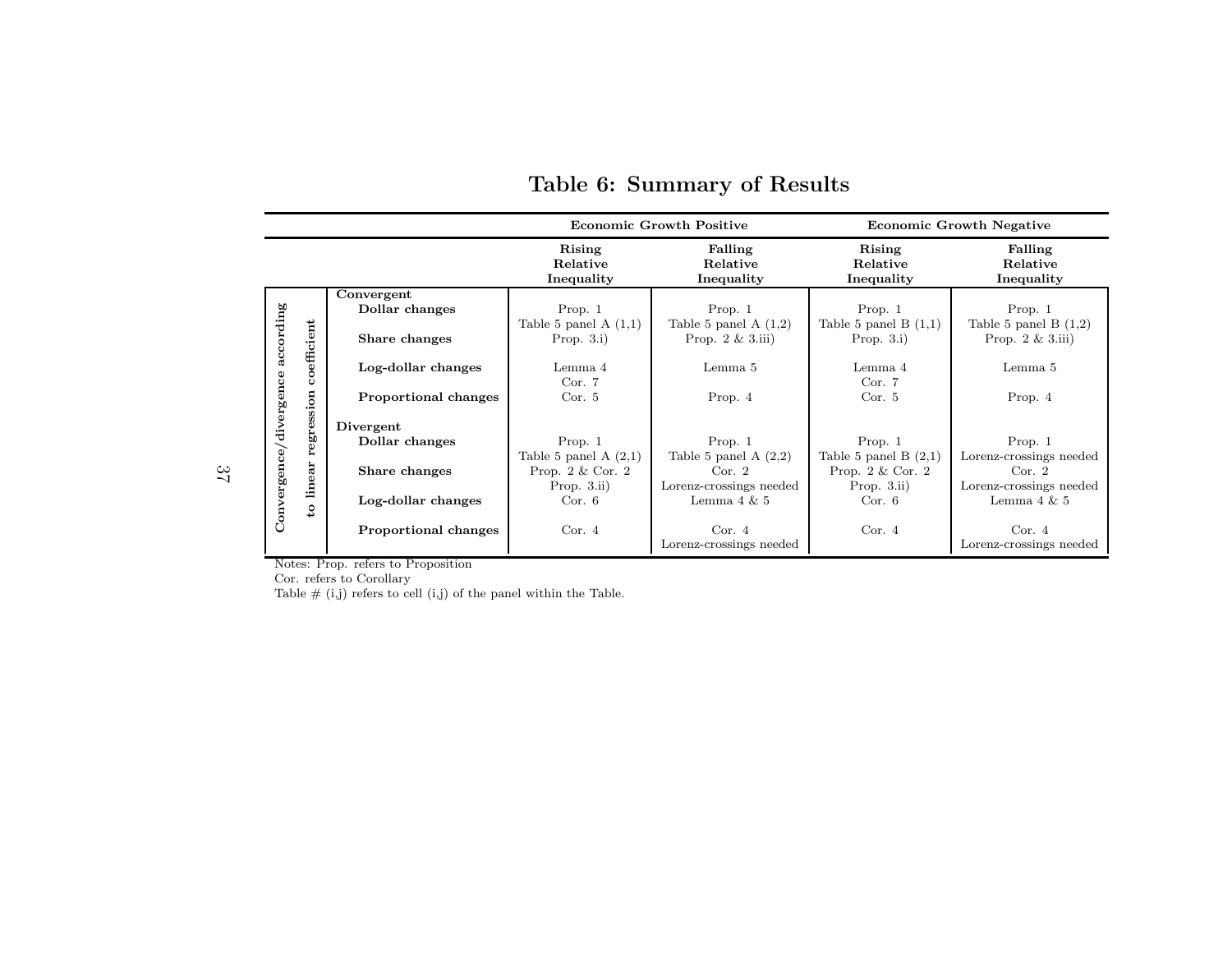# Appendix

## Proofs of Propositions

## Proposition 1. By definition

$$
r_l = \frac{cov(d_1, d_0)}{\sqrt{V(d_1)}\sqrt{V(d_0)}}
$$

and

$$
\beta_d = r_l \frac{\sqrt{V(d_1)}}{\sqrt{V(d_0)}}.
$$

However,

$$
\frac{\sqrt{V(d_1)}}{\sqrt{V(d_0)}} = \frac{\sqrt{V(d_1)}/\mu_1}{\sqrt{V(d_0)}/\mu_0} \frac{\mu_1}{\mu_0} \n= \frac{CV(\mathbf{d_1})}{CV(\mathbf{d_0})} \frac{\mu_1}{\mu_0}.
$$

Moreover,

$$
\mu_1 = (1+g)\mu_0
$$

where  $g$  is the economy-wide income growth rate. Combining these equations together we obtain equation (2).  $\Box$ 

**Lemma 1.** a) Lorenz Worsening implies  $W > 0$ .

First, rank individuals in ascending order according to their initial level of income.

Define a rank-preserving disequalizing transfer  $h > 0$  as a transfer of income shares between two individuals with ranks i and j for  $i < j$ , such that:

$$
s_{0k} = s_{ck} \qquad \text{for } k \neq i, j,
$$
  
\n
$$
s_{ci} = s_{0i} - h,
$$
  
\n
$$
s_{cj} = s_{0j} + h, \qquad \text{where:}
$$
  
\nif  $j \geq i + 1$ ,  $h \leq min[(s_{0j+1} - s_{0j}), (s_{0i} - s_{0i-1})].$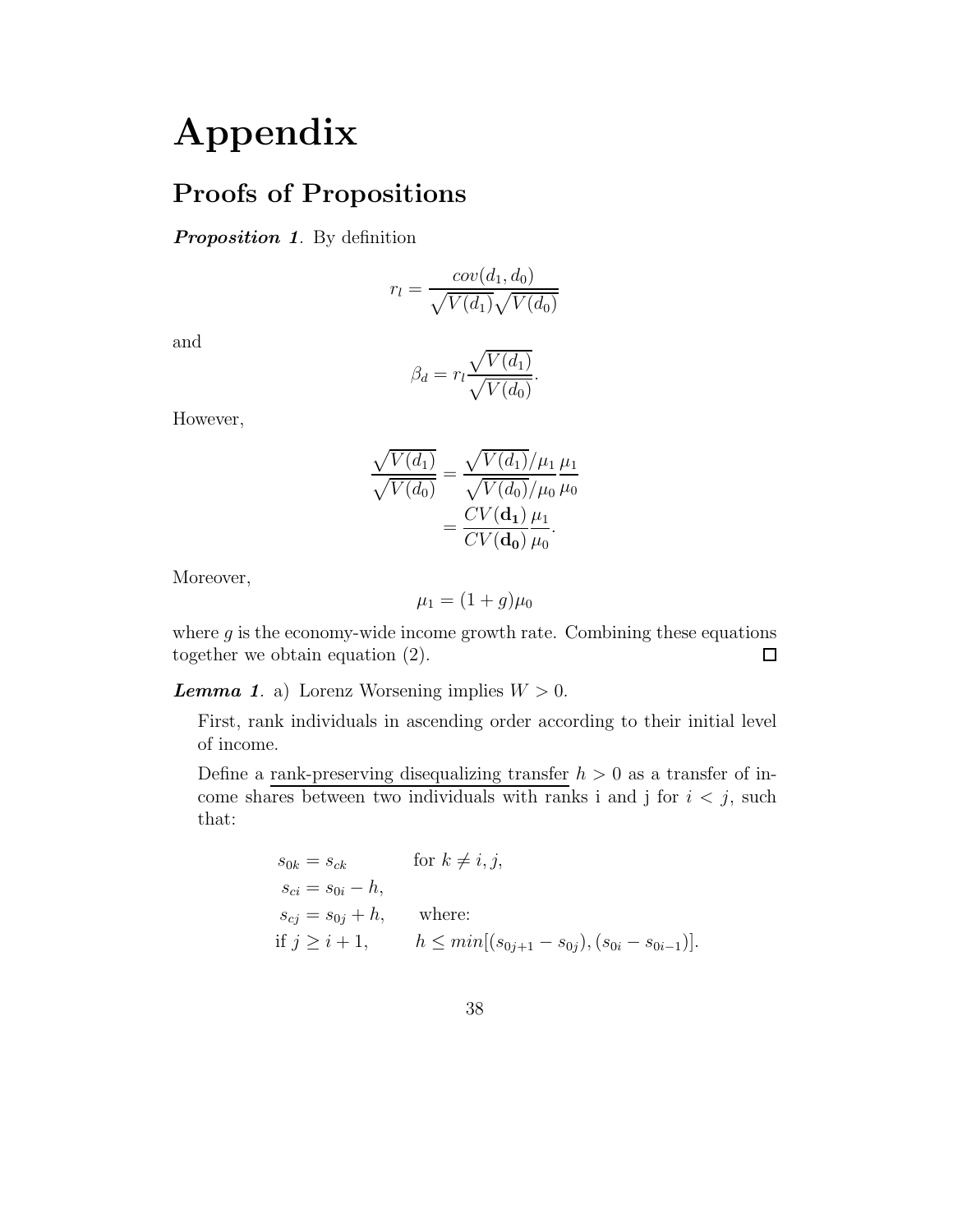Theorem 2.1 in Fields and Fei (1978) implies that if the distribution of s<sub>0</sub> Lorenz-dominates that of s<sub>c</sub>, i.e. if  $LC_0 \succ LC_c$ , then it is possible to go from  $s_0$  to  $s_c$  by means of a series of rank-preserving disequalizing transfers, like the one above defined.

One convenient way of representing such transfers is by indexing them as  $h_{ij}$  where the first index, i, indicates who is making a transfer and the second one, j, who is receiving it.

Since the transfers are disequalizing, and no one makes a transfer to himself, they satisfy the conditions:

 $h_{ij} = 0$  for  $i \geq j$  $h_{ij} \geq 0$  for  $i < j$  with strict inequality for some individuals.

The total transfers made by individual i will be the sum over the second index j, namely

$$
h_{i\cdot} = \sum_{j=1}^n h_{ij}.
$$

Similarly, the total transfers received by this same individual will be the sum over the first index, namely

$$
h_{\cdot i} = \sum_{j=1}^{n} h_{ji}.
$$

Hence, the change in this person's income share can be expressed as the difference in the two previous quantities, i.e.

$$
s_{ci} - s_{0i} = h_{\cdot i} - h_{i\cdot} = \sum_{j=1}^{n} h_{ji} - \sum_{j=1}^{n} h_{ij}.
$$

By construction, the sum of the share changes over all individuals is zero, hence each person's share loss is somebody else's share gain, and also each share gain is somebody else's loss. In other words, the transfers  $h_{ij}$ appear with a positive sign in the share change of individual j, and with a negative sign in the share change of individual i. Furthermore, the sender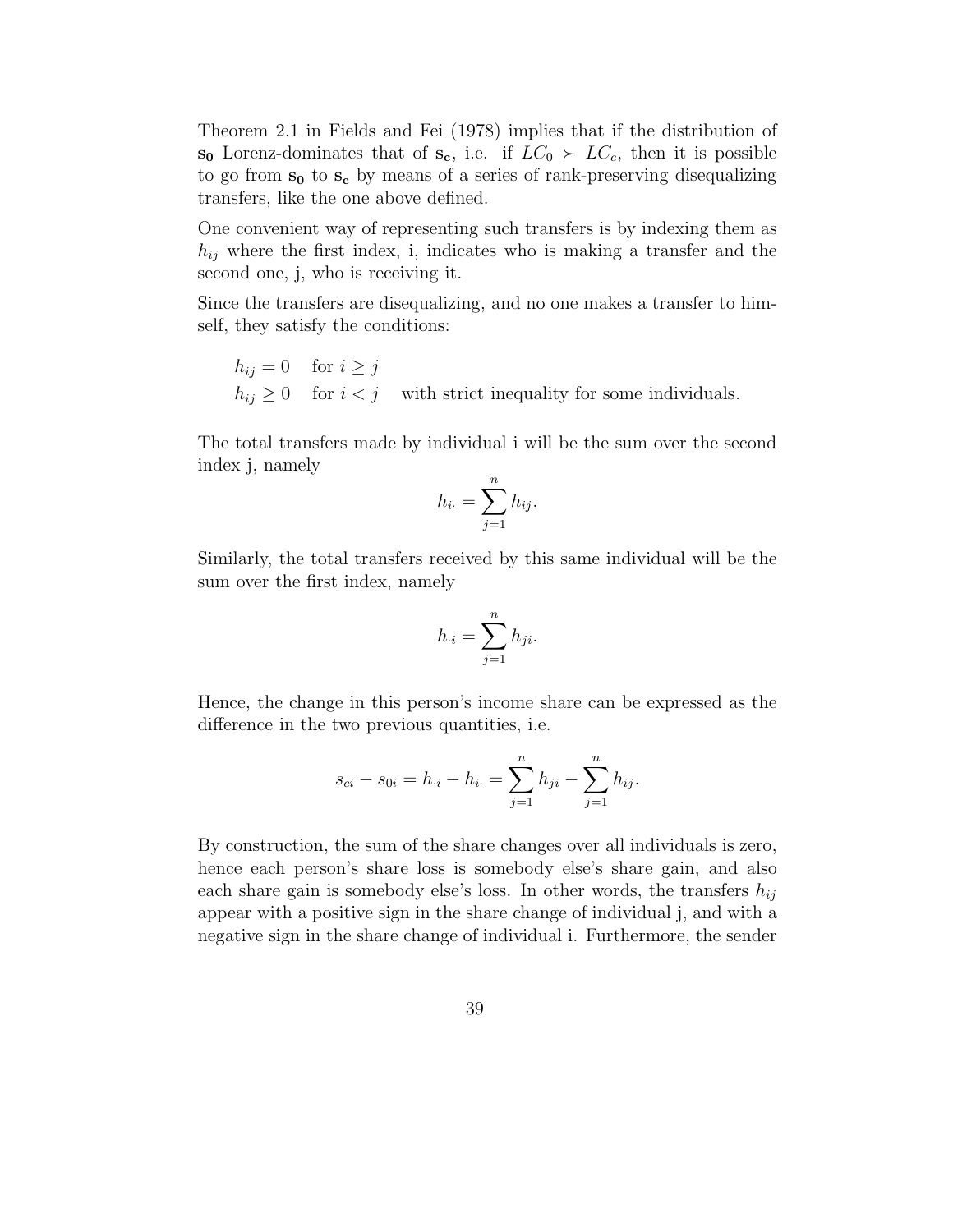i is always poorer than the receiver j, since the transfer is disequalizing. Hence, for each transfer  $h_{ij}$  we have

$$
h_{ij}s_{0j} - h_{ij}s_{0i} = h_{ij}(s_{0j} - s_{0i}) \ge 0.
$$

Hence, W can be rewritten as

$$
W = n^{-1} \sum_{i} (s_{ci} - s_{0i}) s_{0i}
$$
  
=  $n^{-1} \sum_{i} \left( \sum_{j=1}^{n} h_{ji} - \sum_{j=1}^{n} h_{ij} \right) s_{0i}.$ 

That is, W will be the average of terms  $h_{ij}(s_{0j} - s_{0i})$  for all the transfers  $h_{ij}$ . Since all these terms are non-negative, and some will be strictly positive, then W will be positive.

In other words, we have shown that  $LC_0 \succ LC_c$  implies  $W > 0$ . However, by construction, the Lorenz curve of the counterfactual vector  $s_c$  is the same as that of the final income vector  $s_1$  (i.e.  $LC_c = LC_1$ ), so we have that  $LC_0 \succ LC_1$  implies  $W > 0$ .

b)  $W > 0$  implies Lorenz Worsening.

To prove the converse, namely that  $W > 0$  implies  $LC_0 \succ LC_1$  it is useful to consider the contrapositive version of this statement. The negation of a Lorenz-worsening can be: i) Weak Lorenz-Improvement, i.e.  $LC_0 \preceq$  $LC_1$  or ii) Lorenz curves cross. Since we ruled out Lorenz-crossings by assumption, then we only need to prove that  $LC_0 \preceq LC_1$  implies  $W \leq 0$ . However, it is easy to see that this statement is true by reproducing the steps in part a) of this proof, now with rank-preserving equalizing transfers from richer to poorer individuals.

**Lemma 2.** Recall  $s_c$  is a permutation of  $s_1$ . Since both vectors have the same distribution, the only changes are the ones due to positional swaps. If nobody changes positions  $\mathbf{s_c} = \mathbf{s_1}$ , and  $X = 0$ , trivially.

Otherwise, any positional swap will imply the transfer of resources  $g_{kl}$ from individual k to individual l where k is initially richer than l, i.e.  $l < k$ . Moving from  $s_c$  to  $s_1$  will imply a series of such positional swaps.

 $\Box$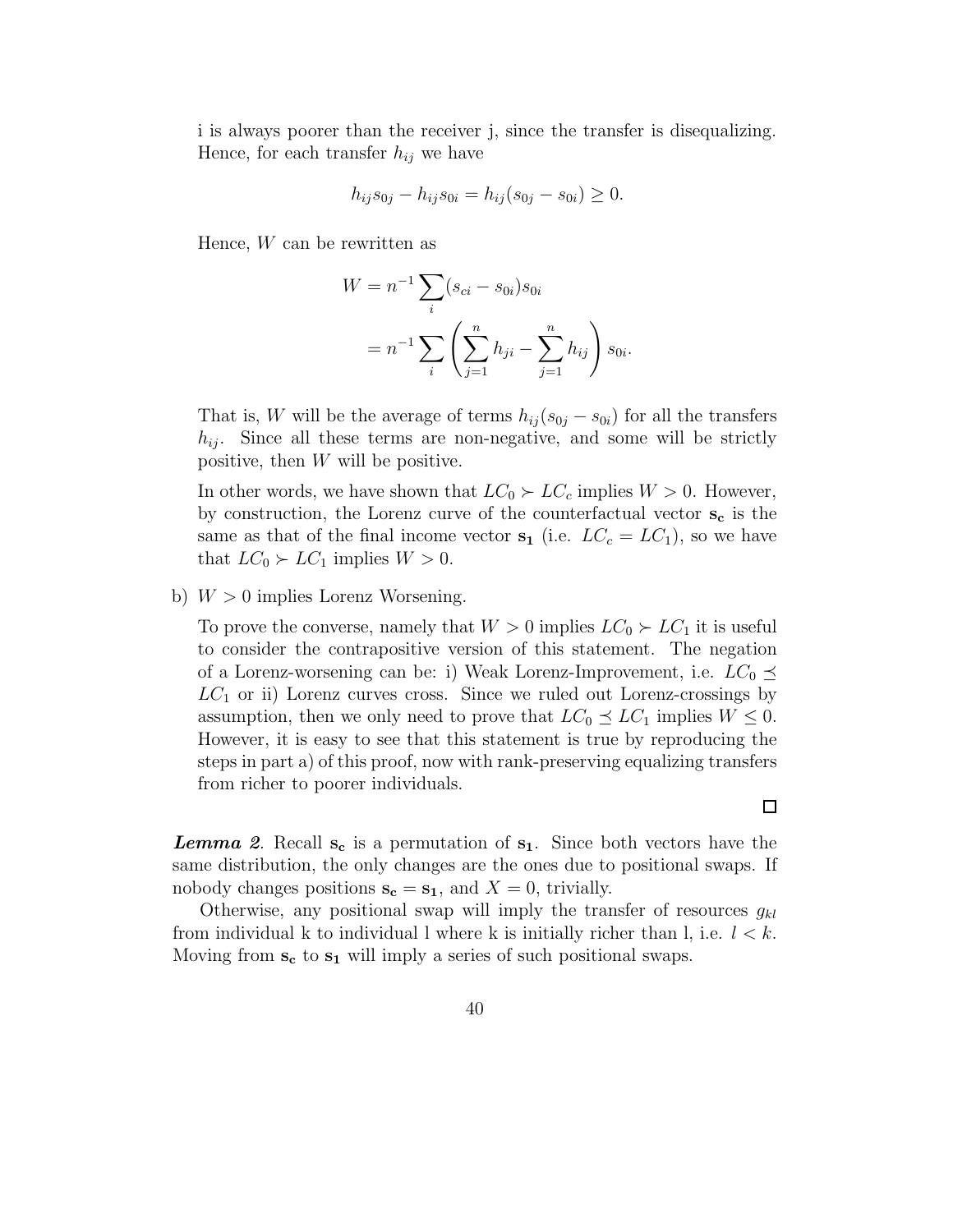The total transfers made by individual i when going from  $s_c$  to  $s_1$  will be the sum

$$
g_{i\cdot} = \sum_{j=1}^n g_{ij},
$$

while the total transfers received by this same individual during this transition will be the sum

$$
g_{\cdot i} = \sum_{j=1}^{n} g_{ji}.
$$

The change in this person's income share from such transfers can be then expressed as

$$
s_{1i} - s_{ci} = g_{\cdot i} - g_{i\cdot} = \sum_{j=1}^{n} g_{ji} - \sum_{j=1}^{n} g_{ij}.
$$

The transfers  $g_{kl}$  appear once with a positive sign and once with a negative sign each. Furthermore, as we established before, in both cases the sender is always richer than the receiver. Hence, for each transfer  $g_{kl}$  we have that the product

$$
g_{kl} s_{0l} - g_{kl} s_{0k} = g_{kl} (s_{0l} - s_{0k})
$$

is negative. Hence, the term

$$
X = n^{-1} \sum_{i} (s_{1i} - s_{ci}) s_{0i} = n^{-1} \sum_{i} \left( \sum_{j=1}^{n} g_{ji} - \sum_{j=1}^{n} g_{ij} \right) s_{0i}
$$

will be the average of terms  $g_{kl}(s_{0l} - s_{0k})$  for all transfers  $g_{kl}$ . Since all these terms are non-positive, and some will be strictly negative, then X will be  $\Box$ negative as well.

**Proposition 2.** Consider the share change regression (4)

$$
\Delta s \equiv s_1 - s_0 = \gamma_s + \delta_s s_0 + u_s
$$

The coefficient  $\delta_s$  equals

$$
\delta_s = \frac{cov(\Delta s, s_0)}{V(s_0)}.
$$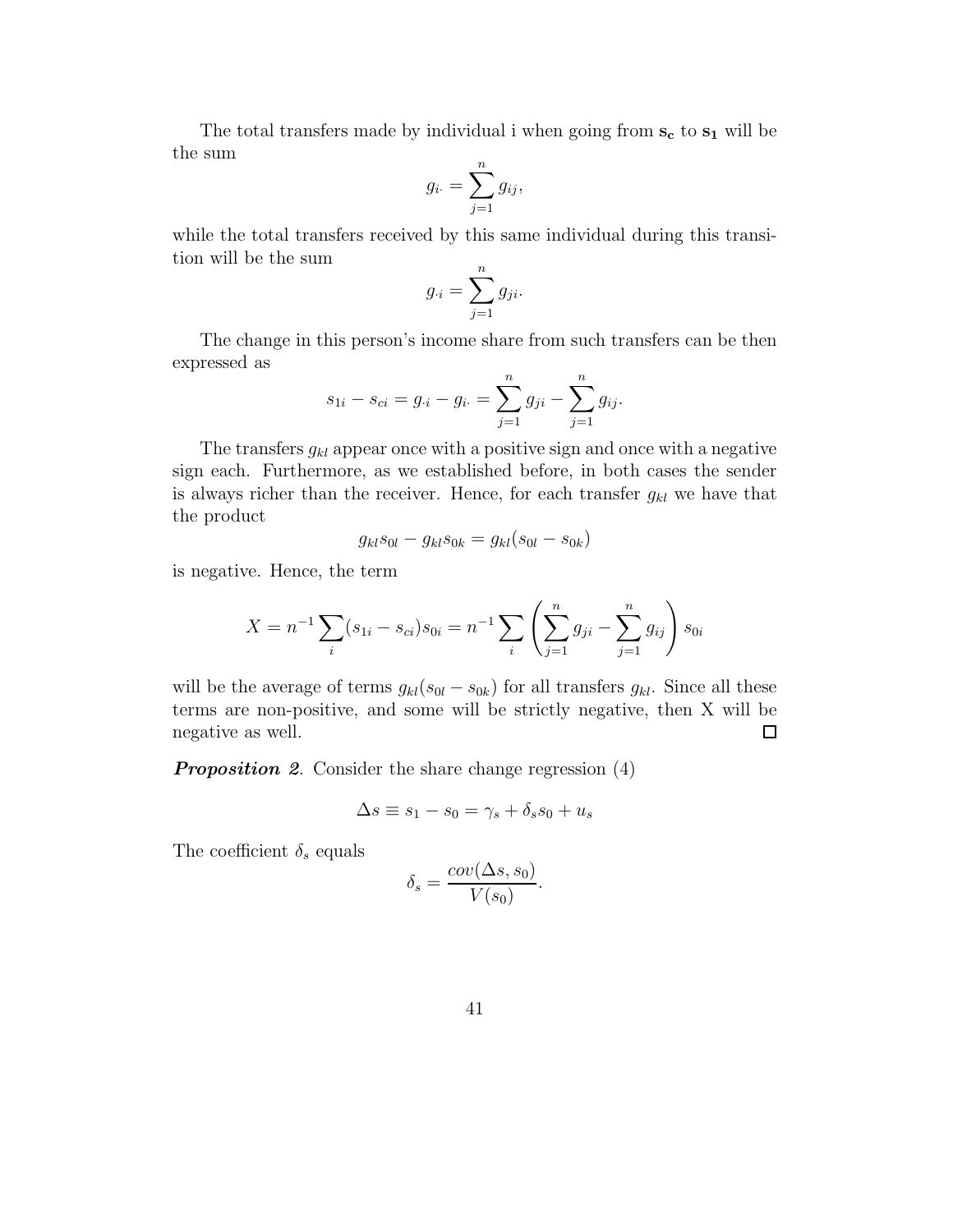Hence, its sign will be determined by the sign of the covariance

$$
cov(\Delta s, s_0) = n^{-1} \sum_i (s_{1i} - s_{0i}) s_{0i} - \overline{\Delta s} \cdot \overline{s_0}
$$
  
=  $n^{-1} \sum_i (s_{1i} - s_{0i}) s_{0i}$  (since the average share-change is zero)  
=  $n^{-1} \sum_i [(s_{1i} - s_{ci}) + (s_{ci} - s_{0i})] s_{0i}$   
=  $n^{-1} \sum_i (s_{ci} - s_{0i}) s_{0i}$  (since there are no positional changes).

Hence, the sign of this covariance will equal the sign of  $W$ , and by Lemma 1,  $LC_1 \prec LC_0 \iff \delta_s > 0$ .  $\Box$ 

**Proposition 3.** This proposition is easily proven by noting three important facts.

First, as shown in the proof of Proposition 2, the sign of the estimated coefficient  $\delta_s$  in equation (4) is determined by the sign of the covariance

$$
cov(\Delta s, s_0) = n^{-1} \sum_{i} (s_{1i} - s_{0i}) s_{0i}
$$
  
=  $n^{-1} \sum_{i} [(s_{1i} - s_{ci}) + (s_{ci} - s_{0i})] s_{0i}$   
=  $X + W$ 

for  $X$  and  $W$  defined in (5). Hence,

$$
sign(\delta_s) = sign(X + W).
$$

Second, by Lemma 1,  $LC_1 \succ LC_0 \iff W < 0$ . Finally, by Lemma 2,  $X \leq 0$ .

i)-iii) follow immediately from these facts. Also, iv) is a consequence of the aforementioned facts, since a Lorenz-improvement  $LC_1 \succ LC_0$  implies  $W < 0$ , but share divergence requires  $W > 0$ .  $\Box$ 

**Lemma 3.** From  $(1)$  the regression in dollars is

$$
d_1 = \alpha_d + \beta_d d_0 + u_d.
$$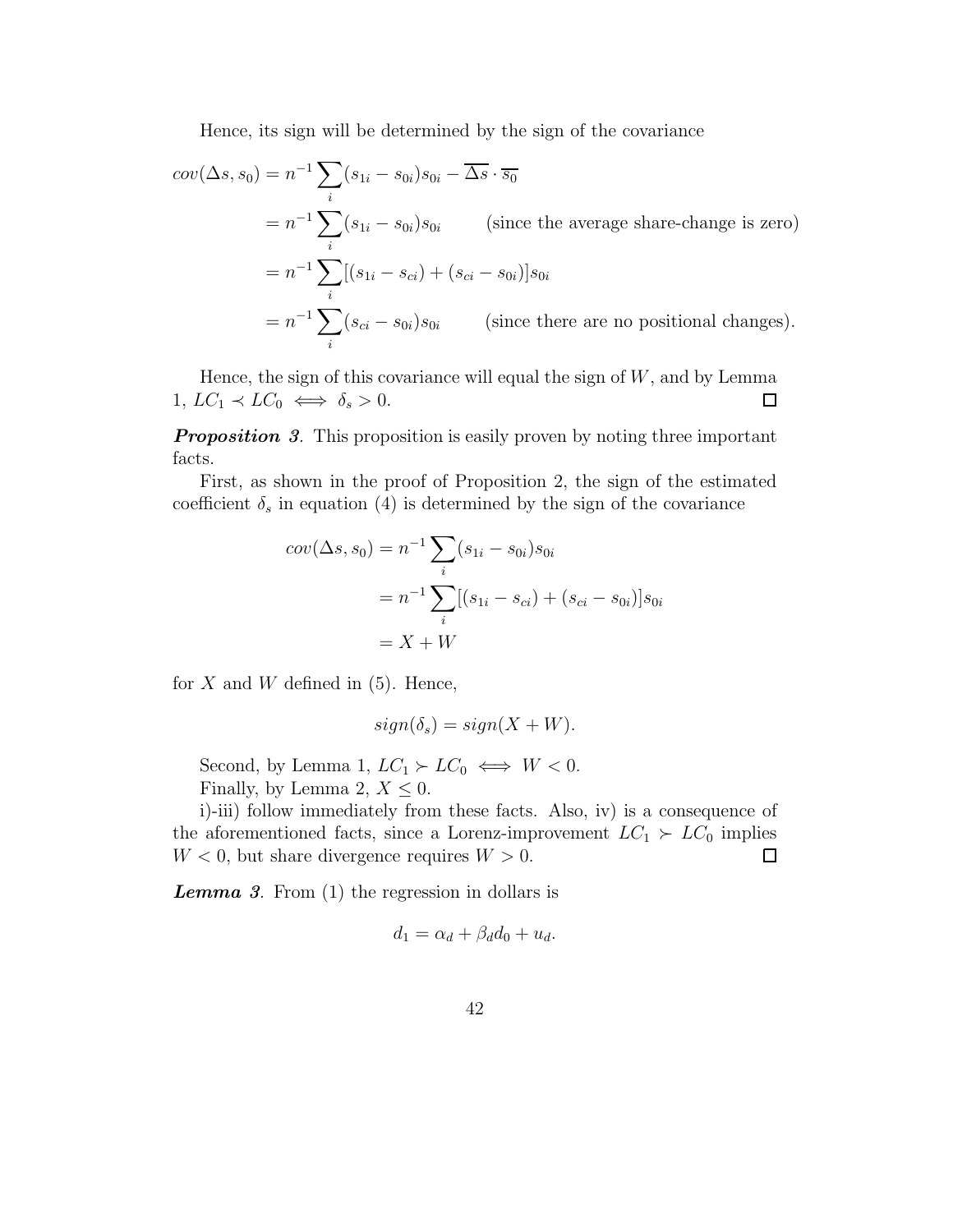Dividing this equation by  $\mu_1$  we obtain

$$
s_1 = \alpha_d/\mu_1 + \beta_d d_0/\mu_1 + u_d/\mu_1
$$
  
=  $\alpha_d/\mu_1 + \beta_d [d_0/\mu_0]\mu_0/\mu_1 + u_d/\mu_1$   
=  $\alpha_d/\mu_1 + \beta_d s_0 \mu_0/\mu_1 + u_s$ .

Hence,

$$
\alpha_s = \alpha_d/\mu_1; \beta_s = \beta_d \mu_0/\mu_1.
$$

 $\Box$ 

The Lemma follows from this last equation.

**Lemma** 4. Let  $gm$  denote the geometric mean of incomes at period 0, i.e.

$$
gm = exp\left(n^{-1} \sum_{i} \ln d_i\right).
$$

Let  $h > 0$  be a sufficiently small rank-preserving transfer. Consider two individuals i and j such that  $d_{0i} > d_{0j} > gm * exp(1)$  and assume that the only income change when going from period 0 to 1 is the transfer h between i and j.

It follows from Fields and Fei (1978) that if the transfer is equalizing it will lead to a Lorenz-improvement, and the opposite will occur if the transfer is disequalizing. The only result to establish is the sign of the coefficient  $\delta_{log}$ in a log-change regression (8) under the stated conditions.

Consider the case a) of a single rank-preserving equalizing transfer. That is the transfer goes from the richer person i to the poorer person j. Under the stated assumptions the sign of  $\delta_{log}$  will be determined by the covariance

$$
cov(\Delta \ln d, \ln d_0) = n^{-1} \sum_i (\ln d_{1i} - \ln d_{0i}) \ln d_{0i} - \overline{\Delta \ln d} \cdot \overline{\ln d_0}
$$

Note that all terms in the summation are zero except for i and j, so we have

$$
cov(\Delta \ln d, \ln d_0) = n^{-1} [(\Delta \ln d_i) \ln d_{0i} + (\Delta \ln d_j) \ln d_{0j}] - \overline{\Delta \ln d} \cdot \overline{\ln d_0}
$$
  
=  $n^{-1} [(\ln(d_{0i} - h) - \ln d_{0i}) \ln d_{0i}] + \cdots$   
 $\cdots + n^{-1} [(\ln(d_{0j} + h) - \ln d_{0j}) \ln d_{0j}] - \overline{\Delta \ln d} \cdot \overline{\ln d_0}$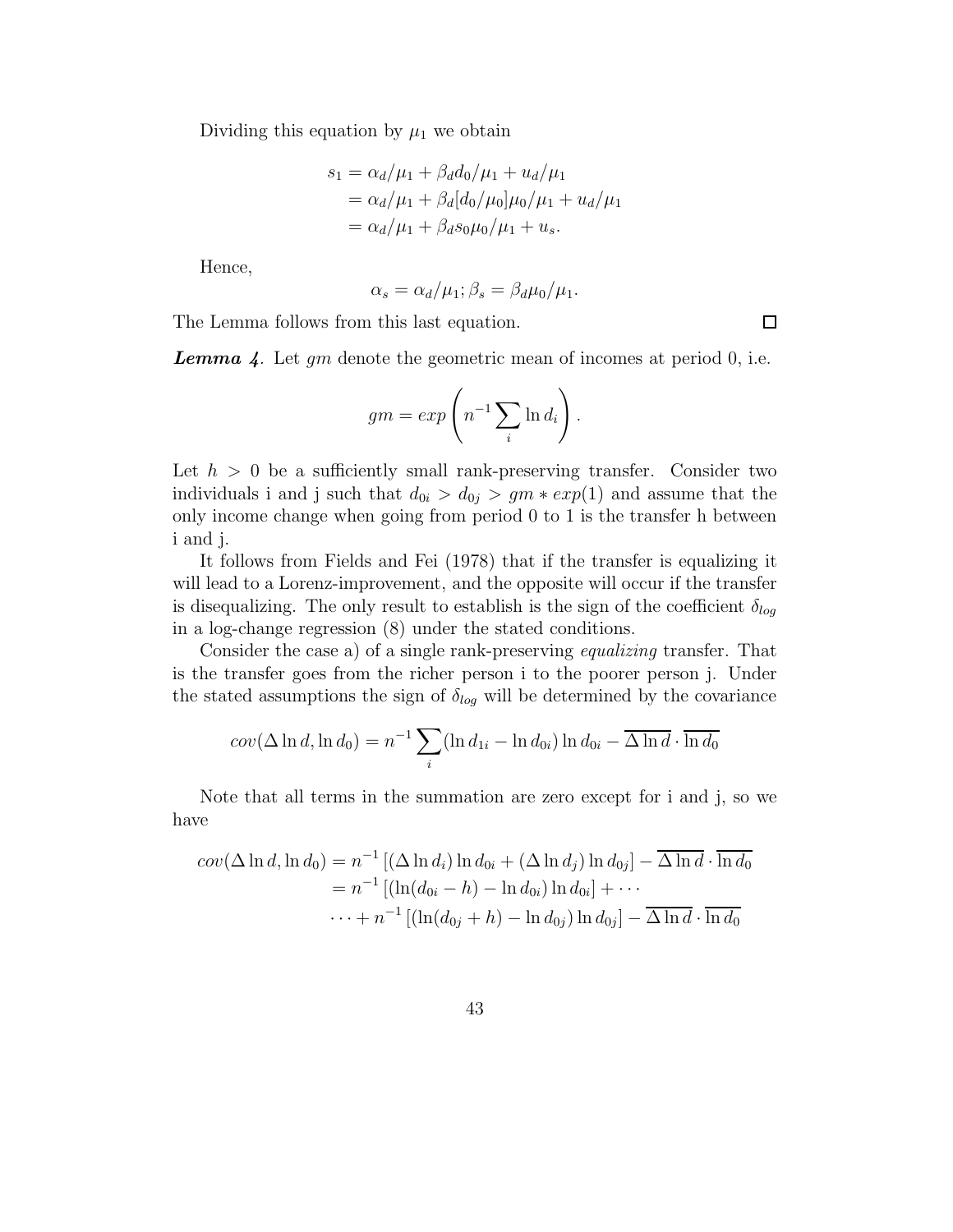A First-order Taylor expansion around  $h = 0$  for the first two terms is

$$
n^{-1} [(\ln(d_{0i} - h) - \ln d_{0i}) \ln d_{0i}] \approx -\frac{\ln d_{0i}}{d_{0i}} \frac{h}{n}
$$
  

$$
n^{-1} [(\ln(d_{0j} + h) - \ln d_{0j}) \ln d_{0j}] \approx \frac{\ln d_{0j}}{d_{0j}} \frac{h}{n}.
$$

A similar expansion for the average log-income change is

$$
\overline{\Delta \ln d} \cong \frac{h}{n} \left( \frac{1}{d_{0j}} - \frac{1}{d_{0i}} \right).
$$

Hence, for a marginal transfer  $h$ 

$$
cov(\Delta \ln d, \ln d_0) \cong \frac{h}{n} \left( \frac{\ln d_{0j} - \overline{\ln d_0}}{d_{0j}} - \frac{\ln d_{0i} - \overline{\ln d_0}}{d_{0i}} \right)
$$

.

The sign of this covariance will be determined by the behavior of the function

$$
\frac{\ln x - \overline{\ln d_0}}{x}
$$

with derivative

$$
\frac{1 - \ln x + \overline{\ln d_0}}{x^2}.
$$

This derivative will be negative when

$$
x > exp(1) * gm.
$$

Hence, if individuals have income  $d_{0i} > d_{0j} > exp(1) * gm$ ,

$$
\frac{\ln d_{0j}-\overline{\ln d_0}}{d_{0j}}-\frac{\ln d_{0i}-\overline{\ln d_0}}{d_{0i}}
$$

will have a positive sign and so  $\delta_{log} > 0$ . The case of a disequalizing transfer is proved similarly.  $\Box$ 

**Proposition 4.** Rewrite the proportional change regression  $(9)$  as

$$
d_1/d_0 = (\phi + 1) + \theta d_0 + e.
$$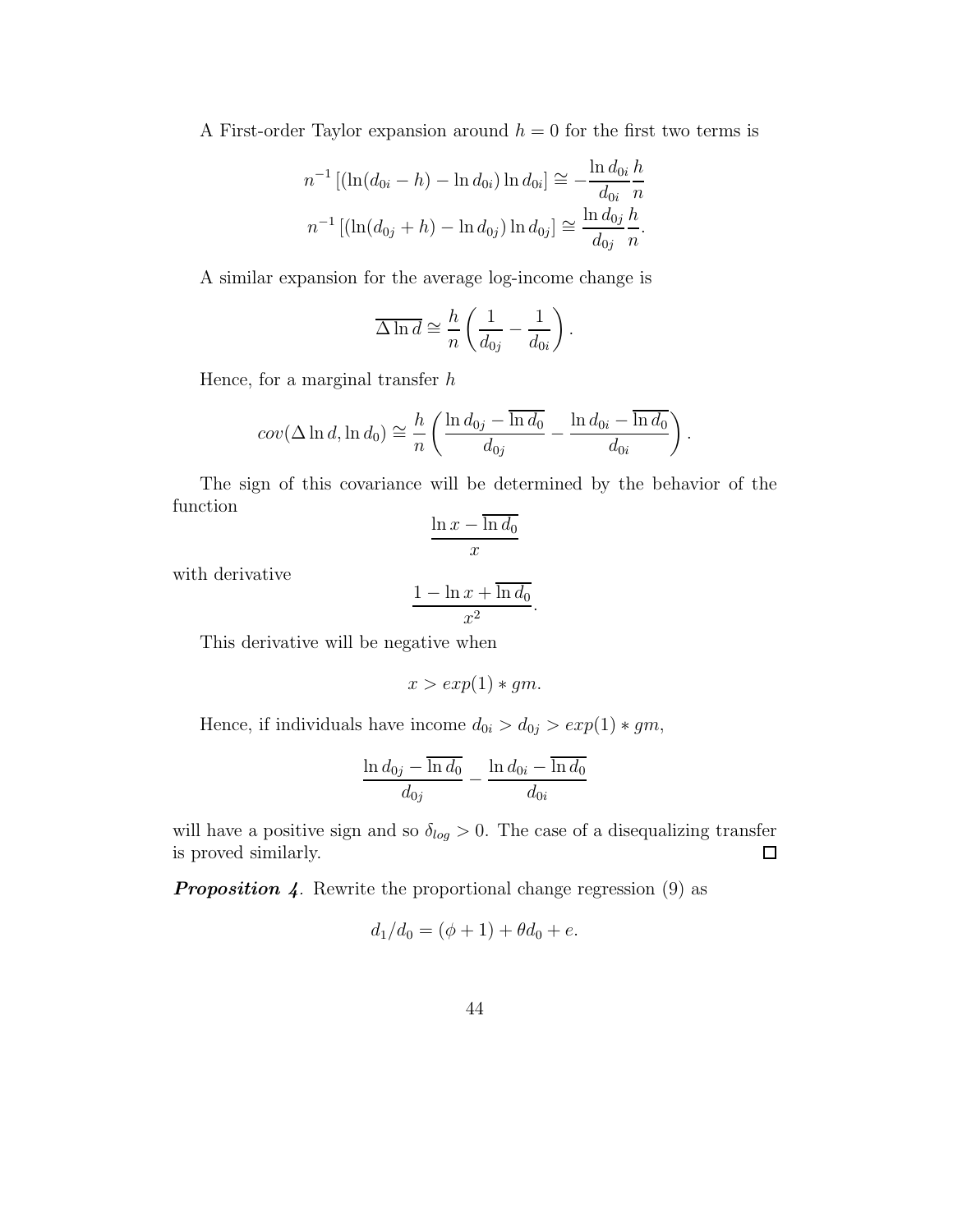Then the sign of  $\theta$  will depend on the sign of the covariance

$$
cov(d_1/d_0, d_0) = E[(d_1/d_0)d_0] - E(d_1/d_0)\mu_0
$$
  
=  $\mu_1 - E(d_1/d_0)\mu_0.$ 

Hence, there will be divergence (i.e.  $\theta > 0$ ) whenever  $\mu_1 > E(d_1/d_0)\mu_0$ , convergence (i.e.  $\theta < 0$ ) whenever  $\mu_1 < E(d_1/d_0)\mu_0$ , otherwise the profiles will be parallel.

This condition for convergence can be re-expressed as

$$
E\left(\frac{d_1}{d_0}\right)\mu_0 - \mu_1 > 0
$$

$$
E\left(\frac{d_1}{d_0}\right)\frac{\mu_0}{\mu_1} - 1 > 0
$$

$$
E\left(\frac{s_1}{s_0}\right) - 1 > 0
$$

So we can express these conditions as: Convergence  $(\theta < 0) \iff 0 < E[(s_1 - s_0)/s_0]$ Divergence  $(\theta > 0) \iff 0 > E[(s_1 - s_0)/s_0]$ Parallel Profiles  $(\theta = 0) \iff 0 = E[(s_1 - s_0)/s_0].$ 

As we established in the proofs of Lemmas 1 and 2, and of Proposition 3, when there is a Lorenz-improvement we can go from  $s_0$  to  $s_1$  through a series of transfers  $h_{ij}$  and  $g_{kl}$  that:

- i) appear once with a positive sign and once with a negative sign, and
- ii) the sender i (or k) is always richer than the receiver j (or l)

Hence, for each transfer  $h_{ij}$  and  $g_{kl}$  we have that the products

$$
\frac{h_{ij}}{s_{0j}} - \frac{h_{ij}}{s_{0i}} = h_{ij} \left( \frac{1}{s_{0j}} - \frac{1}{s_{0i}} \right)
$$

$$
\frac{g_{kl}}{s_{0l}} - \frac{g_{kl}}{s_{0k}} = g_{kl} \left( \frac{1}{s_{0l}} - \frac{1}{s_{0k}} \right)
$$

are both positive.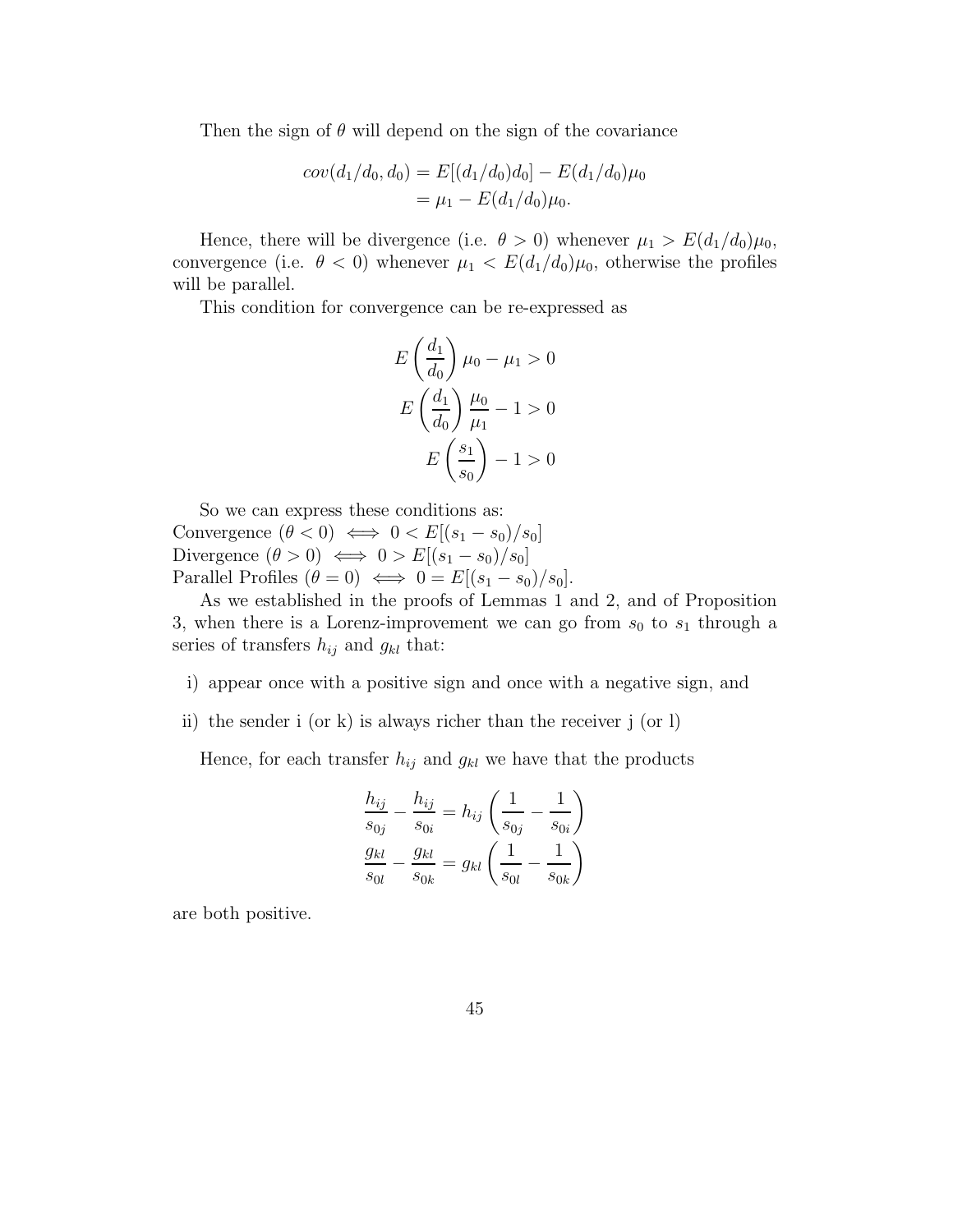This in turn implies that

$$
E\left(\frac{\Delta s}{s_0}\right) = \frac{1}{n} \sum_i \frac{s_{1i} - s_{0i}}{s_{0i}}
$$
  
= 
$$
\frac{1}{n} \sum_i \frac{(s_{1i} - s_{ci}) + (s_{ci} - s_{0i})}{s_{0i}}
$$
  
= 
$$
\frac{1}{n} \sum_i \frac{\left(\sum_{j=1}^n g_{ji} - \sum_{j=1}^n g_{ij}\right) + \left(\sum_{j=1}^n h_{ji} - \sum_{j=1}^n h_{ij}\right)}{s_{0i}}
$$

will be the sum of terms  $h_{ij} (1/s_{0j} - 1/s_{0i})$  and  $g_{kl} (1/s_{0l} - 1/s_{0k})$  for all the transfers  $h_{ij}$  and  $g_{kl}$ . Since all these terms are non-negative, and some will be strictly positive, then the average percentage change in shares will be positive, and by our previous derivation the coefficient  $\theta$  will be negative. Namely, the exact proportional change regression will be convergent.  $\Box$ 

**Corollary 5.** From the proof of Proposition 4 we know that  $\theta < 0 \iff$ 

$$
E\left(\frac{\Delta s}{s_0}\right) = \frac{1}{n} \sum_i \frac{(s_{1i} - s_{ci}) + (s_{ci} - s_{0i})}{s_{0i}}
$$
  
= 
$$
\frac{1}{n} \sum_i \frac{\left(\sum_{j=1}^n g_{ji} - \sum_{j=1}^n g_{ij}\right) + \left(\sum_{j=1}^n h_{ji} - \sum_{j=1}^n h_{ij}\right)}{s_{0i}}
$$

is positive. The terms  $h_{ij} (1/s_{0j} - 1/s_{0i})$  representing the transfers to go from  $s_0$  to  $s_c$  can be positive in the case of a Lorenz-improvement (the receiver j is poorer than the sender), or negative in the case of a Lorenz-worsening (the opposite case).

The terms  $g_{kl}(1/s_{0l} - 1/s_{0k})$  representing the transfers to go from  $s_c$  to s<sup>1</sup> are always positive because in the case of a positional swap the receiver l is always poorer than the sender k.

Hence, we can have both rising inequality (i.e. Lorenz-worsening) and convergent proportional changes as long as

$$
\frac{1}{n} \sum_{i} \frac{s_{1i} - s_{ci}}{s_{0i}} > \left| \frac{1}{n} \sum_{i} \frac{s_{ci} - s_{0i}}{s_{0i}} \right|
$$

 $\Box$